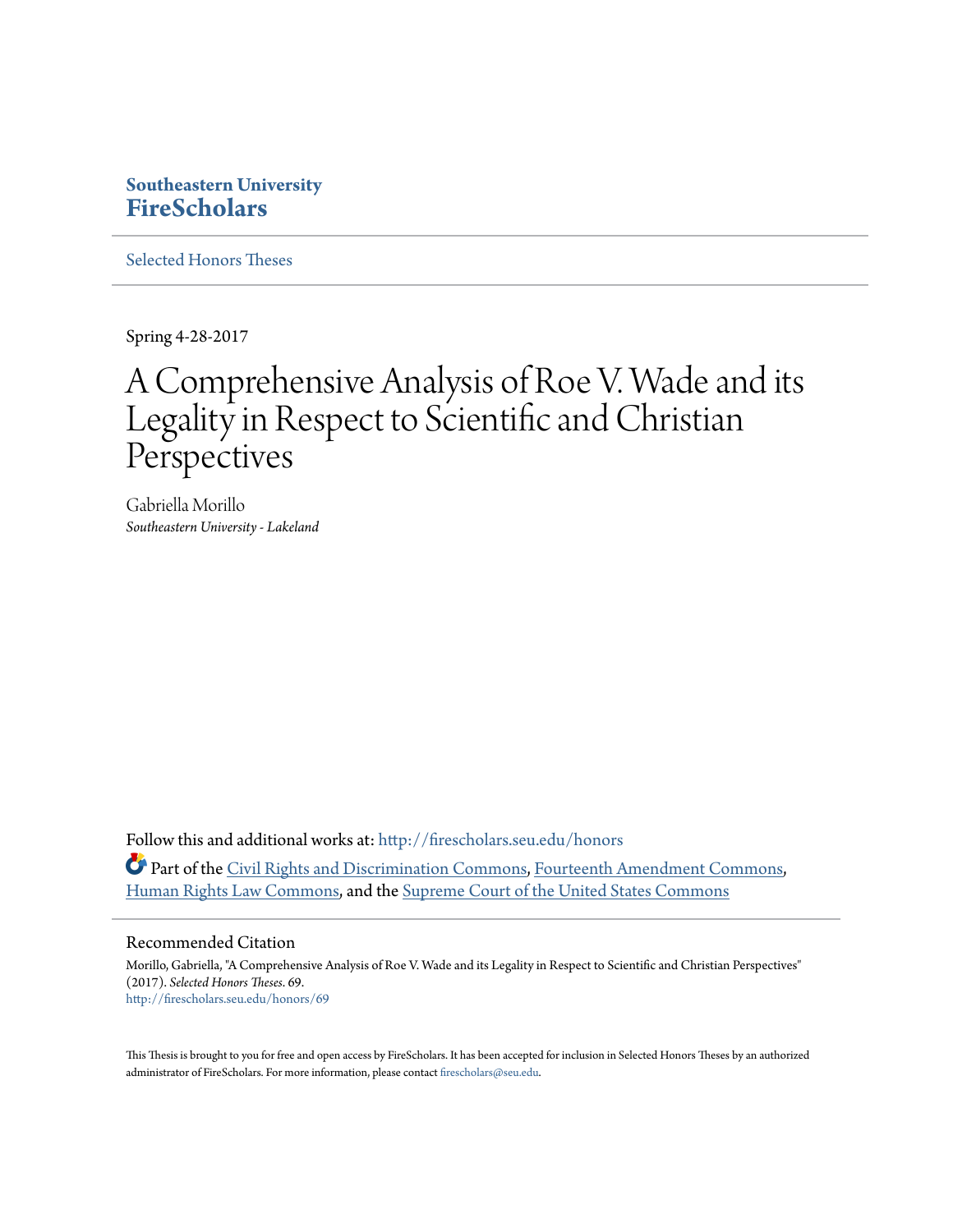### A COMPREHENSIVE ANALYSIS OF *ROE V. WADE* AND ITS LEGALITY IN RESPECT TO SCIENTIFIC AND CHRISTIAN PERSPECTIVES

by

Gabriella Morillo

Submitted to the Honors Program Committee

in partial fulfillment

of the requirements for University Honors Scholars

Southeastern University

2017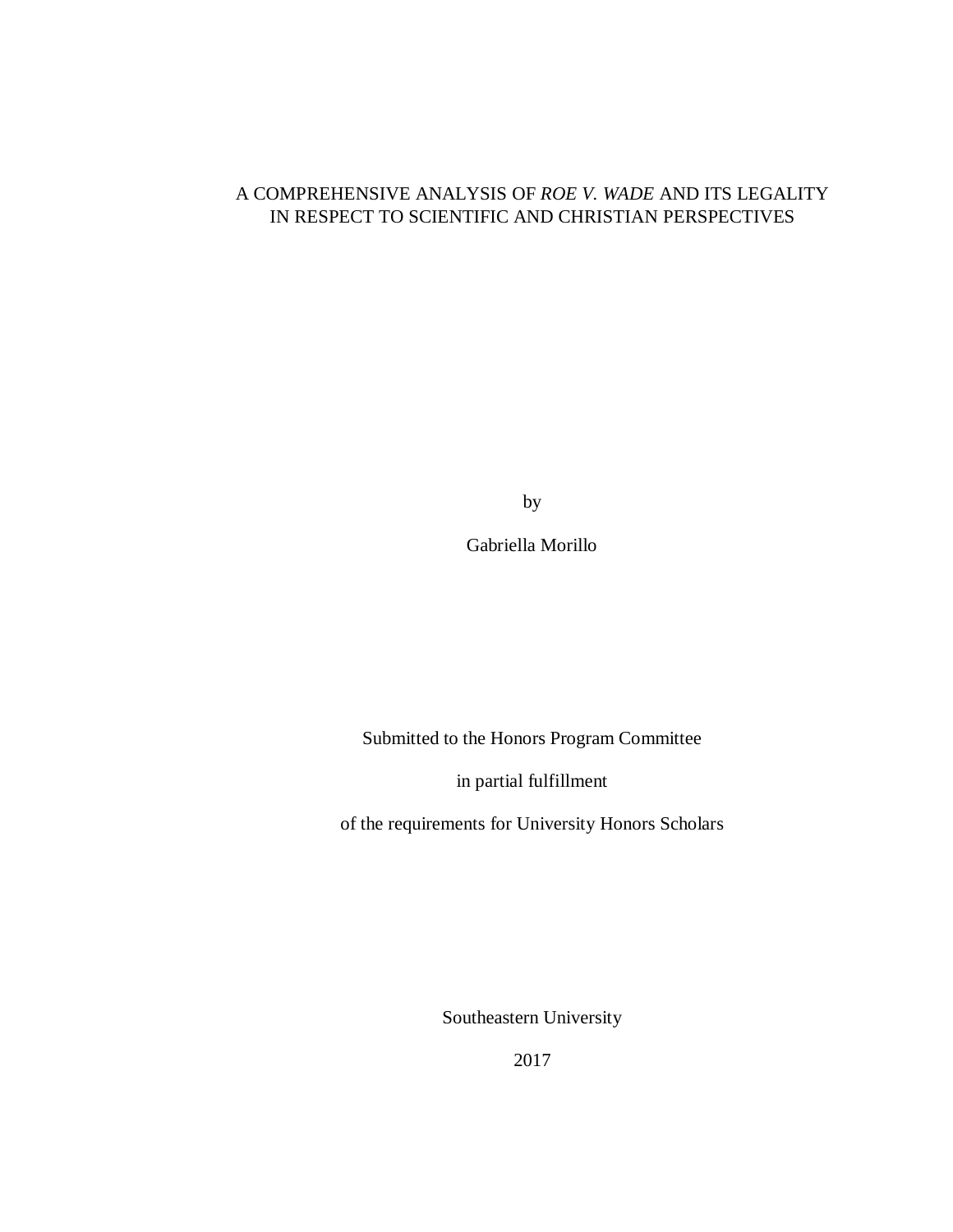Copyright by: Gabriella Morillo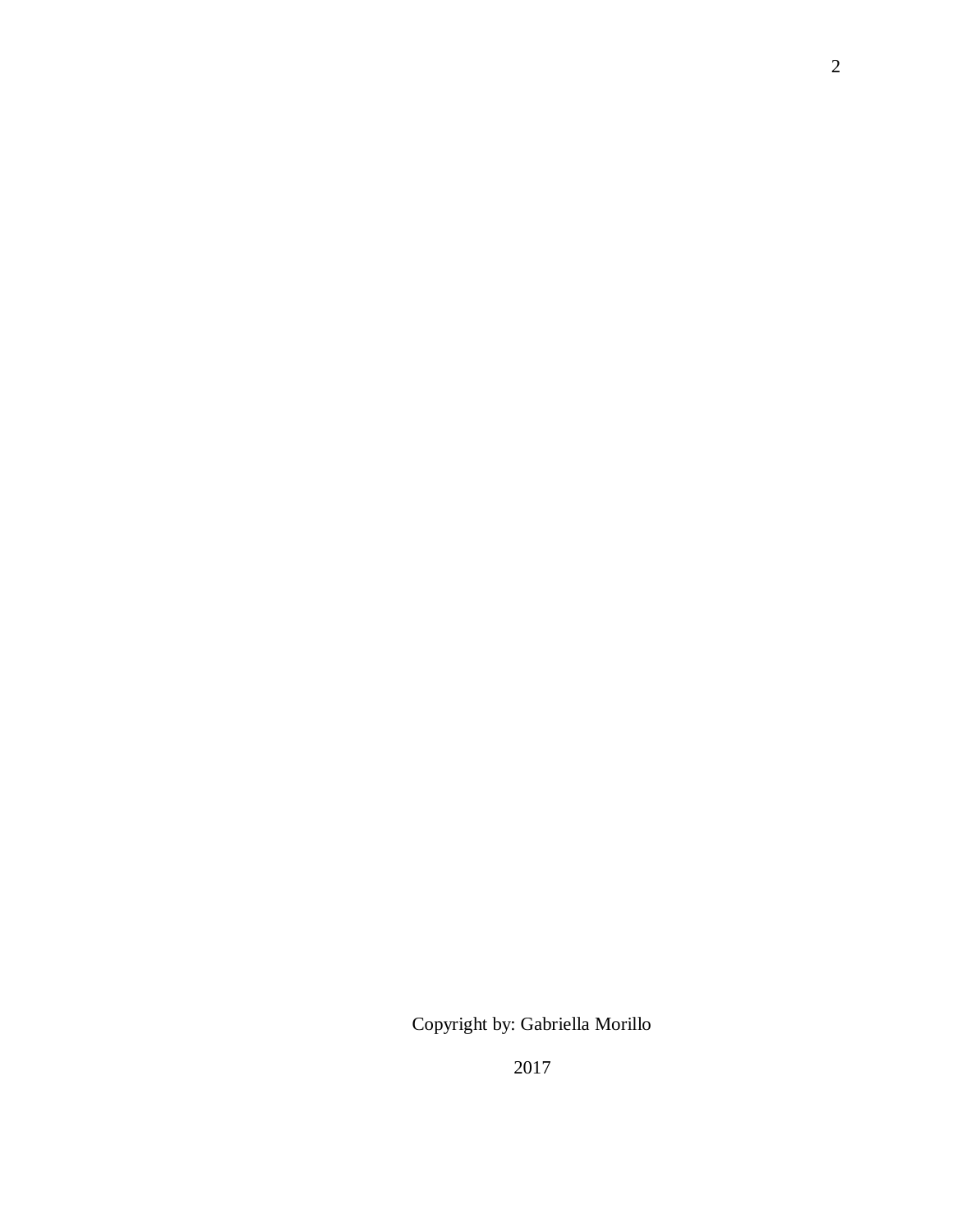## **Dedication**

This thesis is dedicated to the millions of voiceless babies that were never given the chance to grow, live, and contribute to society. So many babies have had their lives stolen by the "choice" their mother made for them. What if your own mother exercised this choice and this "right" while you were in the womb? What if one of your closest friend's mother exercised this "right" – how may have your life been different? The world could be different in so many ways if each of the aborted fetuses were given an opportunity to grow and strive to be what God intended them to be.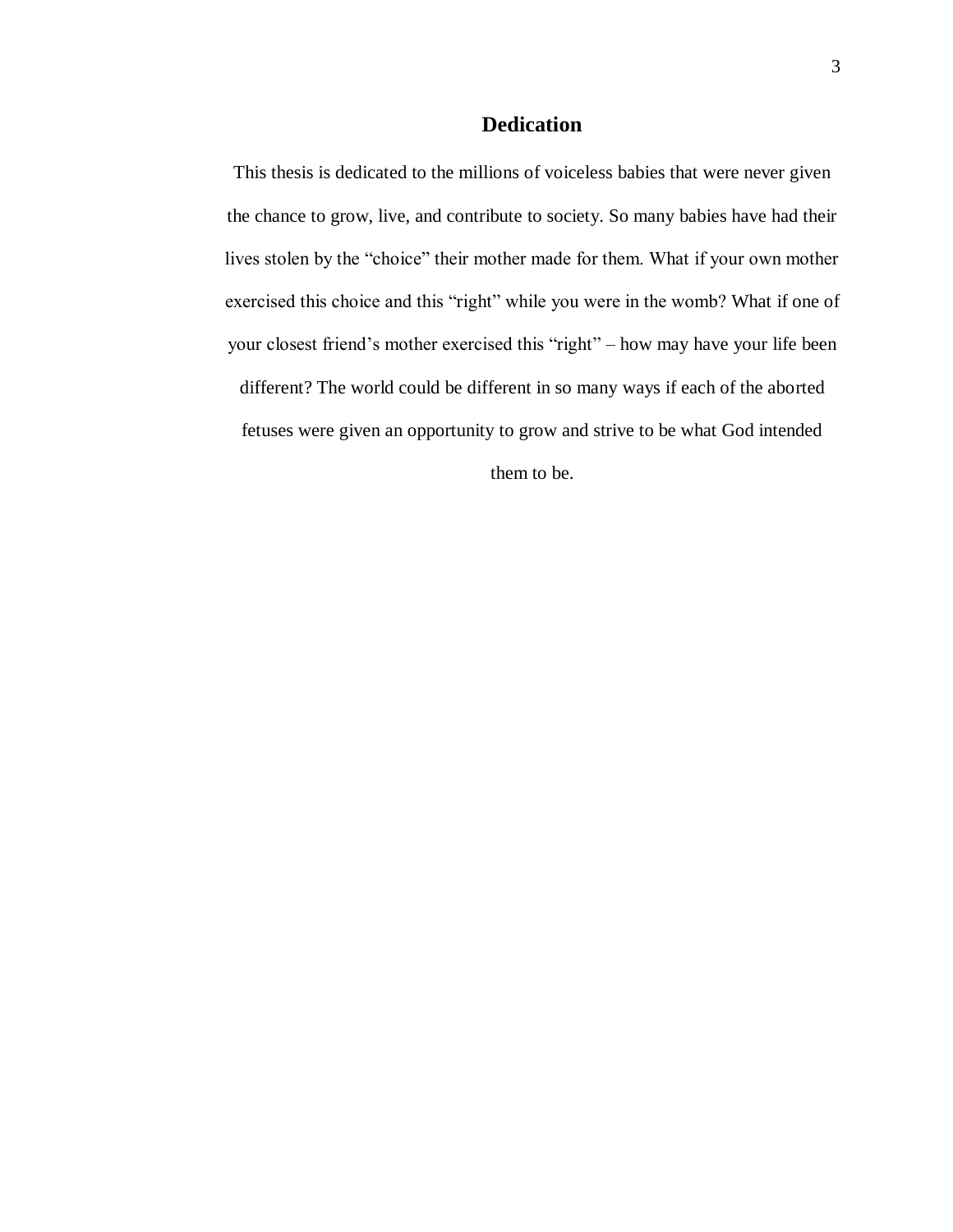#### **Acknowledgments**

I am forever appreciative for everyone who has contributed to my thesis.

My thesis advisor, Timothy Welch, has been a supportive figure for me since my first visit to Southeastern University. Thank you for always believing in me and picking me up when I fell short. Thank you for always telling me I can do better and pushing me to go the extra mile.

Assistant State Attorney Bradford Copley, you have taken hours of your time to sir with me and discuss each of my chapters. You have opened my mind and my eyes to reality. Your challenging rebuttals to each of the points made in my thesis truly gave me a well-rounded outlook on this topic. Thank you for your patience and all you do for the people of Polk County.

I am also thankful for my family for always encouraging me to reach for the stars. I am unbelievably thankful that I had a family that raised me in a Christian home and gave me such an impactful foundation to grow upon. Thank you for always believing in me. Thank you for spending countless hours proofreading my thesis – literally could not have done this without you guys.

Last, I want to thank Matthew Cummiskey. Your ministry-mindset has challenged me in ways like no other. You have helped me grow in ways that I couldn't do myself. Thank you for your support and your compassionate heart.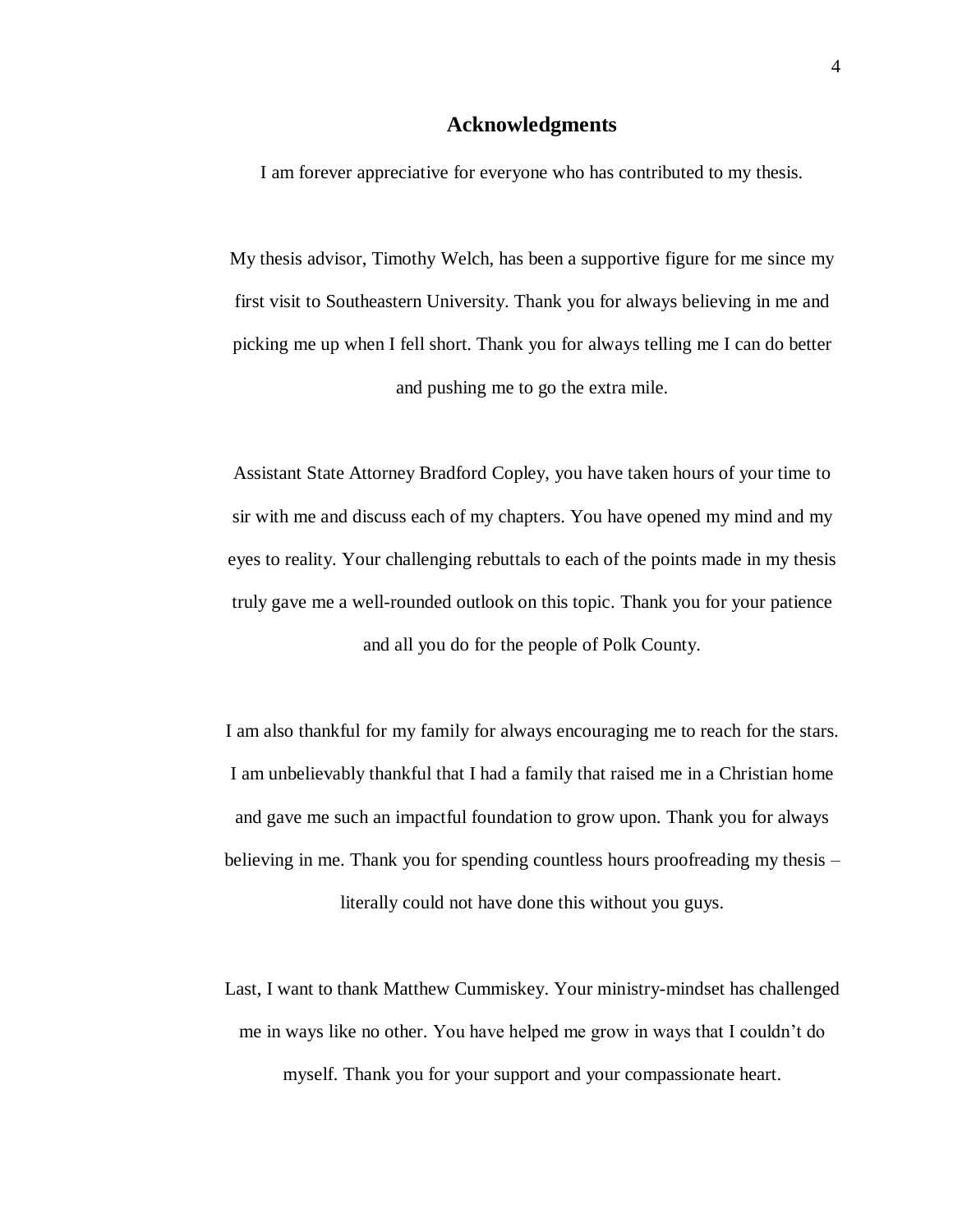# **Table of Contents**

| Chapter 3: Privacy as Implied by the Fifth and Fourteenth Amendment16 |
|-----------------------------------------------------------------------|
|                                                                       |
|                                                                       |
|                                                                       |
|                                                                       |
|                                                                       |
|                                                                       |
|                                                                       |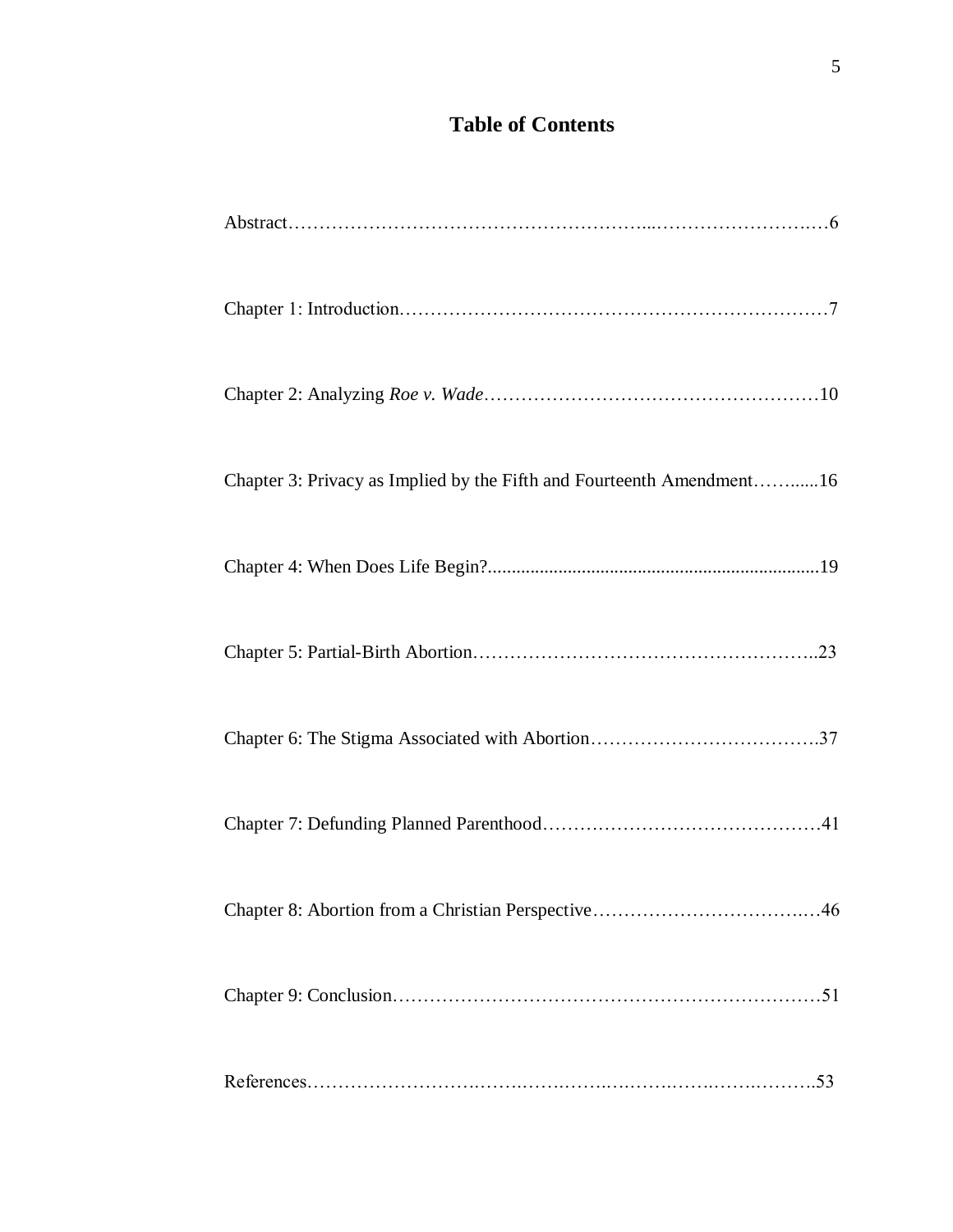#### **Abstract**

This thesis is about the Supreme Court case *Roe v. Wade* and how the Court in Roe ruled a child as a "potential to life." The Fifth and Fourteenth Amendments show that there is an expectation of privacy in regards to a woman and her doctor but it is questionable as to whether or not the expectation of privacy can cover the fetus in the womb. The question raised next is whether or not the woman has complete rights to the fetus and whether or not she can decide if the fetus has a right to live or not. Coming to a national consensus of when life begins is vital to establish whether or not Roe is justified. Abortion justified by incest or rape will be discussed due to the fact that rape and incest make up an estimated less than one percent of abortions performed in the United States. Although abortion is legal, a stigma still exists around the concept of obtaining an abortion and if society deems it as justified. Abortion is not only a legal discussion - it is a spiritual discussion. Christianity and theologies can impact how people in America view abortion; however, the Word of God speaks evidence and truth that ultimately defines life.

**Keywords:** abortion, women's rights, *Roe v. Wade*, constitution, law, Christianity, stigma, privacy, due process, science, innovation, life, fetus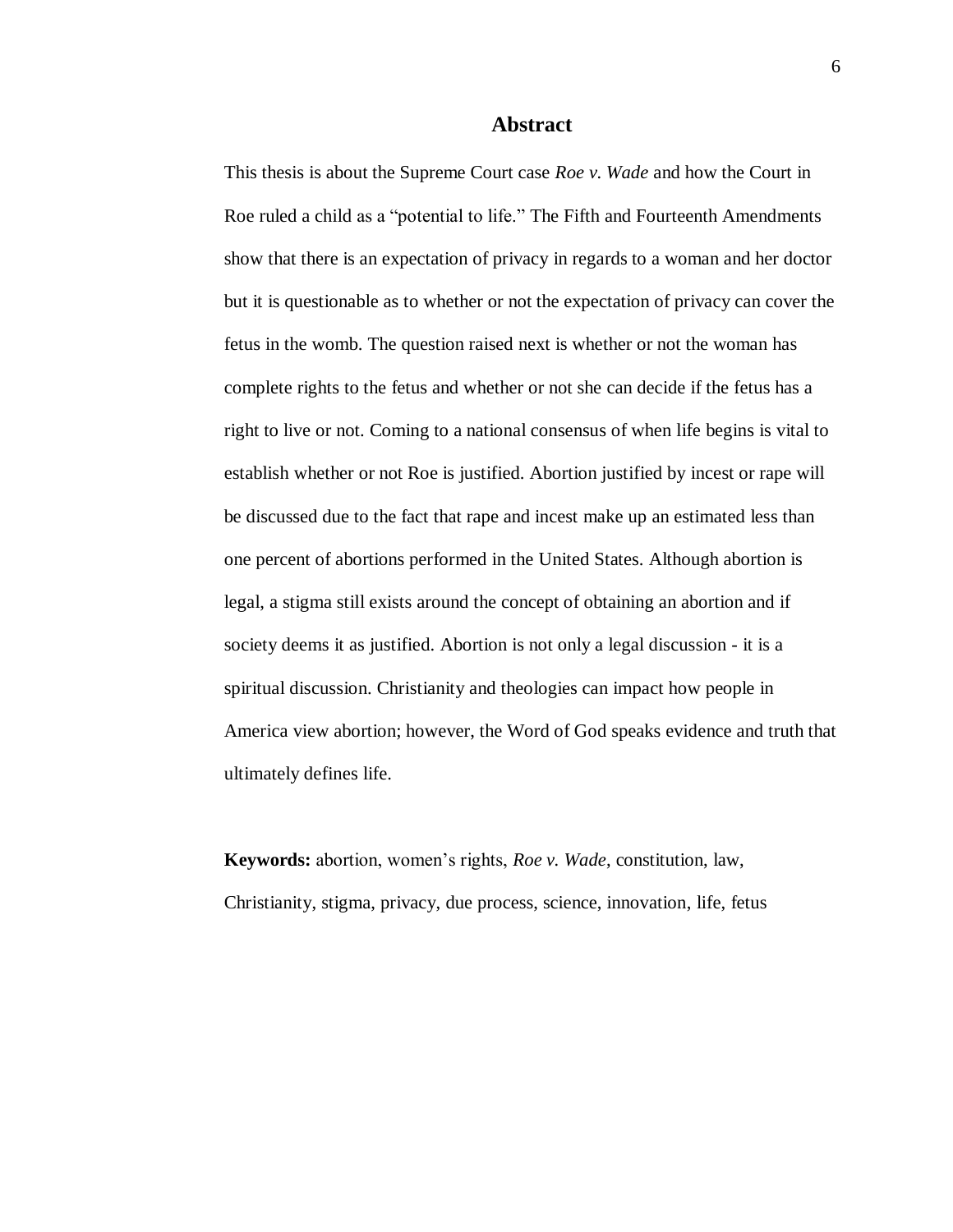#### **Chapter 1: Introduction**

"Once upon a time" - fairytales always start this way and have happy endings. This thesis is not a fairytale and the endings of millions of innocent lives are far too tragic. There once was a time in which a woman would go to jail for aborting a fetus. There once was a time in which the abortionist would face jail time as well. There once was a time in which a fetus was viewed as life. All of this, of course, is in the past. All of this has impacted my worldview. Just like the fairytales I listened to and read as a child, that was in the past and things have changed. What also changed for me is the way I viewed the history of America, women, and life itself. But with all of this being in the past, there is a potential and a hope for a change in the way the world sees life and interprets life today, maybe even a happy ending.

Abortion continues to be a controversial topic. One view makes abortion out to be "the murder of a child." Others see abortion as the exact definition: the termination of a pregnancy with no harm done (Abortion). With this, the question of whether or not harm is actually done to a potential life is raised. What defines a legal person under the Constitution of the United States? Is what women do with their body behind closed doors actually privacy if the activity behind closed doors regards another life or "potential  $life"?$ 

The Fifth and Fourteenth Amendments both contain the clause "no person should be deprived of life". The main debate regarding abortion is whether or not the fetus should be contained under this "right to life". The Constitution does not define "person" nor does it answer the question of when life begins. Even before the 1973 Supreme Court decision of *Roe v. Wade* existed, abortion has been a controversial Constitutional topic.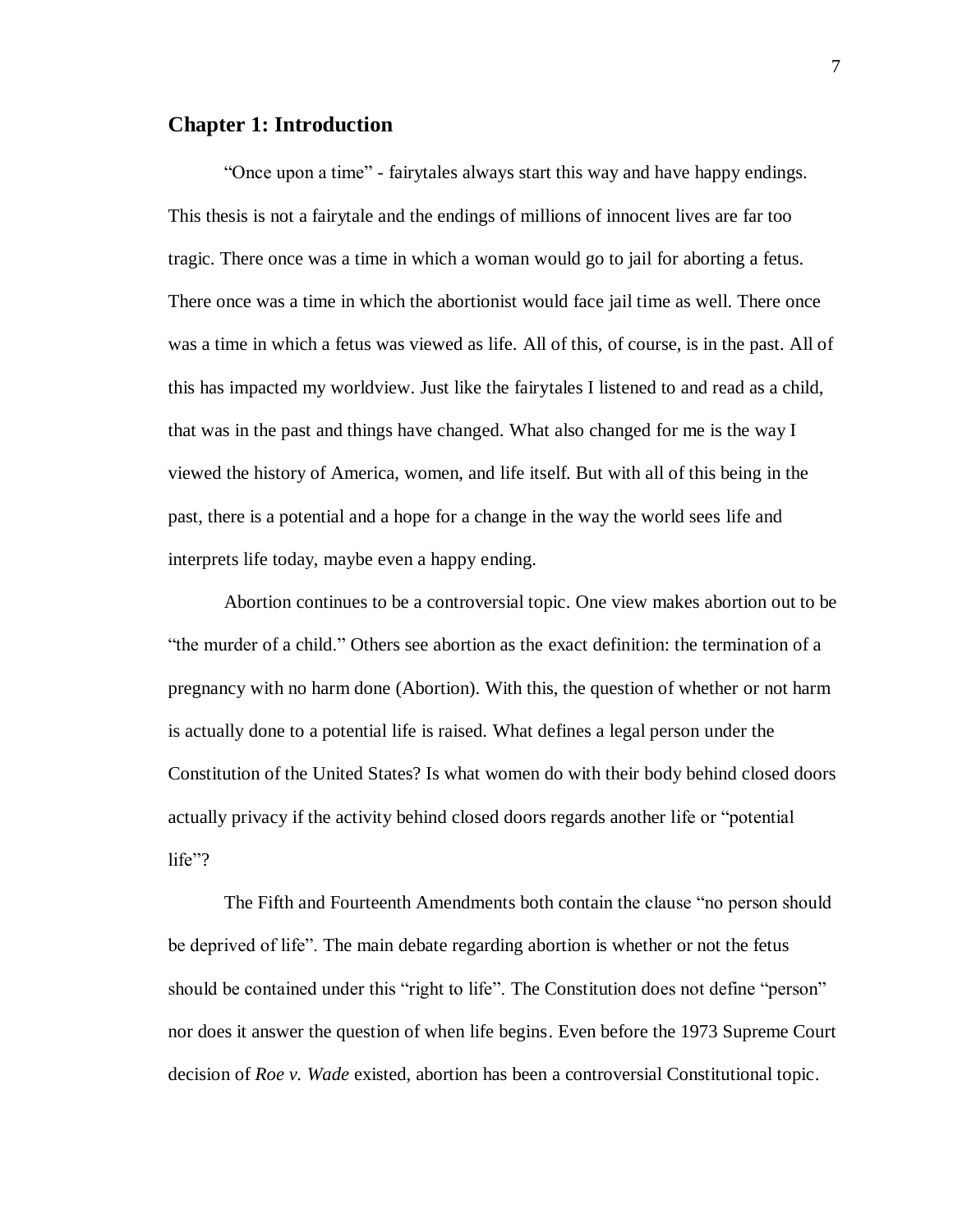The Uniform Abortion Act was revised in 1973, after *Roe v. Wade* was passed, and allows termination of pregnancy up to twenty weeks of pregnancy and thereafter for reasons such as rape, incest, fetal deformity, and the mental or physical health of the woman. The Uniform Abortion Act defines *abortion* as "the termination of human pregnancy with an intention other than to produce a live birth or to remove a dead fetus." (U.S. Legal, 2016)

As a result of *Roe v. Wade*, first trimester abortions became legal on a federal level, in all situations, on the conclusion that abortion is protected by the Constitution. On the contrary, the Court in the *Roe v. Wade* undoubtedly avoided the question of when life begins on the basis of the "inability to find agreement within the community at large as to when life begins." (Destro, 2014) The decision in *Roe v. Wade* was made without consensus to when life began and if a woman has a right to an abortion under the right to privacy implied in the United States Constitution. The lack of consensus on the topic regarding the lives of the people is only one issue in the controversy of abortion.

Stigma is defined as "an attribute that is deeply discrediting and changes the bearer from a whole and usual person to a tainted, discounted one." (Robertson, 2015)

The controversial issue of abortion, although the process is legal and restricted, has stigma associated with it.

The research regarding abortion, as well as the Fifth Amendment, Fourteenth Amendment, and stigma will be discussed in-depth. This thesis will explore the ideas presented in various perspectives, using scientific facts, scientific theories, and Constitutional law to resolve any inconsistencies of reasons behind the many viewpoints on all elements of abortion and even present alternative arguments of various ideas.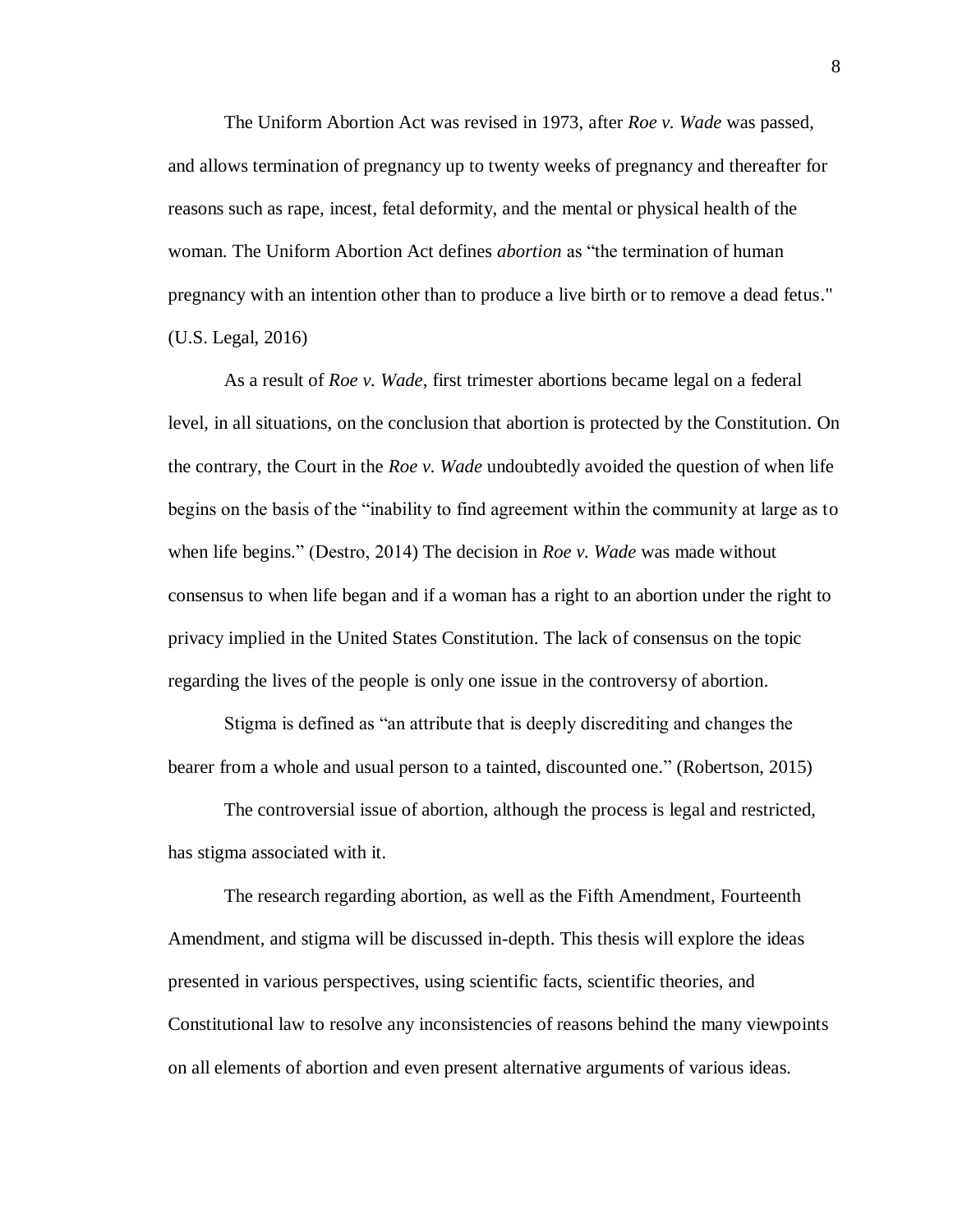A conclusion will be reached in a readable and systematic approach. *Roe v. Wade*  will be analyzed thoroughly along with any dissents regarding the case. The right to privacy given by The United States Constitution will be defined and analyzed using the Supreme Court cases: *Doe v. Bolton*, *Griswold v. Connecticut* and *Roe v. Wade*. These Supreme Court cases will be the primary sources to discuss how abortion and the Fourteenth Amendment relate. Next, *Planned Parenthood of Southern Pennsylvania v. Casey* will be analyzed thoroughly along with any of its dissents regarding the case. Partial-Birth Abortion has also been a topic in recent discussions of abortion and it will be thoroughly analyzed using the Supreme Court case, *Gonzales v. Carhart*. The idea of stigma will be examined independently and also in relation to abortion and the law. The defunding of Planned Parenthood is a prominent topic in today's society. The discussion of why Planned Parenthood should be defunded will be expanded upon. Last, as a Christian, it is important to always remember who is in control. Regarding life, the Bible makes it very clear that life is existent in the womb. I will cite various Bible passages from Scripture regarding life and the plans that God set for each and every person He created in His image.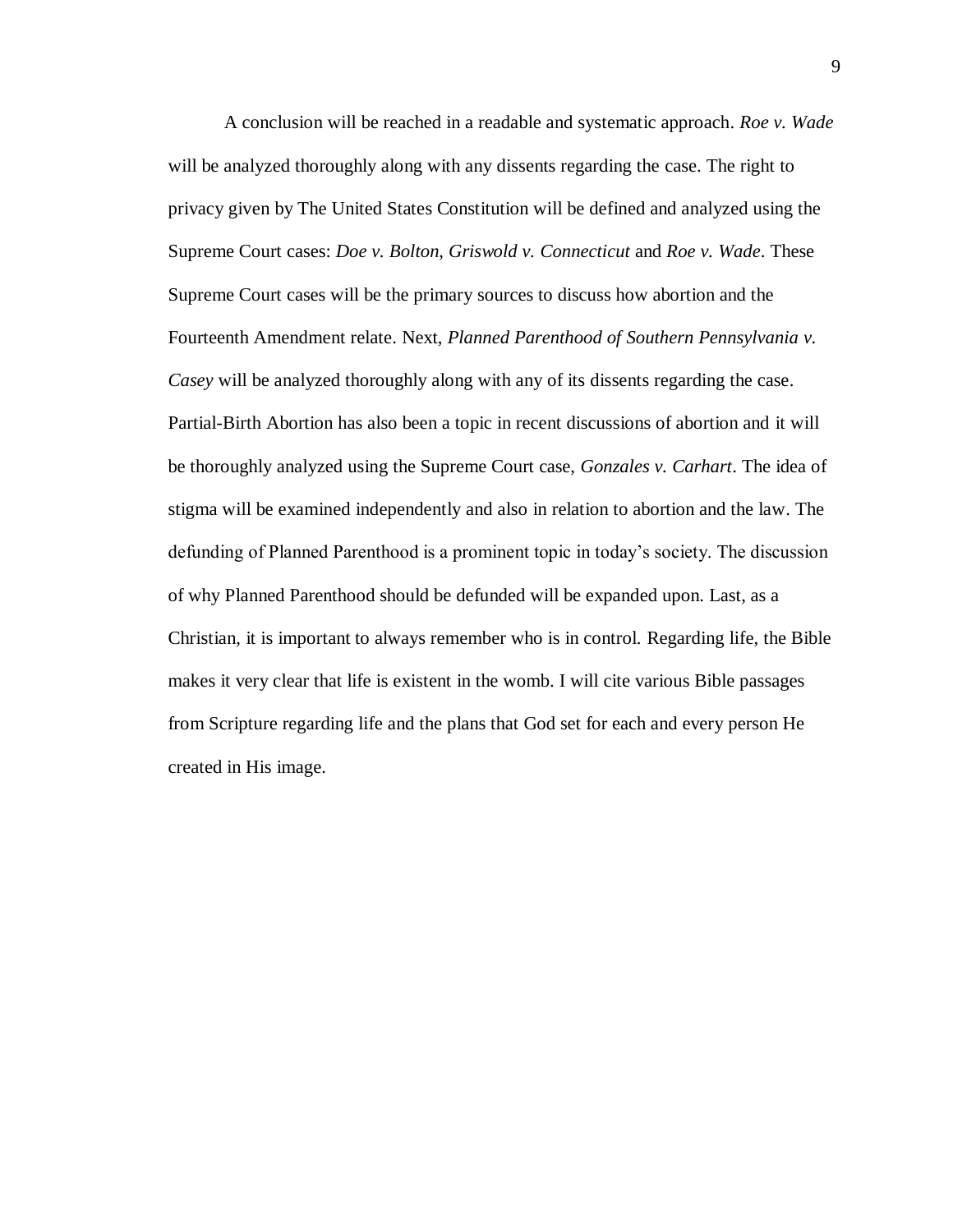#### **Chapter 2: Analyzing** *Roe v. Wade*

*Roe v. Wade* is viewed as the monumental Supreme Court case to make abortion legal. However, *Doe v. Bolton* was the foundation for the *Roe v. Wade* decision.

In 1970, the Court in *Doe v. Bolton* found that abortion is justifiable in three circumstances: first, continuation of the pregnancy would endanger the life of the pregnant woman or would seriously and permanently injure her health; or second, the fetus would very likely be born with a grave, permanent, and irremediable mental or physical defect; or third, the pregnancy resulted from forcible or statutory rape. (Doe, 410 U.S. at 179)

The Supreme Court case of *Roe v. Wade* is looked upon as a very controversial case. According to Mary Ziegler and other scholars, *Roe v. Wade* serves as the most prominent example of the damage judicial review can do to the larger society (Ziegler, 2014).

Norma McCorvey was a Texas resident. In Texas, it was illegal to get an abortion unless the reason for the pregnancy was caused by incest or rape. At age 21, she became pregnant with her third child. Norma's friends advised her to falsely state that she had been raped so that she may be granted the right to an abortion. This false accusation failed due to the absence of a police report for the crime. To add perspective to the environment of abortion, during that period of history, the police in Texas had shut down all abortion facilities. McCorvey was then referred to two attorneys: Linda Coffee and Sarah Weddington.

Coffee and Weddington filed a lawsuit in the United Stated District Court for the Northern District of Texas on behalf of Norma McCorvey. This suit was filed under alias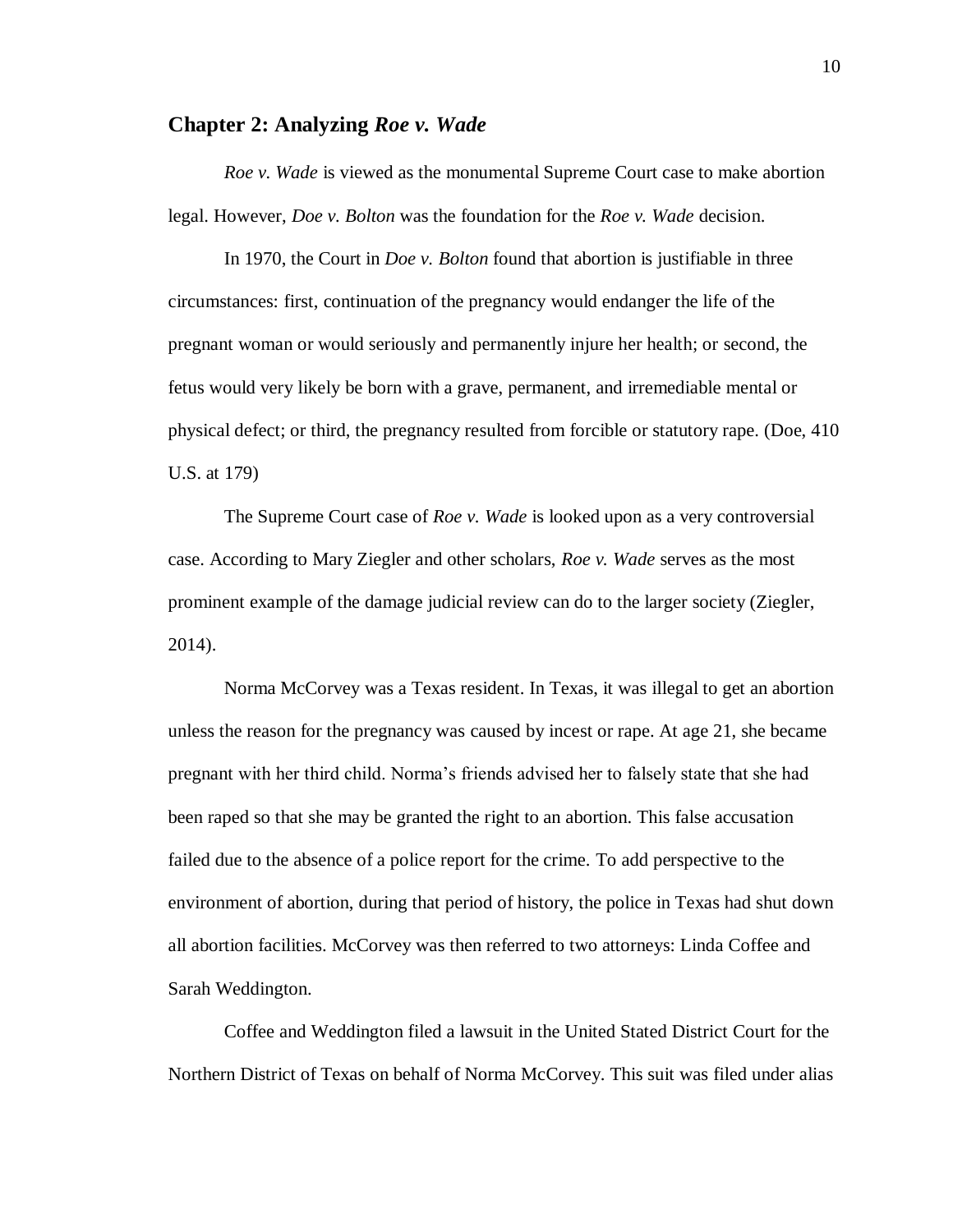"Jane Roe." The Dallas County District Attorney, Henry Wade, who was representing the state of Texas, was the defendant of this case. When the lawsuit was filed, McCorvey did not claim the pregnancy was the result of a rape any longer.

The question raised in *Roe v. Wade* was whether or not the Constitution embraced a woman's right to terminate her pregnancy by abortion.

The Supreme Court held that a woman's right to an abortion fell within the right to privacy, recognized in *Griswold v. Connecticut*, which is protected by the Fourteenth Amendment. The decision gave a woman total autonomy over the pregnancy during the first trimester and defined different levels of state interest for the second and third trimesters.

The Fourteenth Amendment specifically grants people the right to life, liberty and property without due process of law. In *Roe v. Wade*, one of the biggest suspicions of the Court ruling lies on the basis of the fact that the Supreme Court avoided answering the question of when life begins due to the "inability to find agreement within the community at large." (Destro, 1254) However, with increasing medical sophistication and biological knowledge, it is very clear that embryonic development is on the spectrum of human development (Windle, 1940). Texas Court of Criminal Appeals had ruled that the statute but also by the counterpart of due process did not only protect the lives of the unborn in Fifth and Fourteenth Amendments. The Court in Thompson stated, "The State of Texas is committed to preserving the lives of its citizens so that no citizen "shall be deprived of life… except by due course of the law of the land." (Thompson, 493 S. W. 2d 913)

In *Bailey v. State of Missouri*, the Supreme Court concluded, using *stare decisis* principles found in *Rollen v. State*, that an unborn child is a person for purposes of first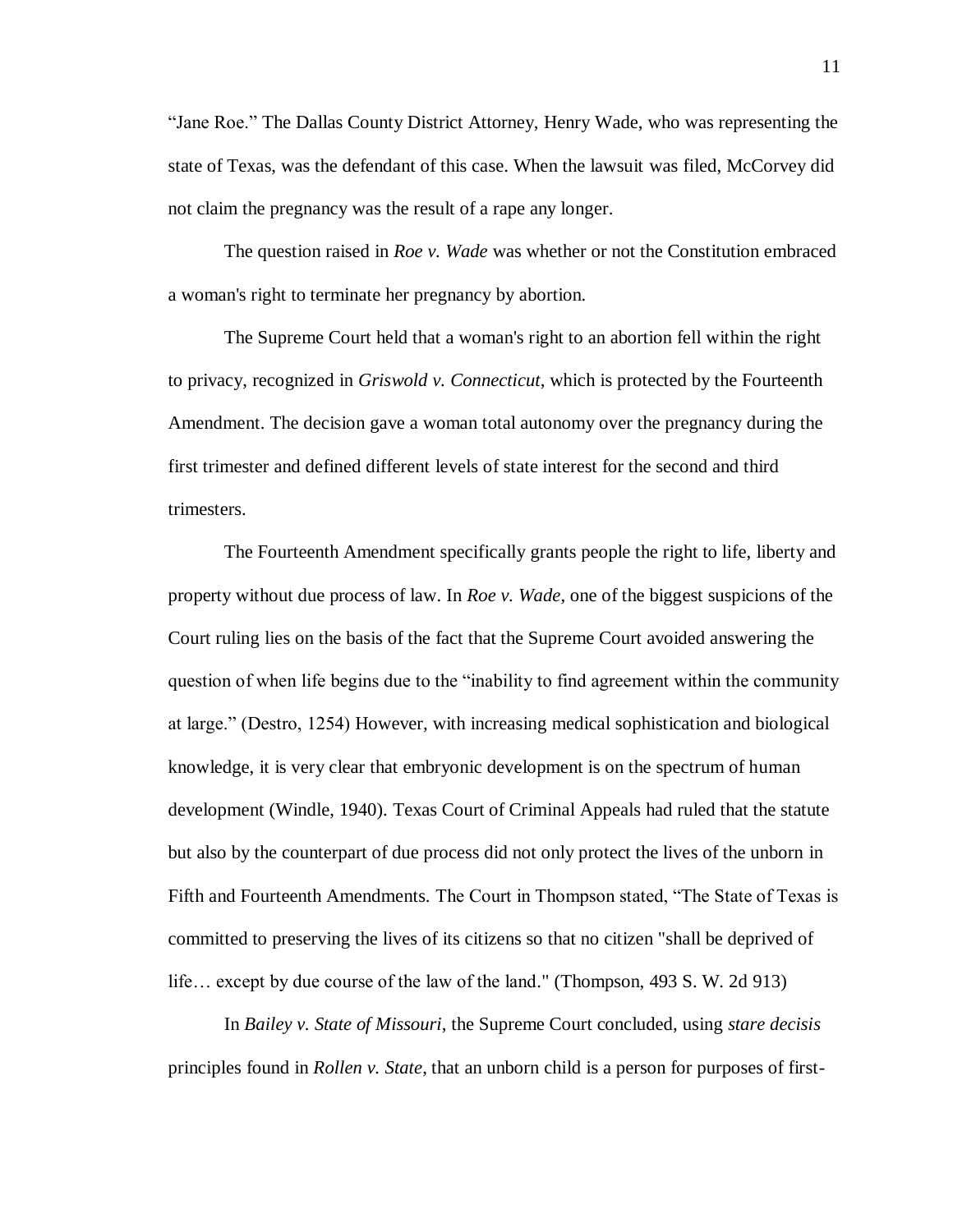degree murder. In the case *State of Missouri v. Holcomb*, the unborn child that was murdered along with the mother was also held to the standards of a person for purposes of murder.

The essential holding in *Roe v. Wade*, which was reaffirmed by the Supreme Court in *Parenthood of Pennsylvania of Southern Pennsylvania v. Casey*, has three parts: 1) the recognition of the right of the woman to choose to have an abortion before viability and to obtain it without undue interference from the State. Before viability, the State's interests are not strong enough to support a prohibition of abortion or the imposition of a substantial obstacle to the woman's effective right to elect the procedure. 2) Confirmation of the State's power to restrict abortions after fetal viability. The only exception to this would be the law containing exceptions for pregnancies, which endanger the woman's life or health. 3) The principle that the State has valid interests from the beginning of the pregnancy in protecting the health of the woman and the life of the fetus that may become a child. These principles do not contradict one another; and the Supreme Court adheres to each (*Planned Parenthood of Southern Pennsylvania,* 505 at 846).

The Court in Supreme Court case, *Marbury v. Madison*, ruled that Congress does not have the power to pass laws that override the Constitution, such as by expanding the scope of the Supreme Court's original jurisdiction. Therefore, the Supreme Court has the right to review laws passed by the individual states (Marbury, 5 U.S. at 137).

If Florida were to pass a law making all abortions illegal after the first two months of pregnancy, the plaintiffs involved could seek state remedies to have the law declaring abortion unconstitutional, and go to the Federal Courts. Any state law can be subject to Constitutional hearing. A law can violate both State and Federal Constitutions.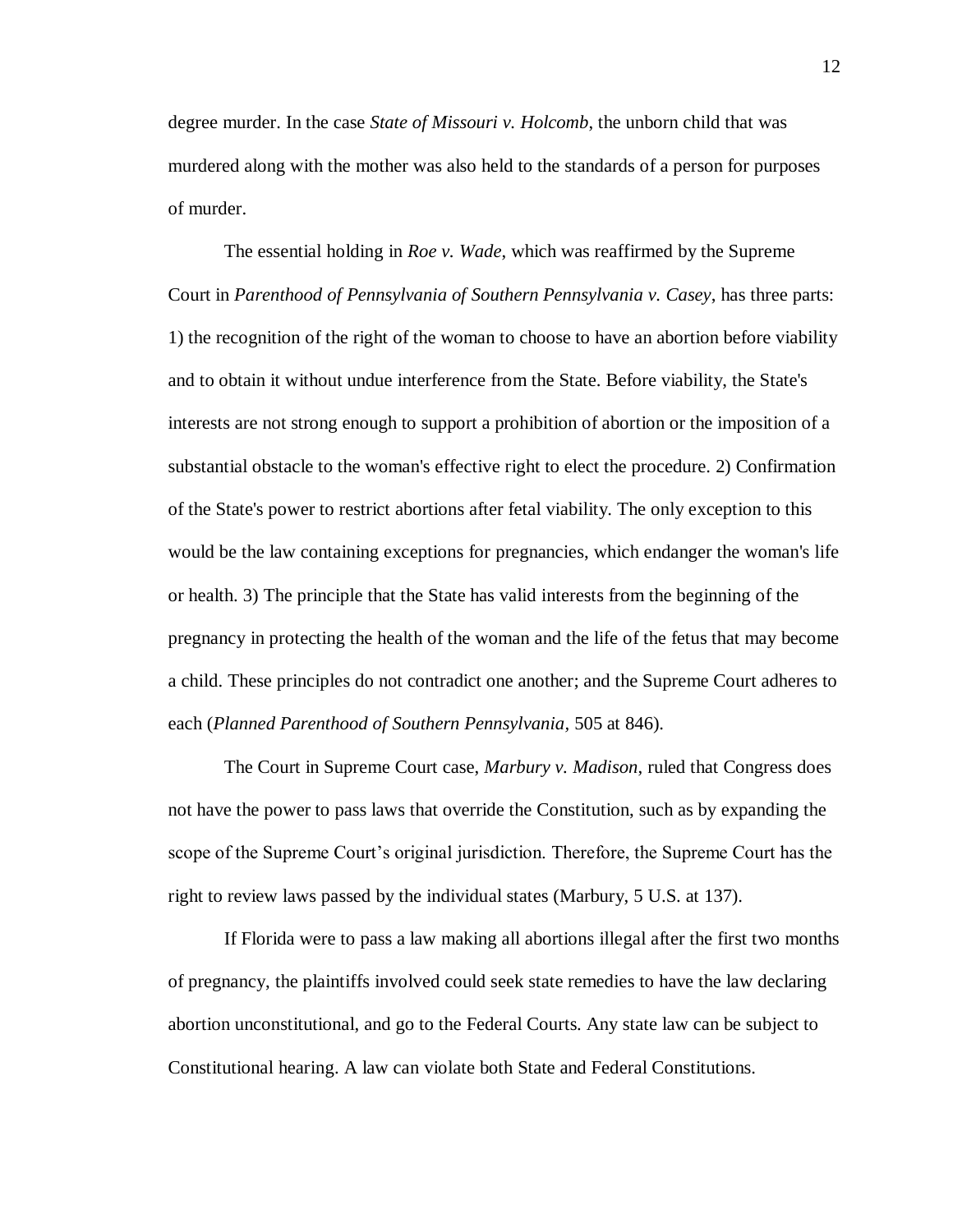In 1986, the state of Missouri enacted legislation that placed a number of restrictions on abortions in their state. The preamble of the statute included the statement, "the life of each human being begins at conception." The statute also included the restrictions of: 1) public employees and public facilities were not to be used in performing or assisting abortions unnecessary to save the mother's life, 2) encouragement and counseling to have abortions was prohibited, and 3) physicians were to perform viability tests upon women who are twenty or more weeks pregnant (Webster, 492 U.S. at 490).

In 1989, this statute was challenged with the case, *Webster v. Reproductive Health Services,* questioning whether or not the restrictions set in the Missouri statute preamble unconstitutionally infringed upon the right to privacy granted in the Fourteenth Amendment or the Equal Protection Clause of the Fourteenth Amendment.

Eventually, the Supreme Court held that none of the challenged provisions of the Missouri legislation were unconstitutional. The Supreme Court stated, "the preamble had not been applied to restrict abortions." With this, no Constitutional question is raised. This follows the ruling of *Roe v. Wade*. Roe implies no limitation on the authority of a state to make a value judgment favoring childbirth over abortion. The Supreme Court also held that the Due Process Clause did not require states to enter into the business of abortion, and did not create an affirmative right to governmental aid in the pursuit of constitutional rights. The Supreme Court has recognized that the Due Process Clause generally confer no affirmative right to governmental aid, even where such aid may be necessary to secure life, liberty, or property interests of which the government itself may not deprive the individual (Webster, 492 U.S. at 490, 491). Third, the Supreme Court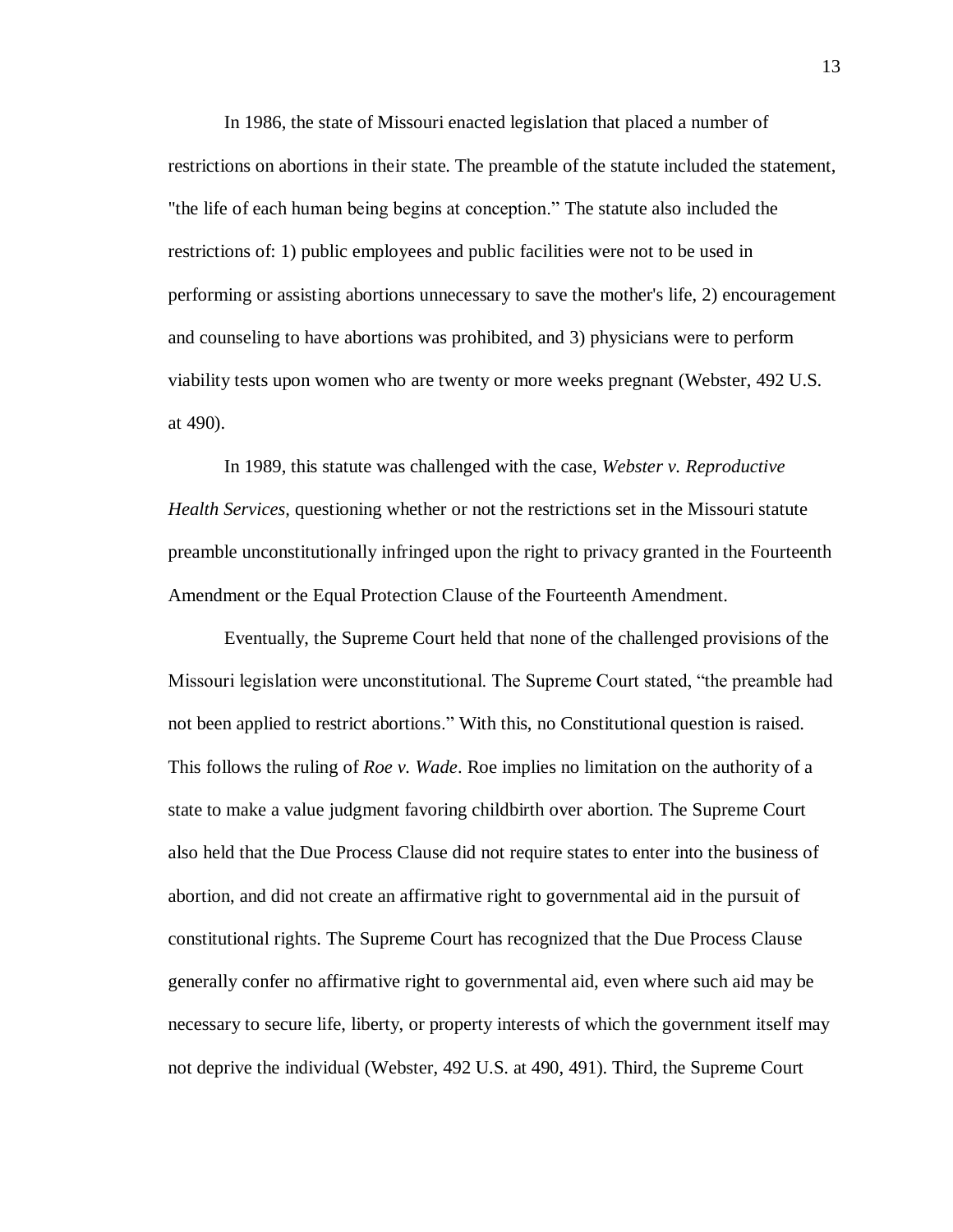found that no case or controversy existed in relation to the counseling provisions of the law, meaning that whether or not a state decides to use public or private facilities and/or staff members of said facilities, a governmental obstacle preventing a woman from terminating her pregnancy does not exist. Finally, the Court upheld the viability testing requirements, arguing that the State's interest in protecting potential life could come into existence before the point of viability. A State's refusal to fund abortions does not violate *Roe v. Wade*. The Court's decisions recognizing a right of privacy also acknowledge that some state regulation in areas protected by that right is appropriate. As noted above, a State may properly assert important interests in safeguarding health, in maintaining medical standards, and in protecting potential life (Roe, 410 U.S. at 113, 154).

With all of this being said, the question I raise to myself is what would happen if the Supreme Court did not rule in favor of Roe? With this, it is to be understood that overturning Roe would mean that individual states would still have the right to pass laws in regards to abortion? And with this fact, it is safe to say that just like the Texas law was challenged and taken to the Supreme Court, any other laws regarding abortion could be as well?

Another interesting fact regarding abortion is how males and females differ on their opinions on abortion. A 2012 Gallup poll found women, 44%, were more likely to identify as "pro-choice" than men who were at 38% (Alcott, 2012). However, in a 2015 Gallup poll, Americans are divided at 50% pro-choice and 44% pro-life. Gallup states that the pro-choice advocates among democrats have increased tremendously since 2001 and that this is the first time since 2008 that the pro-choice population has had a significant lead in America (Gallup, 2015).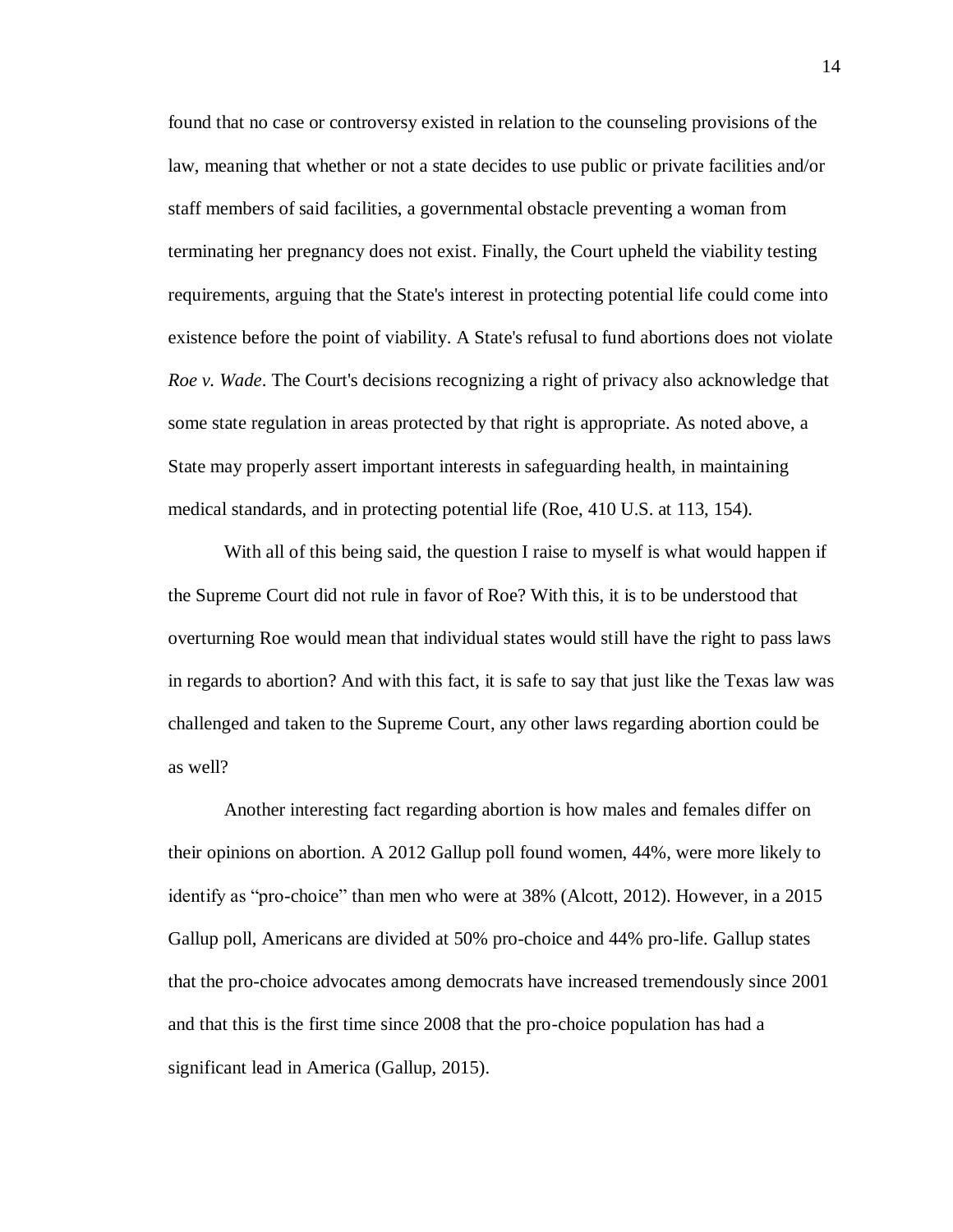It is common to see posters, websites, and even counseling agencies for women who are experiencing grief, depression, or other mental health problems after they have had an abortion. People seem to forget that in order to become pregnant, the traditional way, a man and a woman must come together. The entire other half of the equation must have some say when it comes to abortion. Men experience depression, grief, and other mental health problems when abortion becomes part of their life as well.

It is sad that the Supreme Court has diminished the role of men regarding abortion. It seems to be all about the woman and her body. What about the other individual who helped create the being inside of her womb?

The Court in Roe held that, like *Doe v. Bolton*, the father's rights, if any exist in the constitutional context, are not even discussed in the abortion decision. No paternal right has been asserted in either of the cases, and the Texas statutes take no consideration of the father. We are aware that some statutes recognize the father under certain circumstances (Roe, 410 U.S. 113 at 166).

A study of 135 men that have had their baby killed by an abortion showed that 48% of the men stated that they openly opposed their partner's choice to have an abortion and 69% reported high stress as a result of the abortion (Rue, Coyle, & Coleman, 2010). With this, it is safe to say that having an abortion with the father opposing the decision can cause relational and sexual problems in the relationship.

Abortion causes destruction to all parties involved, not just to the woman. After every abortion, the next step can either be to accept the fact an abortion has been performed, grieve, or to be in constant denial of the facts and the emotions kept inside.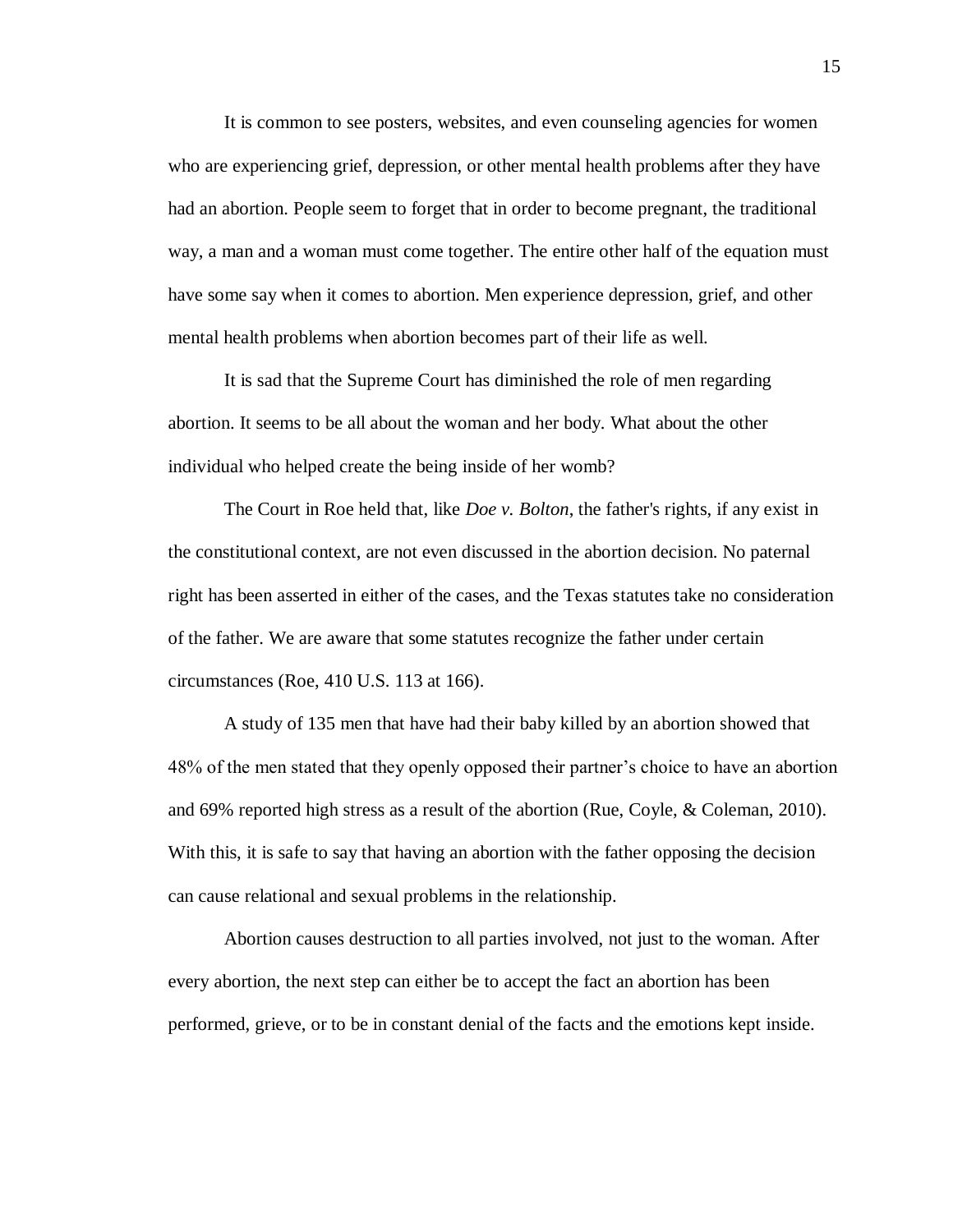#### **Chapter 3: Privacy as Implied by the Fifth and Fourteenth Amendment**

Privacy is not directly stated in the United States Constitution. However, privacy can be inferred in the Fourteenth Amendment under "liberty." When looking at the background of the *Roe v. Wade* case and the *Doe v. Bolton* case, the women involved had already had an abortion – therefore, not being at risk of losing their liberty or not at risk of being deprived of their Federal Rights (Kommers, 1977). The only "potential" rights that were taken away from having these abortions were the right to life  $-$  of the unborn. Regarding the issue of whether or not an abortion is private between a physician and the woman, the decision to procure an abortion is private, yet the procedure is not. The State gets involved when an approved physician does the procedure legally at a certified clinic. Therefore, in the view that abortion is not a private procedure, the basis of the Supreme Court's ruling is to make the private right more aimed on women than the unborn, due to the unborn not being deemed worthy for the rights under the Fourteenth Amendment. Intentions of the woman can be kept private being that *Roe v. Wade* made abortion legal under any circumstance and *Parenthood of Southern Pennsylvania v. Casey* ruled that no obstacle, besides informing a spouse, create an undue burden for the woman to have an abortion (Planned Parenthood of Southern Pennsylvania, 505 U.S. at 833, 838).

The definition of "private matter" is one that is an individual interest in which the government and other third parties can claim no valid or permissible interest (Destro, 1975). Justice Douglas found and wrote, in regards to the decision of *Gonzales v. Carhart*, "privacy to be implicit in the First, Third, Fourth, and Fifth Amendments, 'specific guarantees in the Bill of Rights have penumbras, formed by emanations from those guarantees that help give them life and substance. Various guarantees create zones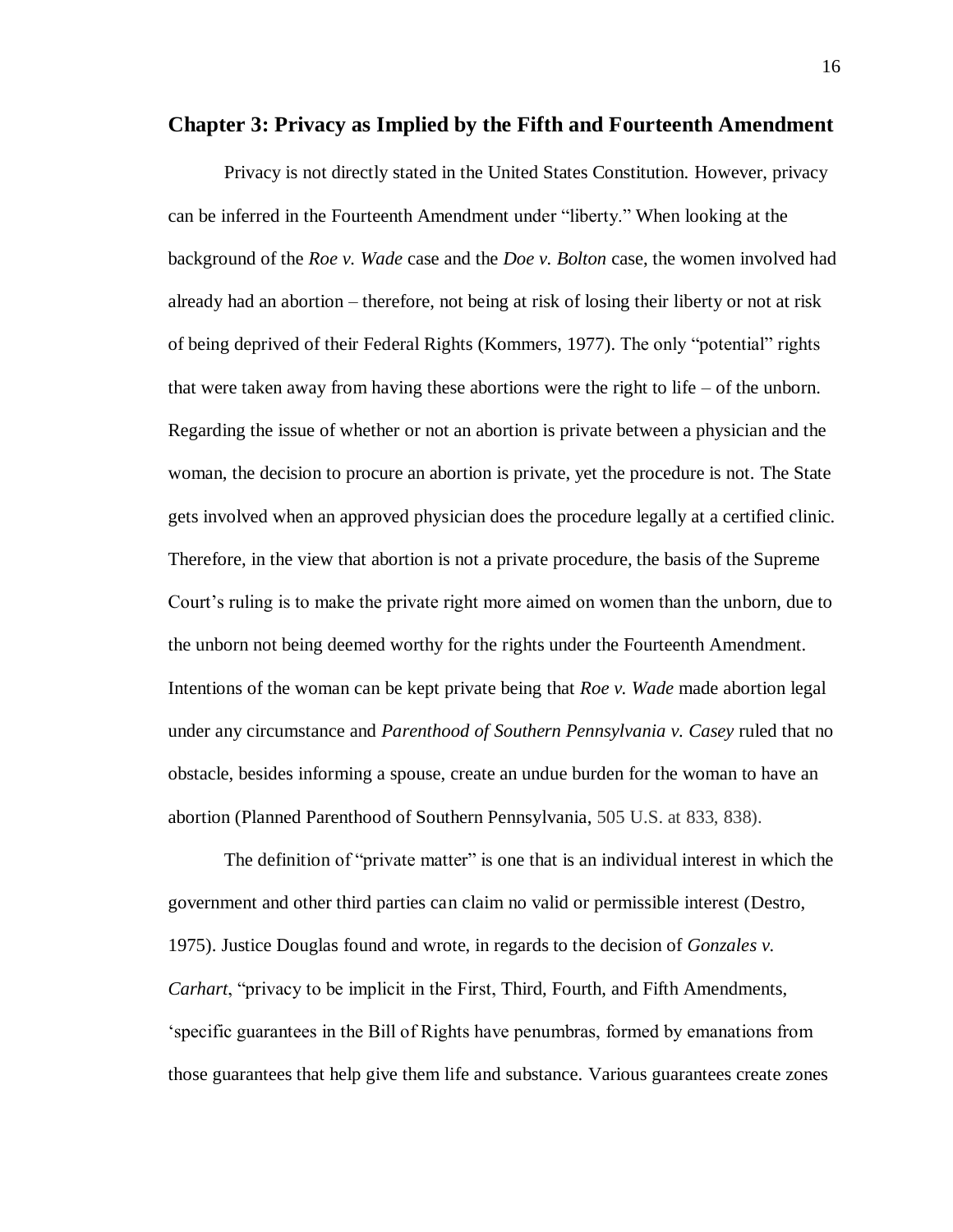of privacy'." (Pushaw, 2008) Constitutionists believe that the constitution should be read as the way it would be in 1770. Constitutionists hold that the founding fathers implied absolutely no right to privacy (Copley, 2017).

The Court in Roe held that "the right of personal privacy includes the abortion decision, but that this right is not unqualified and must be considered against important state interests in regulation." (Roe, 410 U.S. at 154) In regards to the individual states' interests, the Court stated, "although the results are divided, most of these courts have agreed that the right of privacy, however biased, is broad enough to cover the abortion decision; that the right, nonetheless, is not absolute and is subject to some limitations; and that at some point the state interests as to protection of health, medical standards, and prenatal life, become dominant "(Roe, 410 U.S. at 154).

In order for an abortion to be legal, a specialized doctor or state-certified medical practitioner, such as a gynecologist, must perform the abortion in a regulated health facility (Destro, 1975). Justice Blackmun, regarding personal privacy, wrote, "at some point in pregnancy, a state may assert important interests in safeguarding health, in maintaining medical standards, and in protecting potential life." (Roe, 410 U.S. at 154) If the Court continued to use the definition of health (Roe, 410 U.S. at 153) after the Roe case, the banning of abortion as a whole after viability would be far more important than the entire ruling of Roe (Destro, 1975). "In assessing the State's interest, recognition may be given to the less rigid claim that as long as at least potential life is involved, the State may assert interests beyond the protection of the pregnant woman alone." (Roe, 410 U.S. at 150) In the case *Planned Parenthood of Southern Pennsylvania v. Casey*, the Court ruled that state regulation of abortion under Pennsylvania's Abortion Control Act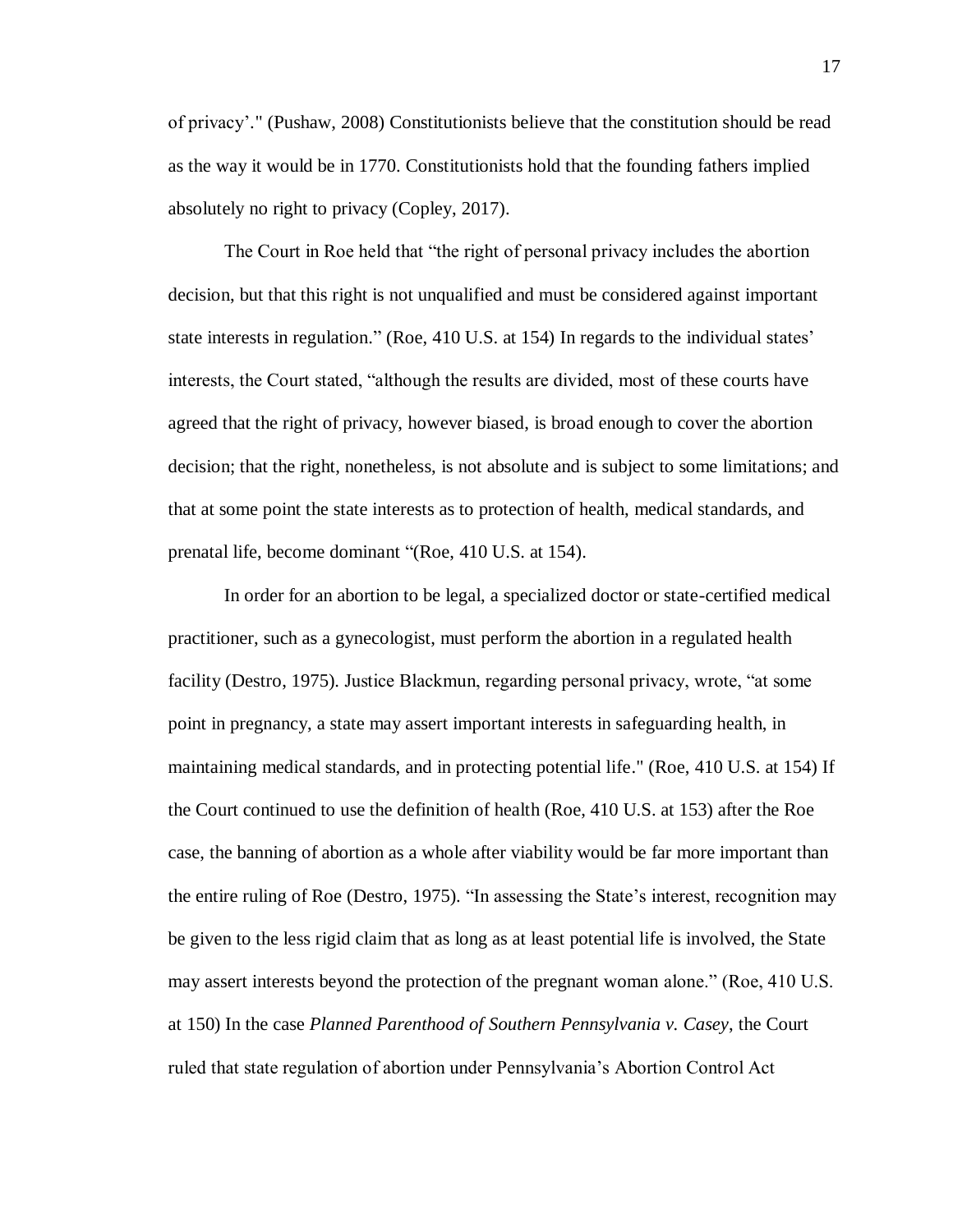imposed an undue burden under the Due Process clause on a woman's decision to get an abortion (Planned Parenthood of Southern Pennsylvania, 505 U.S. at 833).

The state of Florida grants citizens a specific right to privacy. The statute states, "Every natural person has the right to be left alone and free from governmental intrusion into his private life except as otherwise provided herein. This section shall not be construed to limit the public's right of access to public records and meetings as provided by law." This can be interpreted as having a broader realm of privacy in comparison to the United States Federal Constitution (Blue & Calo, 2015).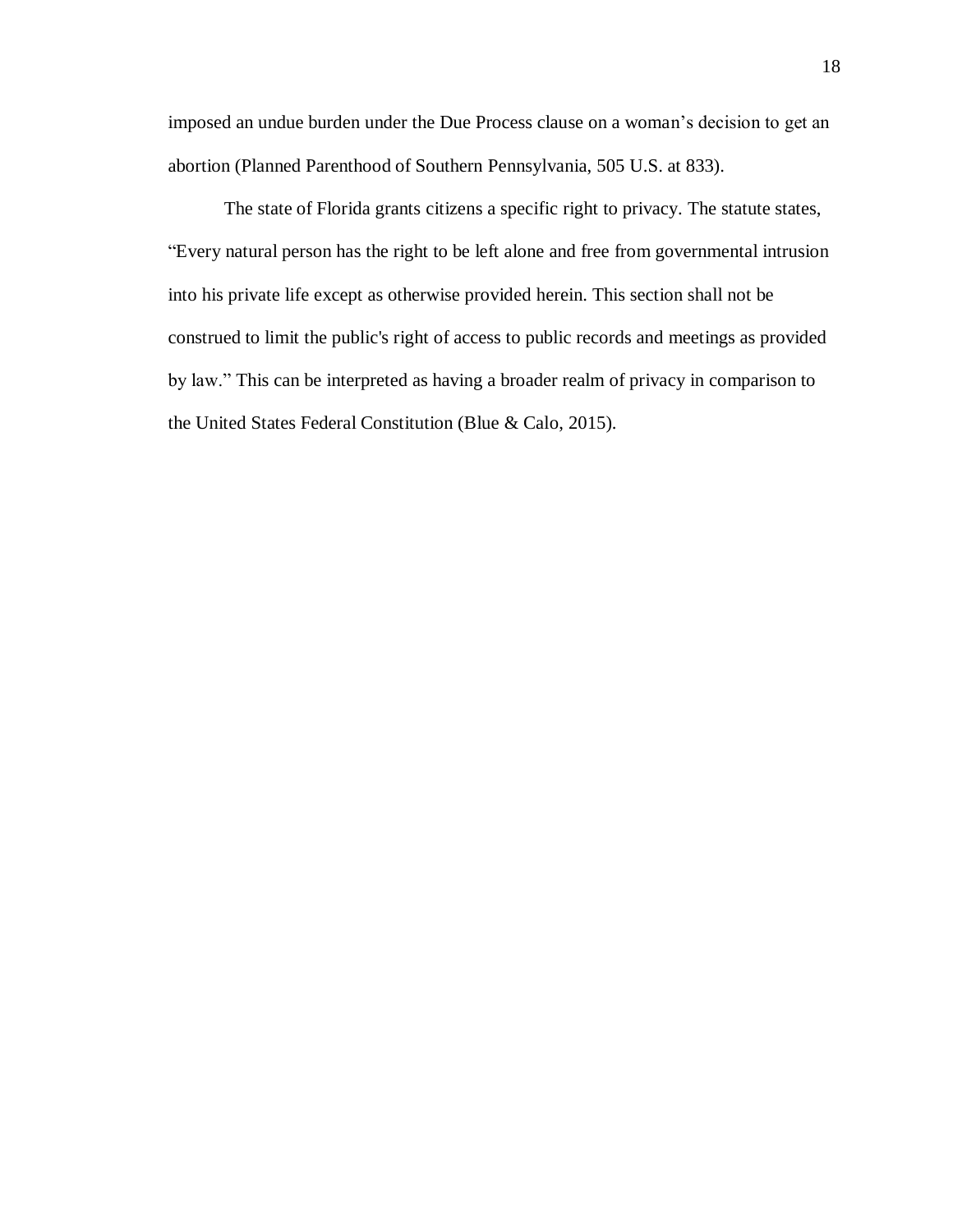#### **Chapter 4: When Does Life Begin?**

Science has evolved since *Roe v. Wade* was passed. However, while the laws regarding abortion have not advanced in the same direction as science has proven. *Roe v. Wade* declared a fetus a "potential to life" in 1973 (Roe, 410 U.S. at 154). Even some scientists believe that life begins at conception, whether they are religious or not. "Development begins at fertilization when a sperm fuses with an ovum to form a zygote; this cell is the beginning of a new human being." (Moore & Persaud, 2003)

After reaching the three-month point in a pregnancy, the States then have individual interests regarding any abortion restrictions. The Court in Roe stated, from and after approximately the end of the first trimester of pregnancy, a state may regulate abortion procedures to extent that the regulation reasonably relates to preservation and protection of maternal health (Roe, 410 U.S. 113 at 732).

It is ironic to discover that an encyclopedia describes the creation of a new individual beginning as, "[an individual is] created when the elements of a potent sperm merge with those of a fertile ovum." (Encyclopedia Britannica, 1974) This definition was defined in 1974, just one year after the passing of *Roe v. Wade*.

Many scientists, Christian and non-Christian, believe that life truly does start upon fertilization. For example, author T.W. Sadler quotes, "Development begins with fertilization, the process by which the male gamete, the sperm, and the female gamete, the oocyte, unite to give rise to a zygote." (2006)

Conception does not happen in a "moment." In 2001, embryologists determined that "although life is a continuous process, fertilization (which, incidentally, is not a 'moment') is a critical landmark because, under ordinary circumstances, a new genetically distinct human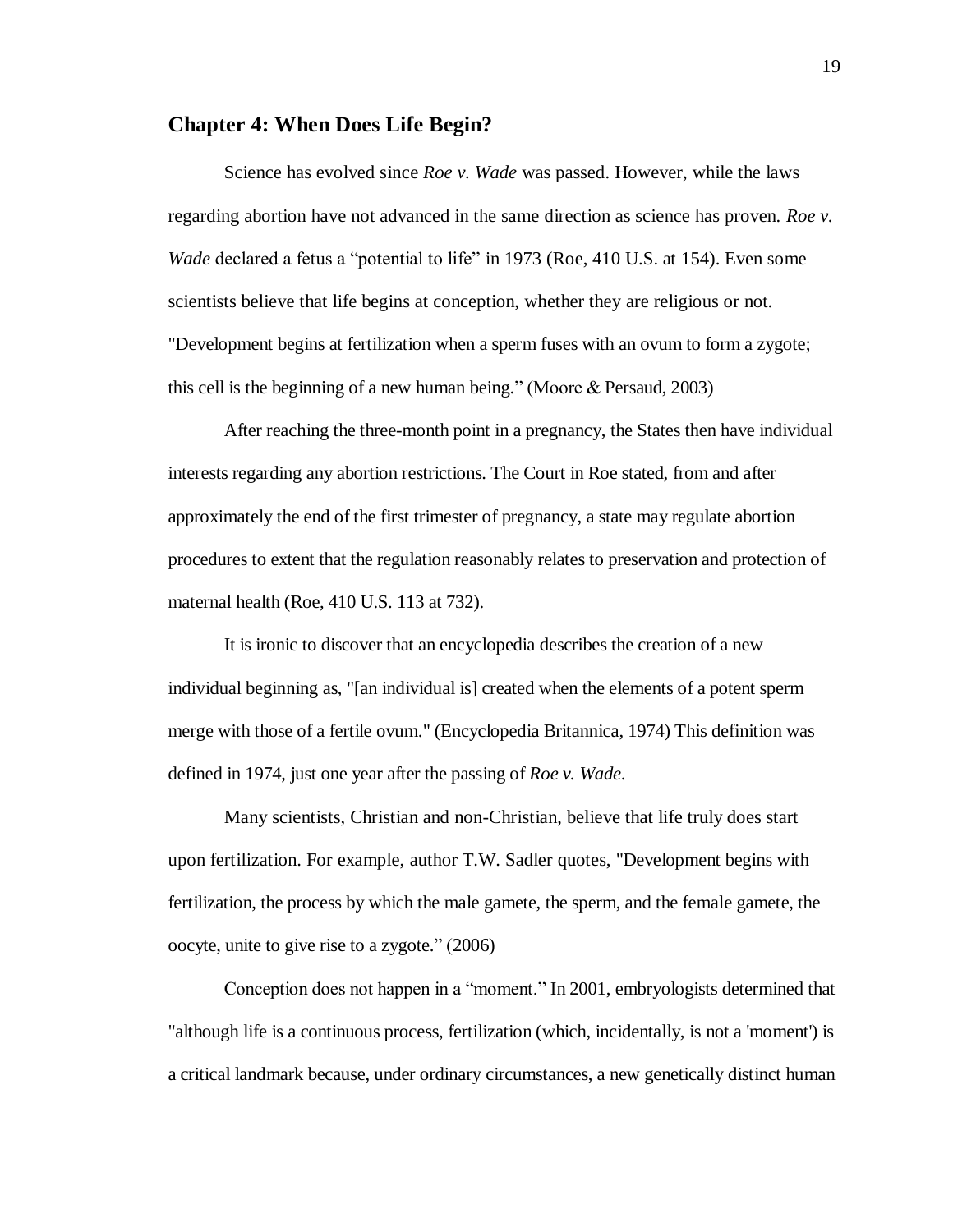organism is formed when the chromosomes of the male and female pronuclei blend in the oocyte." (O'Rahilly & Muller, 2001)

Even if some people want to make the claim that life does not begin at the time of conception, it is unquestionable to whether or not there is life within the womb. "In that fraction of a second when the chromosomes form pairs, the sex of the new child will be determined, hereditary characteristics received from each parent will be set, and a new life will have begun." (Kaluger & Kaluger, 1974)

The government's own definition attests to the fact that life begins at fertilization. According to the National Institutes of Health, *fertilization* is the process of union of two gametes, the ovum and sperm, whereby the somatic chromosome number is restored and the development of a new individual is initiated." (Fertilization)

Even basic biology can explain how a fetus is a living being. The seven characteristics of life, as described by the webpage, *The Seven Characteristics of Life*, align with a fetus' anatomy and bodily functions. The seven characteristics as described by the webpage are: living things contain cells, have organization, produce and absorb energy, grow, adapt to their environment, respond to their environment, and reproduce. All seven characteristics of cells apply to a fetus before exiting the womb – before physical birth. In order to describe the biological factors of life, the developmental stages of the being in the womb must first be made clear.

Conception occurs about two weeks after a woman's last period begins. By week three, the sperm and egg come together and form a one-celled zygote. The zygote contains 46 chromosomes. The zygote then travels down the fallopian tube and will divide into clusters of cells or a "morula" (Litin, 2003).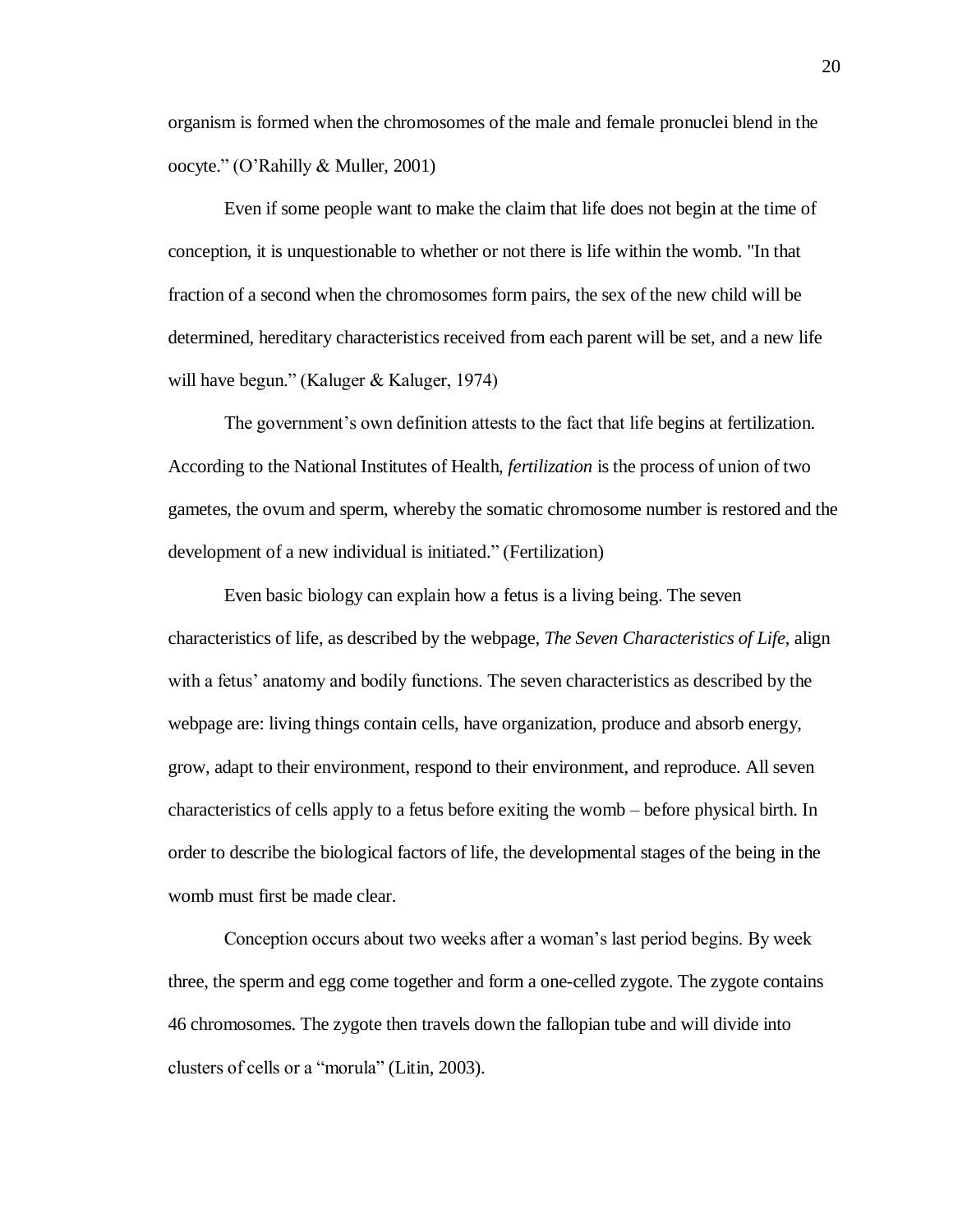Between seven to ten days after fertilization, the embryo has reached the uterus. At this time, the foundations for the spinal cord, the brain, and even the nervous system have been started. The heart begins to beat at day 21 along with muscles being formed and arms, legs, and eyes becoming visible (Litin, 2003).

Brain waves become detectable at week 6 and the brain is controlling the muscles and organs as well. By week 7, the baby is described as "swimming with a natural swimmer's stroke" in the amniotic fluid (Litin, 2003).

By the third month, the baby has fingerprints; the baby sleeps, and exercises its muscles by moving its neck, arms, and legs. The baby is now actively breathing amniotic fluid to strengthen its respiratory system. The gender can now be visibly and easily determined (Litin, 2003).

To further elaborate upon the seven characteristics of life, the first characteristic described is "living things are composed of cells." An embryo is a multicellular organism and "in multicellular organisms, specialization increases until some cells do only certain things" (The Seven Characteristics of Life).

The next characteristic of life is that a baby has different levels of organization. There are cells, tissues, organs, and organ systems that make up the entire living organism (The Seven Characteristics of Life). As stated before, by week 6, the organs are being controlled by the baby's brain.

The third characteristic of life is that living things use energy. The baby is breathing amniotic fluid in order to form and strengthen the respiratory system. This takes energy.

Next, living things must grow. Within the first month, the baby has already undergone cell division causing it to grow every second!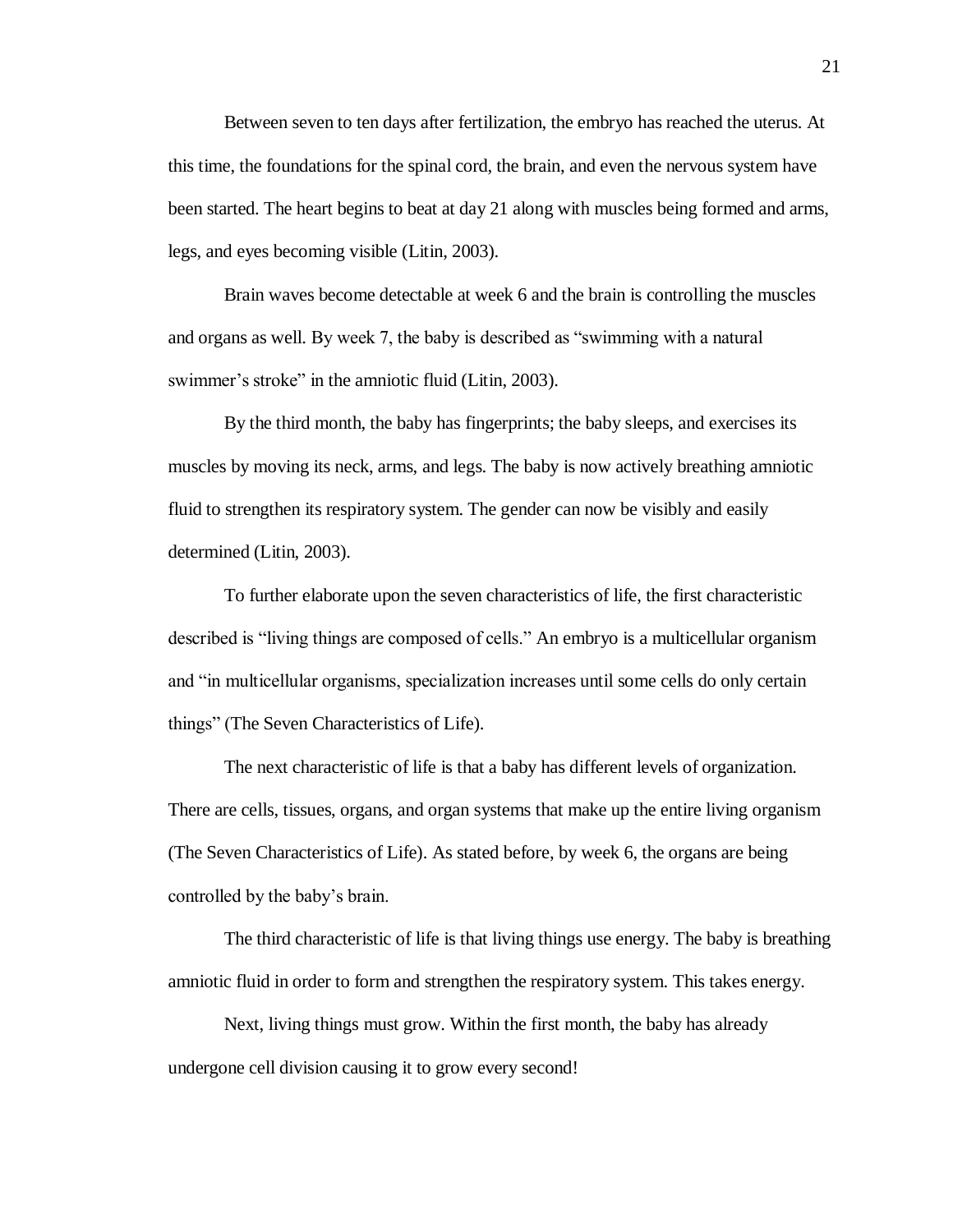Living things also adapt to their environment and respond to their environment. Every moment the baby is in the womb, it is adapting to its environment. The baby starts to swallow amniotic fluid in the second month, resulting in hiccups (Litin, 2003). Also, the baby begins to swim due to its liquid environment.

Lastly, living things reproduce. However, reproduction is not essential for life (The Seven Characteristics of Life). Internally, the baby is reproducing cells and still forming. In no way has the baby reached an age to reproduce biologically. However, it does have the potential to reproduce due to its sexual organs being formed within the womb and being visible by month three.

Pro-abortion people generally believe that especially in the first three months there is no living being with emotions or with a soul. However, a being within the first three months shows evidence of being a life form as it demonstrates the seven defining characteristics of life.

The Supreme Court Justices in Roe could not necessarily say that they had the power or authority to deem when life begins. One of the only ways to get pro-choice and/or pro-abortionists on board with the way pro-life advocates think is to undoubtedly establish when life begins (Kemper, 2012).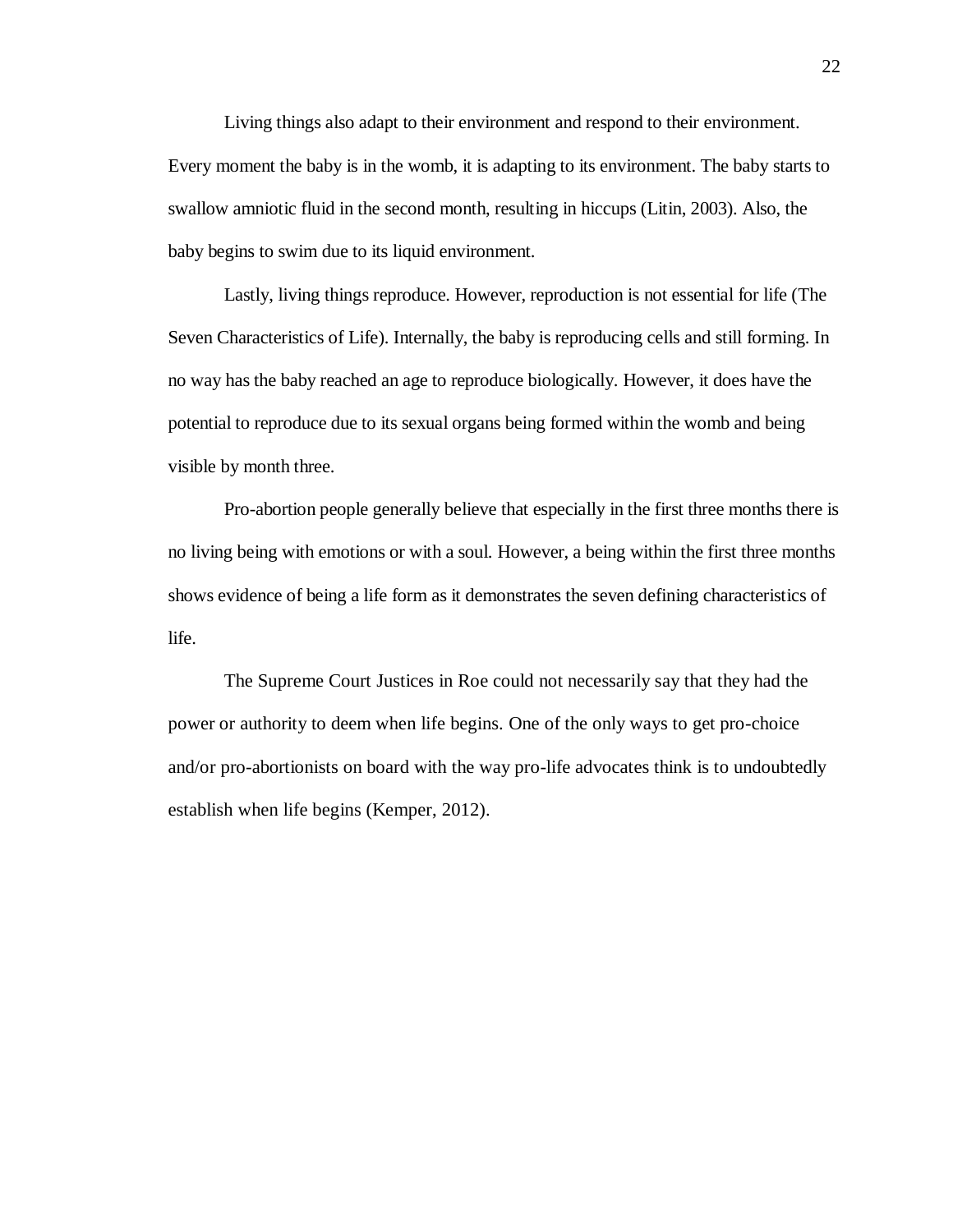#### **Chapter 5: Partial-Birth Abortion**

"Partial-Birth Abortion" is commonly known as "intact dilation and extraction." This is a method of late-term abortion that ends a pregnancy and results in the death and intact removal of a fetus from the uterus (Farlex, 2008). The term "partial-birth abortion" means an abortion in which the person performing the abortion, (a) deliberately and intentionally vaginally delivers a living fetus until, in the case of a head-first presentation, the entire fetal head is outside the body of the mother, or, in the case of breech presentation, any part of the fetal trunk past the navel is outside the body of the mother, for the purpose of performing an overt act that the person knows will kill the partially delivered living fetus; and (b) performs the overt act, other than completion of delivery, that kills the partially delivered living fetus (18 U.S.C. 1531).

Statute 117.1201 provided that Congress found the following:

"A moral, medical, and ethical consensus exists that the practice of performing a partial-birth abortion—an abortion in which a physician deliberately and intentionally vaginally delivers a living, unborn child's body until either the entire baby's head is outside the body of the mother, or any part of the baby's trunk past the navel is outside the body of the mother and only the head remains inside the womb, for the purpose of performing an overt act (usually the puncturing of the back of the child's skull and removing the baby's brains) that the person knows will kill the partially delivered infant, performs this act, and then completes delivery of the dead infant—is a gruesome and inhumane procedure that is never medically necessary and should be prohibited." (18 U.S.C. 1531)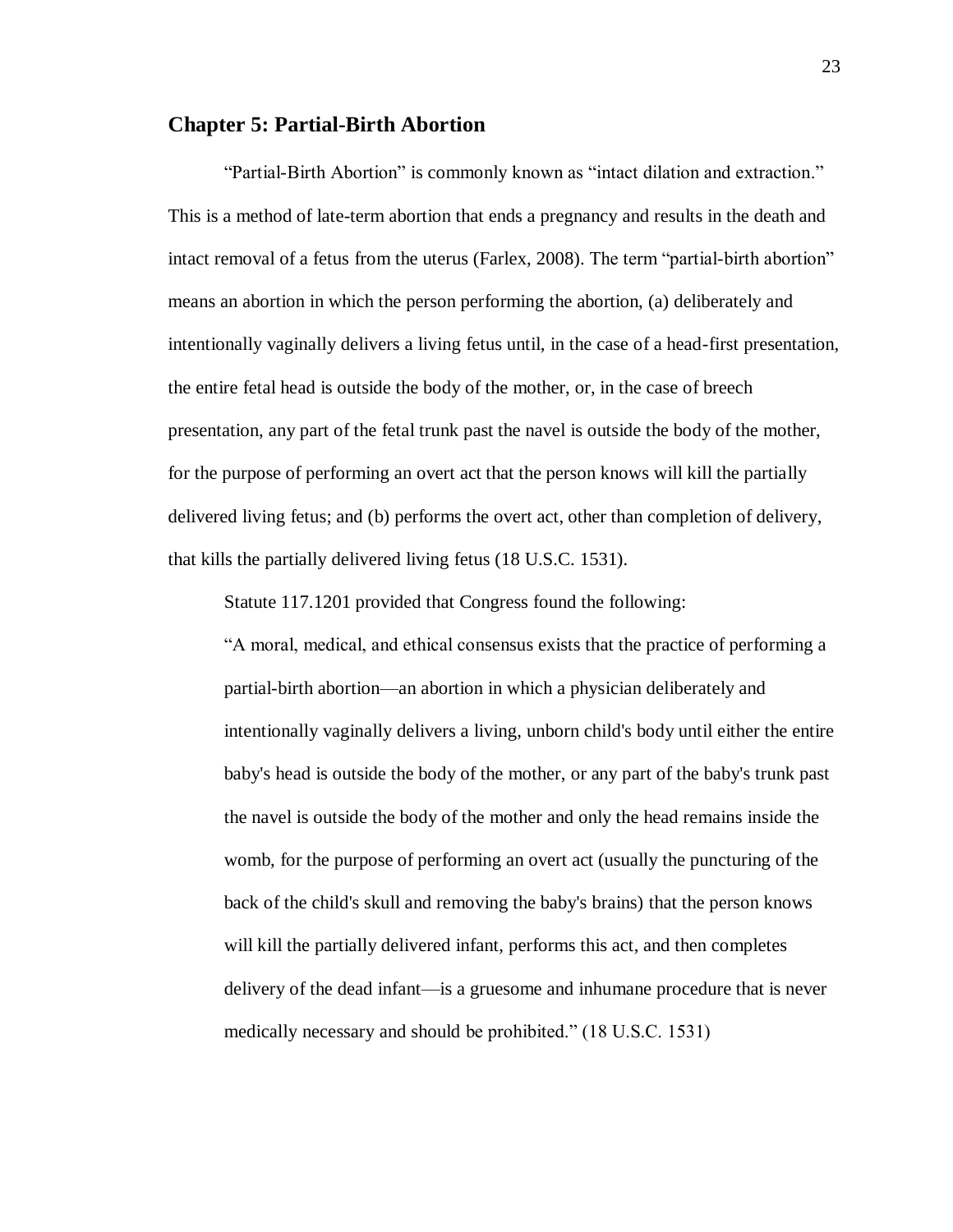The Supreme Court case, *Gonzales v. Carhart,* upheld the Partial-Birth Abortion Ban Act that was put into effect in 2003 by President George W. Bush. The Supreme Court's decision upheld Congress's ban on the process of partial-birth abortion and held that it did not impose an undue burden on the due process right of women to obtain an abortion, "under precedents we here assume to be controlling" such as the Court's prior decisions in *Roe v. Wade* and *Parenthood of Southern Pennsylvania v. Casey.* The Supreme Court in *Gonzales v. Carhart* found that there is "uncertainty in the medical community over whether the barred procedure is ever necessary to preserve a woman's health" and in the past the court "has given state and federal legislatures wide discretion to pass legislation in areas where there is medical and scientific uncertainty." (Gonzales, 550 U.S. at 124)

According to the 18 U.S.C. 1531, the prohibition of intact dilation and evacuation procedure, as outlined in the Partial Birth Abortion Act, applies to pre-viability and postviability. This is due to common understanding and scientific terminology. This understanding and technology concludes that a fetus is a living organism while within the womb, whether or not it is viable outside of the womb.

The process of Partial-Birth abortion has sometimes been described as disturbing and graphic. A high level overview of the process goes as follows: 1) the abortionist grabs the fetus' legs with forceps, a plier-like tool, 2) the fetus' legs are pulled through the birth canal, 3) the abortionist delivers the entire baby's body, except for the head, 4) the abortionist pushes scissors into the baby's skull. The scissors are opened inside of the skull in order to enlarge the hole in the skull. 5) The scissors are then removed and a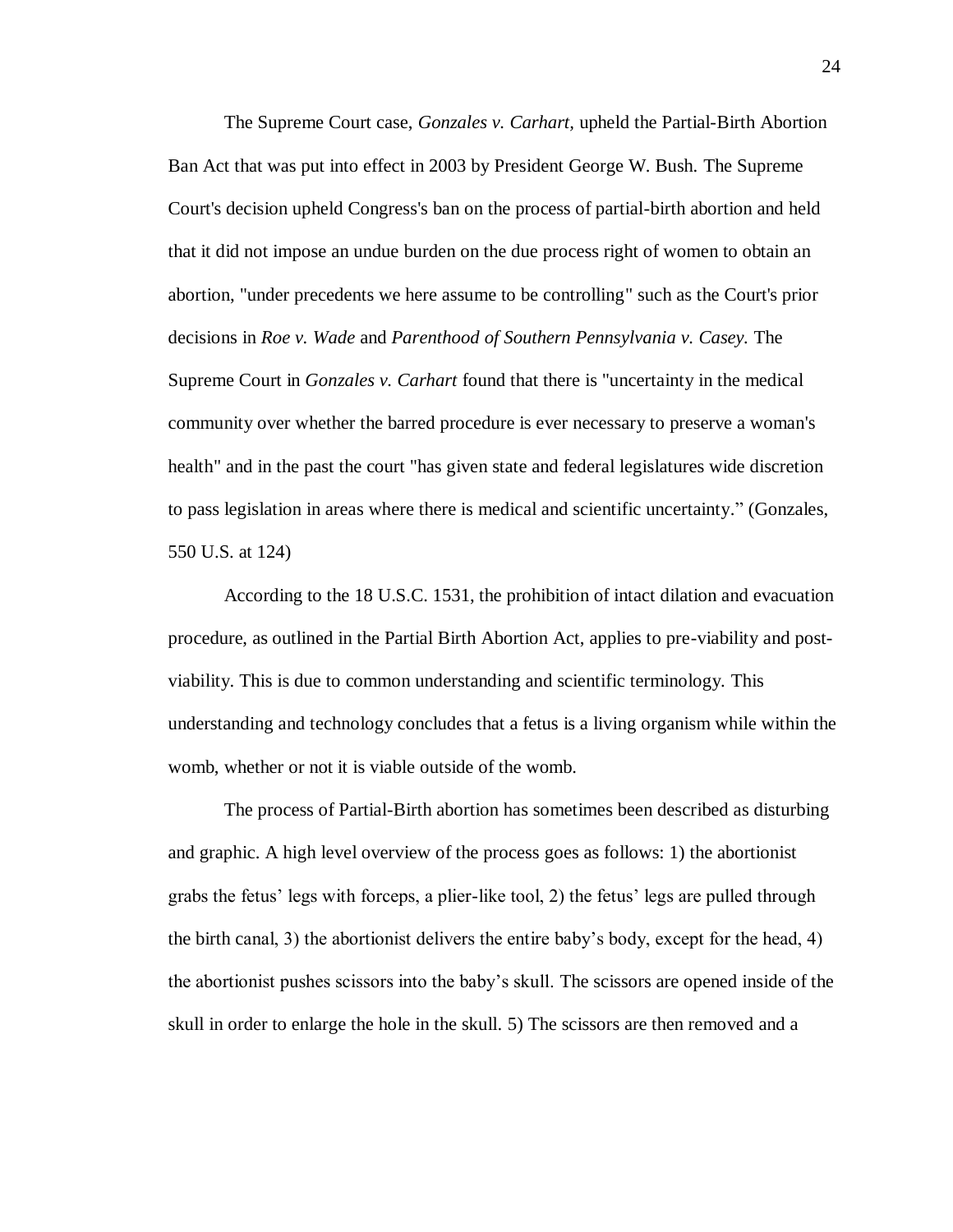suction catheter is inserted into the hole. The child's brains are sucked out of the skull, causing the skull to collapse. The baby is now deemed dead (Abortion Facts, 1995).

With the procedure of partial-birth abortion, the syntax of the third step interesting. In step 3, the baby is being *delivered* before the scissors are inserted into the skull. The head is the only thing not delivered in this entire process until the baby is dead. Furthermore, the baby at this time would be viable if fully delivered. What would the insertion of the scissors into the skull be considered if the baby was fully delivered? This would most likely be considered a murder.

Dr. Tony Levatino, an obstetrician-gynecologist who formerly held "pro-choice" beliefs, provides a very detailed description of the procedure of partial-birth abortion (Levatino, 2013).

"The first task is to remove the laminaria that had earlier been placed in the cervix to dilate it sufficiently to allow the procedure you are about to perform. With that accomplished, direct your attention to the surgical instruments arranged on a small table to your right. The first instrument you reach for is a 14-French suction catheter. It is clear plastic and about nine inches long. It has a bore through the center approximately ¾ of an inch in diameter. Picture yourself introducing the catheter through the cervix and instructing the circulating nurse to turn on the suction machine, which is connected through clear plastic tubing to the catheter. What you will see is a pale yellow fluid that looks a lot like urine coming through the catheter into a glass bottle on the suction machine. This [is] amniotic fluid surrounded the baby to protect her.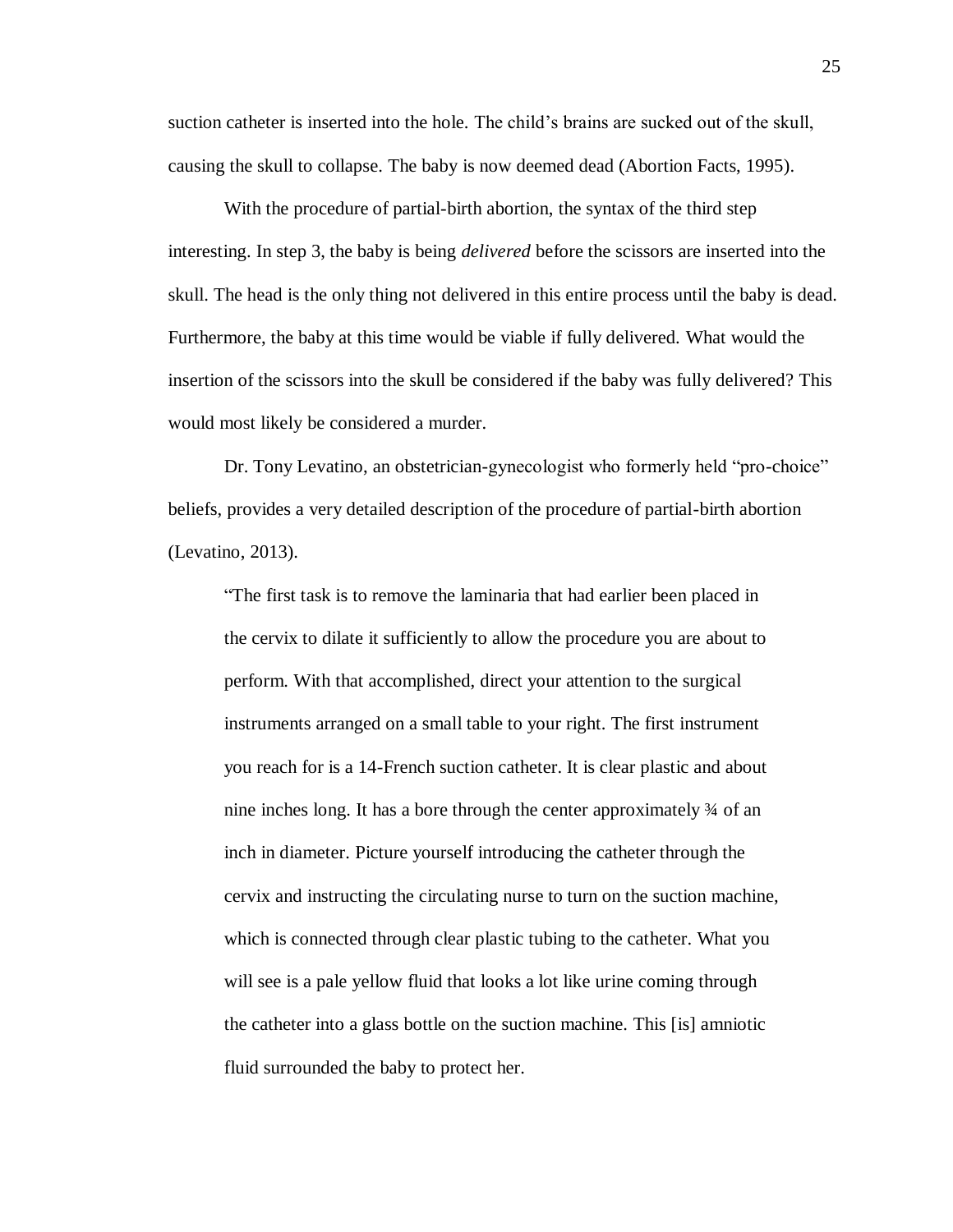With suction complete, look for your Sopher clamp. This instrument is about thirteen inches long and made of stainless steel. At one end are jaws about 2  $\frac{1}{2}$  inches long and about  $\frac{3}{4}$  of an inch wide with rows of sharp ridges or teeth. This instrument is for grasping and crushing tissue. When it gets hold of something, it does not let go.

A second trimester D&E abortion is a blind procedure. The baby can be in any orientation or position inside the uterus. Picture yourself reaching in with the Sopher clamp and grasping anything you can. At twenty weeks gestation, the uterus is thin and soft so be careful not to perforate or puncture the walls. Once you have grasped something inside, squeeze on the clamp to set the jaws and pull hard – really hard. You feel something let go and out pops a fully formed leg about 4 to 5 inches long. Reach in again and grasp whatever you can. Set the jaw and pull really hard once again and out pops an arm about the same length. Reach in again and again with that clamp and tear out the spine, intestines, heart and lungs. The toughest part of a D&E abortion is extracting the baby's head. The head of a baby that age is about the size of a plum and is now free floating inside the uterine cavity. You can be pretty sure you have hold of it if the Sopher clamp is spread about as far as your fingers will allow. You will know you have it right when you crush down on the clamp and see a pure white gelatinous material issue from the cervix. That was the baby's brains. You can then extract the skull pieces. If you have a really bad day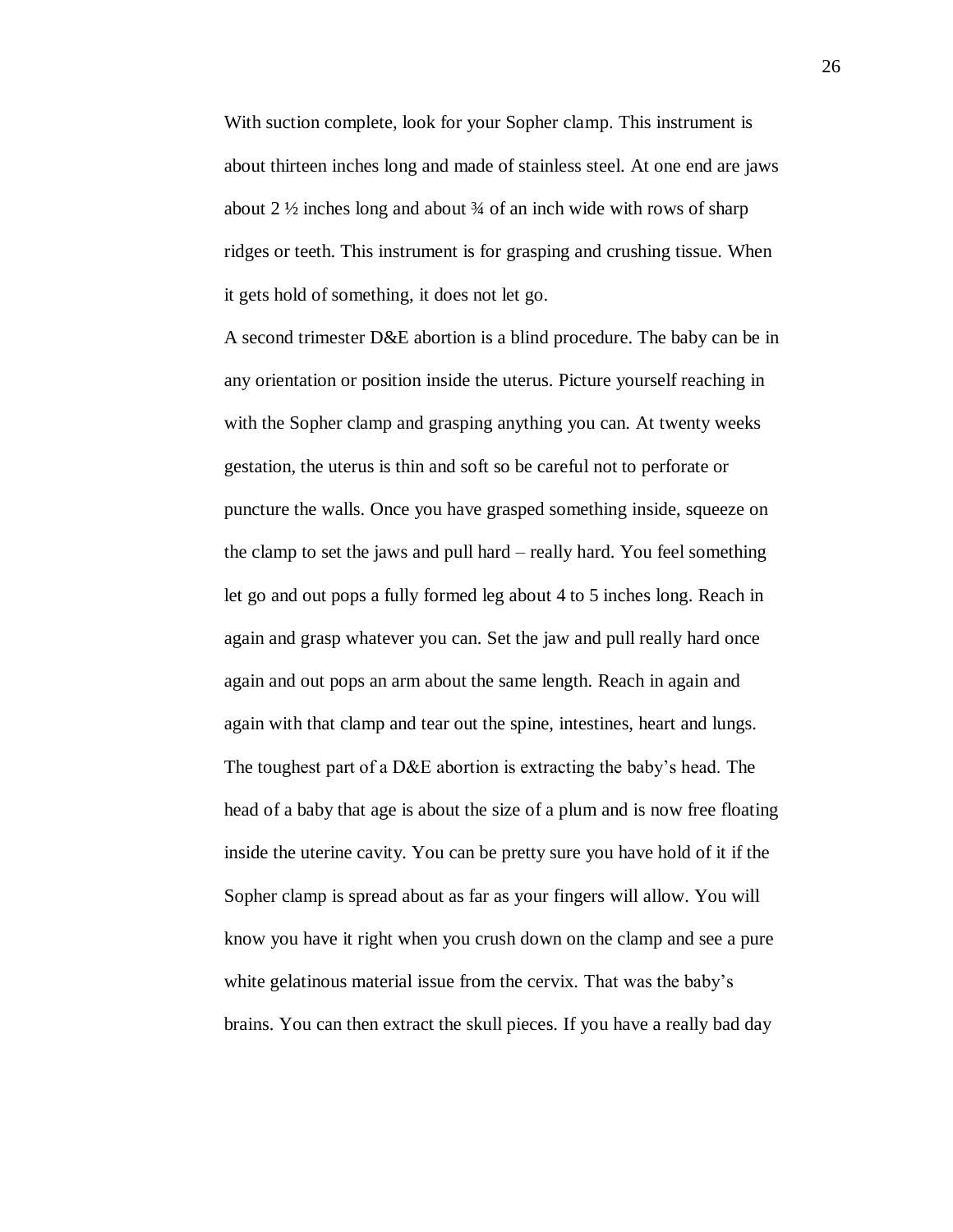like I often did, a little face may come out and stare back at you" (Levatino, 2013).

This can align to the findings of the Supreme Court in *Roe v. Wade* regarding when life begins and whether or not the fetus in the womb is considered a "life" in the Constitution. The vast majority of Americans, including those who favor a right to choose during the early stages of pregnancy, support laws that prohibit partial-birth abortion (Pushaw, 2008). Where is the line between a woman's choice to her own body and murder drawn when the elimination of a fetus is intentional?

Merriam-Webster defines "double homicide" as "the act of killing two *people* at the same time." The Unborn Victims of Violence Act of 2004 is a United States law, which recognizes a child in utero as a legal victim if they are injured or killed during the commission of any of over 60 listed Federal Crimes of violence. Some of these crimes include, but are not limited to: vehicular manslaughter, interstate stalking, kidnapping, and bombings (NRLC, 2004).

Section 1841 of the law states, "whoever engages in conduct that violates any of the provisions of law listed in subsection (b) and thereby causes the death of, or bodily injury (as defined in section 1365) to, a child, who is in utero at the time the conduct takes place, is guilty of a separate offense under this section." The law defines "child in utero" as "a member of the species Homo sapiens, at any stage of development, who is carried in the womb." (Congress.gov)

Opponents of the Unborn Victims of Violence Act have two main concerns: 1) the law would punish the person causing harm to the unborn child while utterly ignoring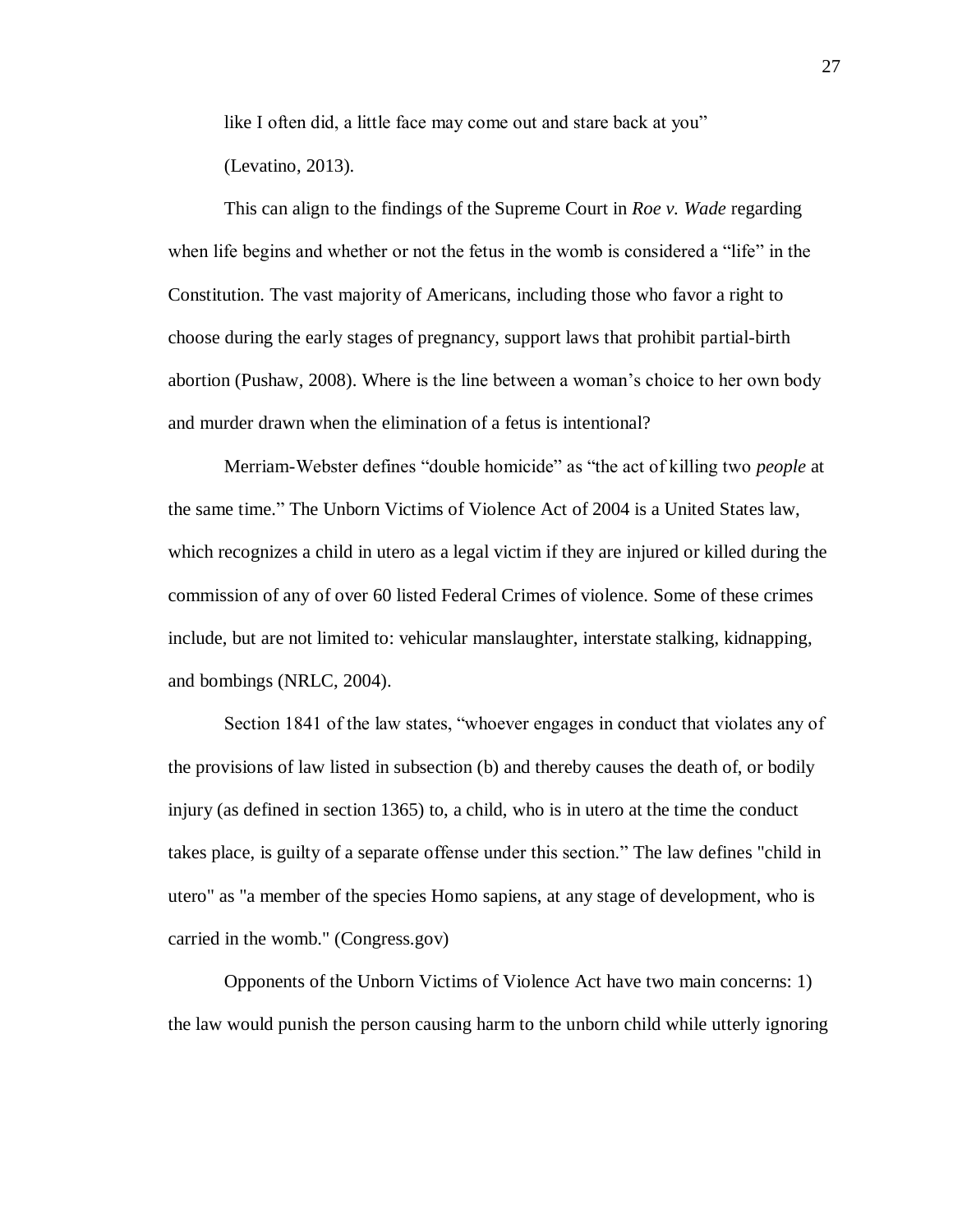the harm to the pregnant woman, and 2) the law would separate the mother from her fetus (NRLC, 2004).

When analyzing how the law is structured, both of these points are misunderstandings. First, the law would only be able to prosecute the alleged offender if the harm done to an unborn child was considered under the 68 enumerated federal laws that protect born citizens. The process with this would go as the prosecutor charging the alleged offender for harm done to the mother first and then harm done to the unborn child under the Unborn Victims of Violence Act (NRLC, 2004).

What differentiates a child in the womb from a child out of the womb? Does the mere connection of an umbilical cord make the child not separate from the woman? On what grounds? The child's life has a direct dependency upon something the mother has. But if this argument is true, then a child who is in need of its mother's milk is not its own person. Can a woman end the life of a breast-feeding infant? Of course not. Does the separation of the mother and the child begin the moment the umbilical cord is cut? No, because if this were the case then abortion would be justifiable all the way up to the moment before the cord is cut.

I have the privilege of interning at the State Attorney's Office in Bartow, Florida. While there, I have heard of and worked on cases regarding women being raped. Unfortunately, I have also been exposed to cases where minors were raped and became pregnant due to the act. There is an obvious emotional scar that puts a blur to the completely objective idea of not allowing abortions at all.

It is eye opening to think that women who give consent to having sex or performing any sexual act have the choice prior to having sex of whether or not birth 28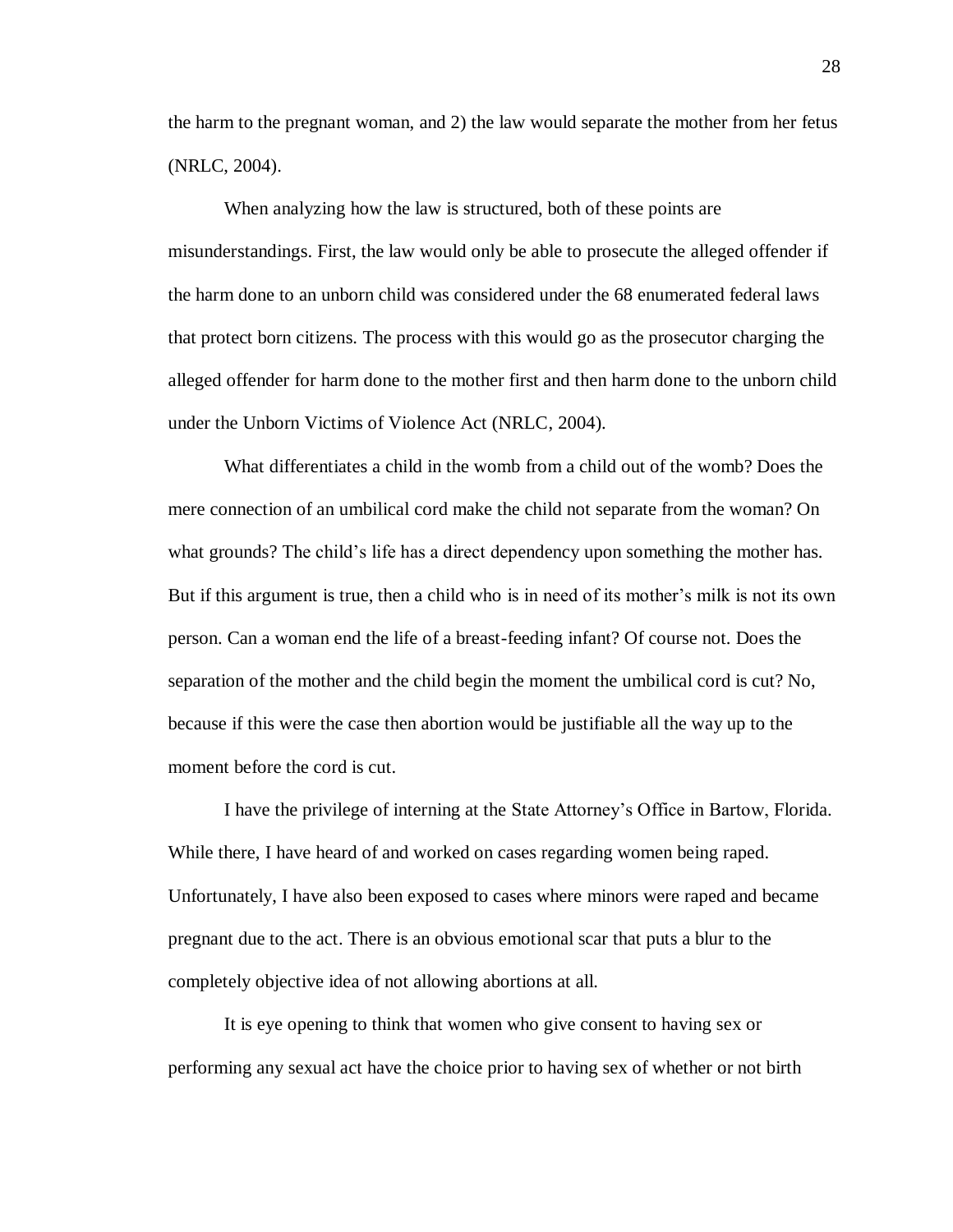control will be used. Women giving consent to any form of sex can choose to risk whether or not they will get pregnant. Rape victims do not have the opportunity to choose whether or not to risk pregnancy. Incest victims do not have the opportunity to choose whether or not to risk pregnancy.

Many people assume that women who were raped or who are victims of incest would choose abortion immediately. In the article, *"Post Fertilization Effects on Oral Contraception and Their Relationship to Informed Consent,"* a study found that the majority of rape victims find alternatives to abortions. In fact, 75-85% of pregnant, rape and/or incest victims chose alternatives such as adoption in the lieu of terminating their pregnancy (Larimore & Stanford, 2000).

The argument to justify abortion on strictly statistics of the number of abortions performed due to rape ignores the fact that less than one percent of abortions in America are due to rape and/or incest (American College of Obstetricians and Gynecologists, 1965).

The health and safety of the mother is always an important factor in every pregnancy. Keeping the mother healthy during pregnancy is so vital and people are always active in ensuring the mother is healthy and safe. There is nothing more heartbreaking than a soon-to-be mother or the soon-to-be family to hear that there are complications in the pregnancy and the mother will be risking her health or life at the time should she continue to carry her baby or at the time her child is to be delivered.

There have been stories upon stories of mothers being told very early on in their pregnancy that there will be a complication at the time of delivery and that they should start considering alternatives. Almost everyone is familiar with Tim Tebow's story, if his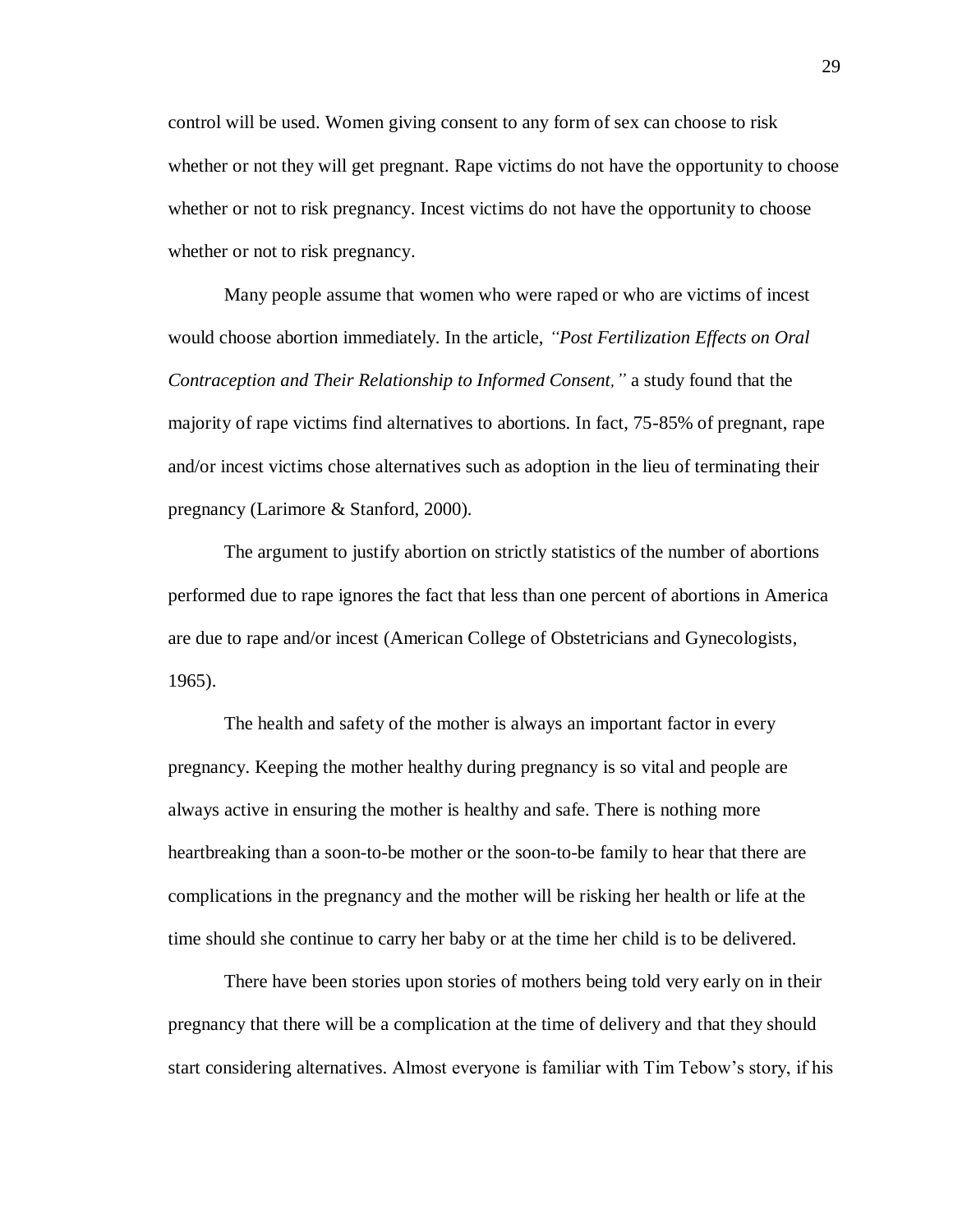mother had followed her doctor's advice, Tim Tebow would not be here today. When you think of all the good he has done through his foundation and his inspiration to publicly show his faith, the world would have been a much darker place without his presence. Nothing is ever certain. Many times, like this one presented, predicted complications in pregnancies result in smooth deliveries.

This is especially interesting how the fetus is put on a lower level of importance than the mother. A fetus or "unborn child" in this case is considered victim to violence inside of the womb. This "violence" can be either just harmful or even deadly. Abortion, on the other hand, gives the fetus no say. The fetus suffers from the procedure from inside of the womb – yet everything is okay for the mother and the mother has no charges against her. The mother of the aborted fetus is intentionally undergoing a procedure to end the "potential life" of an unborn child.

On the other hand, with the Unborn Victims of Violence Act, the offender is a third party. The mother and especially the fetus have zero say in what the offender does to harm or potentially kill the mother and fetus. The Supreme Court held in Roe that, "the word 'person', as used in the Fourteenth Amendment, does not include the unborn" (Roe, 410 U.S. at 113, 158). The mother, on the other hand, does have a say in the life of the fetus to the extent of prenatal care, et cetera. The Court rejected the claim "that one has an unlimited right to do with one's body as one pleases" (Roe, 410 U.S. at 154). With this, Myers explains, "the Court provided neither an alternative definition of the general constitutional right involved nor an account of why it thought privacy was involved" (Myers, 2014).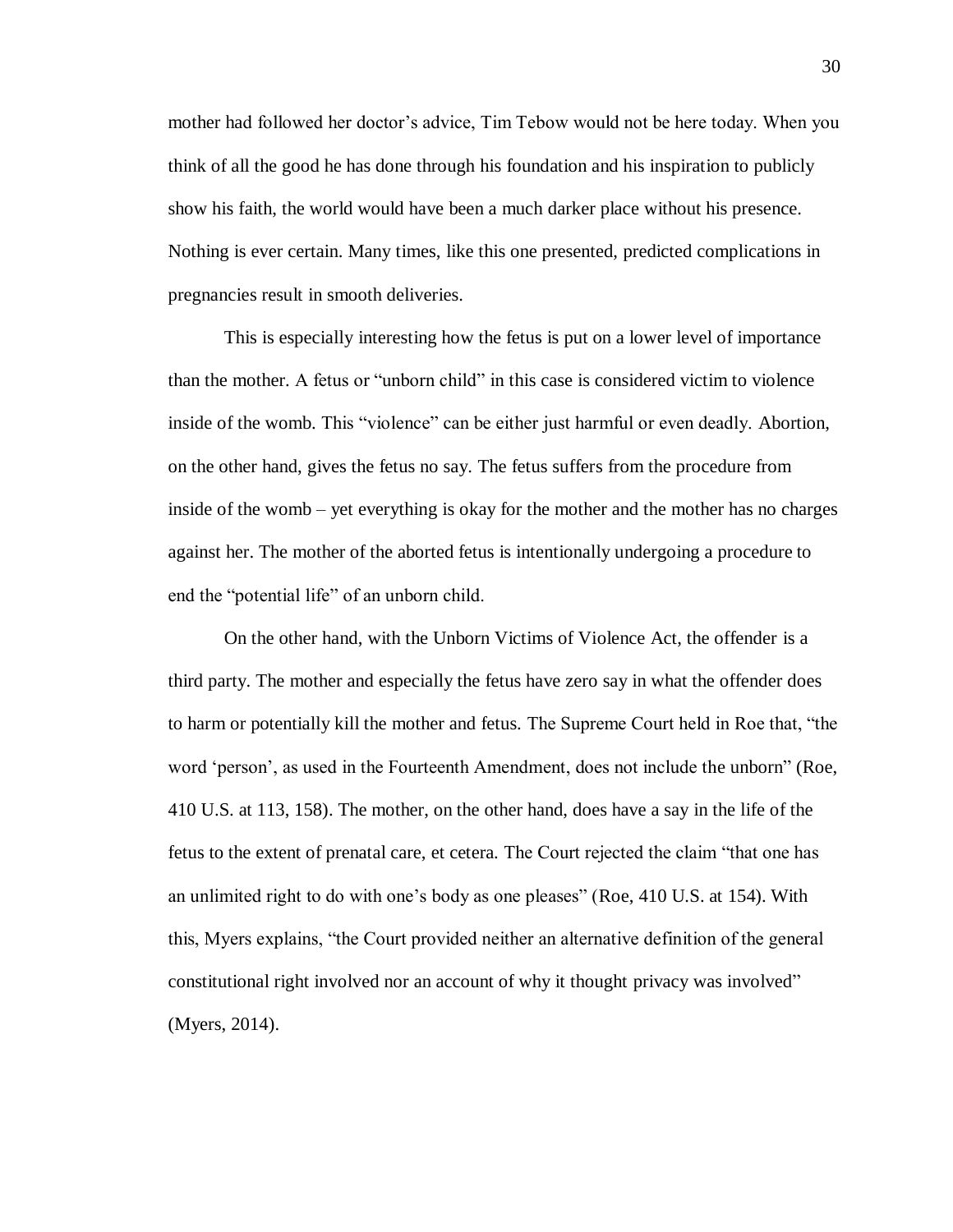The essential question raised by this idea is besides the offender being a third party, how do the offender and potential mother differ? To answer this, the process of partial-birth abortion would probably be considered torture and murder if it were given to a "born" person. In this case, the abortionist and the mother would be the offenders. Florida Statute 782.09 has to be one of the most interesting Florida statute regarding homicide and fetal death. This Florida statute declares that murder is the willful killing of an unborn child by injury.

Other questions include: what if the potential mother could care less about the life of the potential child in her womb and heartlessly undergo an abortion just because she wanted to? What if the offender had the same intentions – heartlessly going out and harming or murdering others just because he or she wanted to? Why is there no justice or proof of intent of the mother's actions?

The woman would not get arrested due to abortion being legal in that state. It is not a crime to abort a fetus – no matter the intention. Believe it or not, people in the world are crazy enough to have that intent.

There will never be a consensus to these sorts of questions without presenting all facts and evidence to the Supreme Court. The lack of consensus is an example of an argument that made the decision of *Roe v. Wade* complicated. There was no consensus as to when life began; therefore, the Supreme Court took the side of the mothers due to the mothers being present to defend their ideals, the fetus themselves were voiceless.

Justice Blackmun noted that during the time of the construction of the Constitution, that "it is [was] thus apparent that at common law, at the time of the adoption of our Constitution, and throughout the major portion of the 19th century,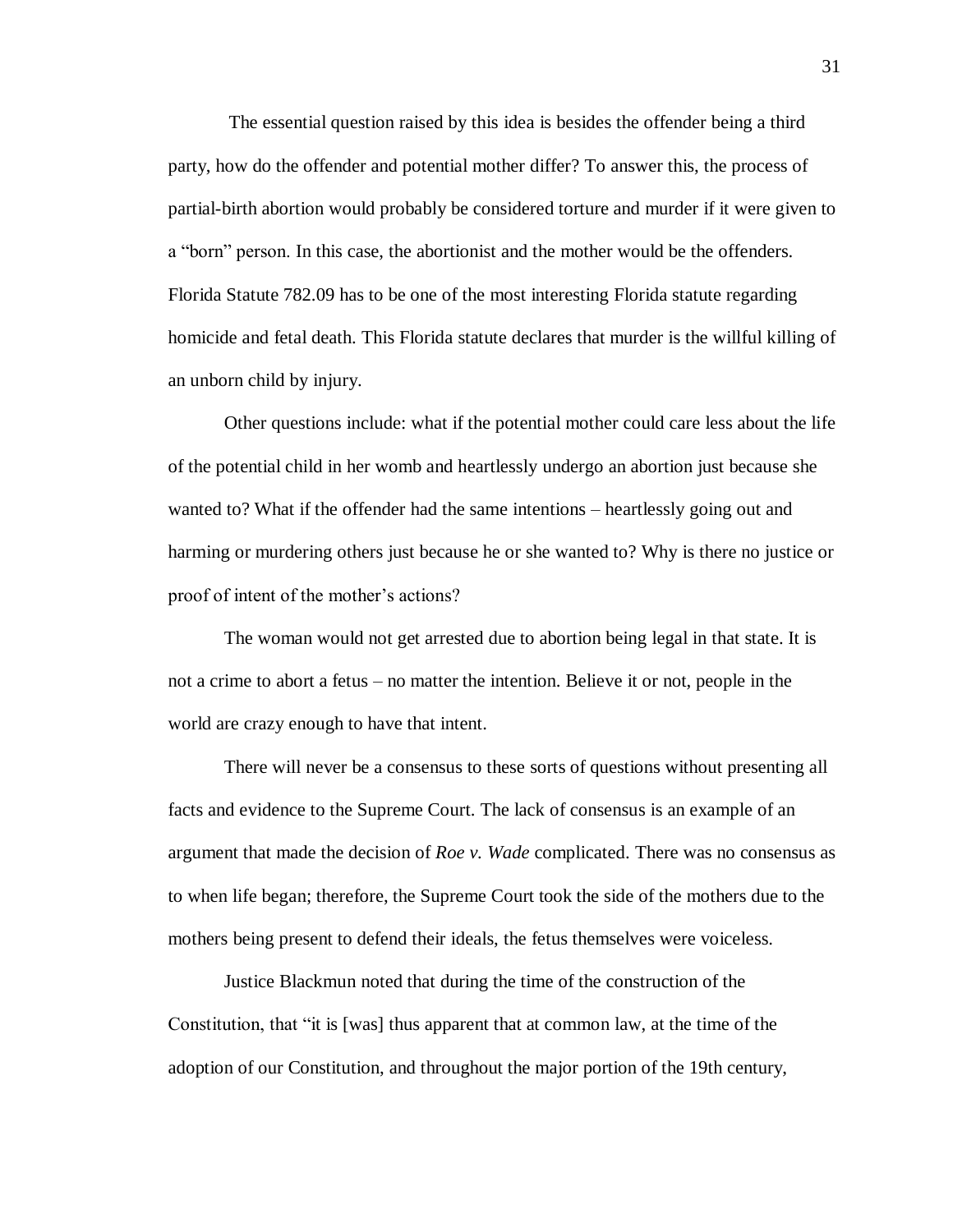abortion was viewed with less disfavor than under most American statutes currently in effect." Phrasing it another way, a woman enjoyed a substantially broader right to terminate a pregnancy than she does in most states today than she did in the past." (Roe*,*  410 U.S. at 140) This statement itself somewhat rejects what America was founded on. This quote rejects America's history and traditions.

The Supreme Court presented a weakness in its explanation of what makes a "person" a person. As mentioned, the Supreme Court did not classify the unborn as people. However, the Court acknowledged that, if the legal personhood of the fetus could be established, the case for a right to abortion "collapses" – "for the fetus' right to life would then be guaranteed specifically by the Amendment. The Court did not seem to answer this very important question in its normal, structured, and educated manner." However, Paulsen concludes that "the clear plausibility of personhood suggests at the very least that Roe—on this point as on so many others—is indefensible." (Paulsen, 2012)

Many other issues are also exhibited in *Roe v. Wade*, besides the lack of consensus on many topics. Richard Myers explains in the article, *Re-reading Roe v. Wade*, "the [Supreme] Court's acceptance of the doctrine of substantive due process in Roe, though, was almost casual. The Court did not even bother to explain why the Due Process Clause had a substantive component." As mentioned earlier, the Court's defenses for many things in *Roe v. Wade* were weak mostly due to lack of consensus. The explanation of the "substantive component" was restating the fact that the term "privacy" does not exist in the Constitution. John Ely noted towards the end of the Court in Roe,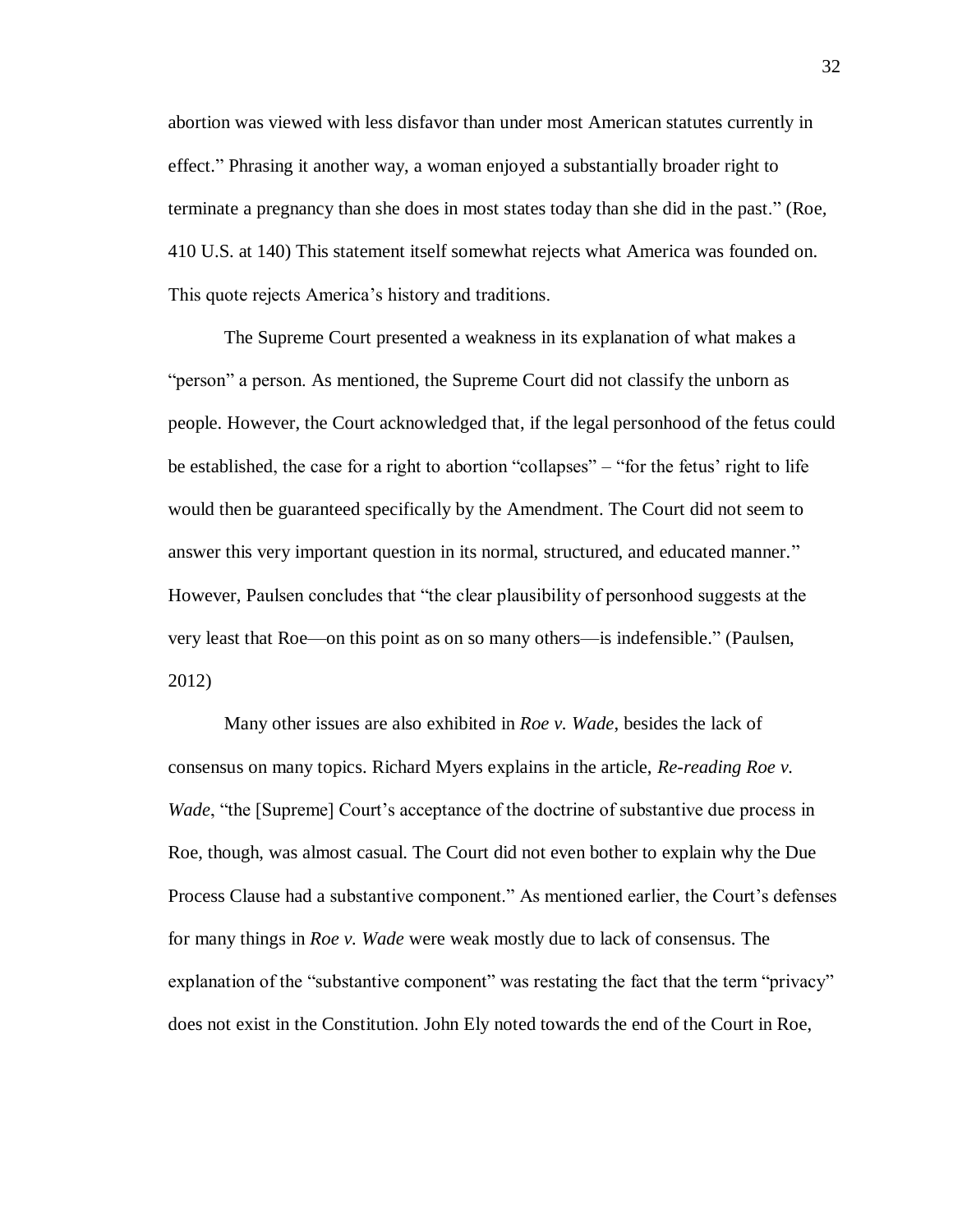that the Court "simply announces that the right to privacy 'is broad enough to encompass a woman's decision whether or not to terminate her pregnancy'." (Myers, 2014)

This idea is not consistent with the values of life, liberty, and the pursuit of happiness. Since the decision of when life begins had not been decided legally, the Court has no right to create this idea that life begins at birth. There is no "detriment" imposed on the woman seeking an abortion when the choice of getting an abortion affects others' lives besides just her own. Even if "specific and direct harm was medically diagnosable in early pregnancy" and the mother were to give birth, no outcome is absolute (Roe, 410 U.S. at 153). A mother could be told that she would experience complications falsely. On the other hand, a mother could be told that she would experience an uncomplicated pregnancy and delivery and still suffer through the pregnancy and experience medical complications during delivery.

Justice White also concurs in Roe that, "maternity, or additional offspring, may force upon the woman a distressful life and future. Psychological harm may be imminent. Mental and physical health may be taxed by childcare. There is also the distress, for all concerned, associated with the unwanted child, and there is the problem of bringing a child into a family already unable, psychologically and otherwise, to care for it. In other cases, as in this one, the additional difficulties and continuing stigma of unwed motherhood may be involved. All these are factors the woman and her responsible physician necessarily will consider in consultation." (Roe, 410 U.S. at 153)

*Roe v. Wade* started a type of trend that now leads to people believing that the courts have 100% control over the verdict or the judge has the only say in the sentencing. This idea leads people to thinking that the entire court system and leadership is unjust.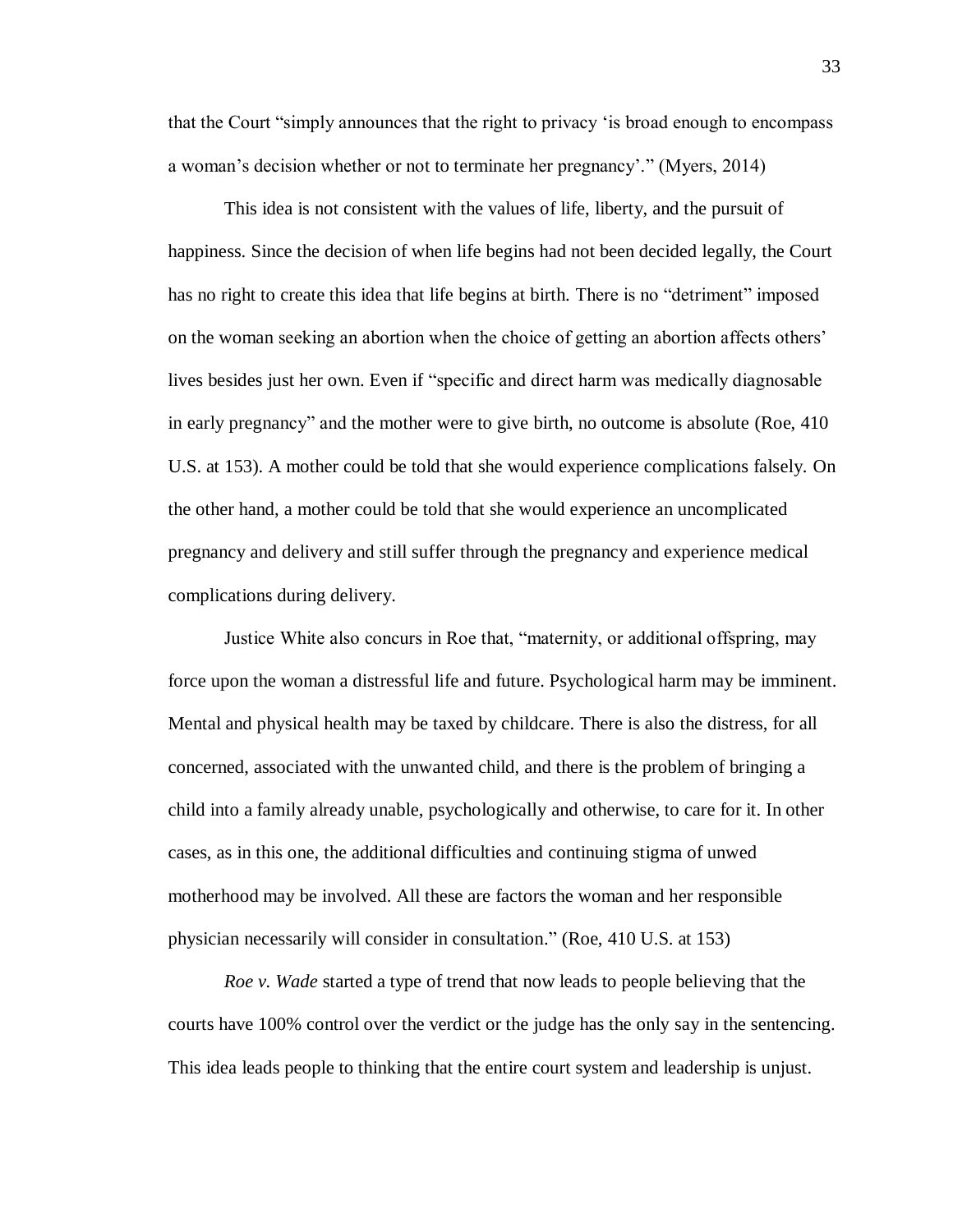Scholar William Eskridge states that Roe is a prime source of polarization (Ziegler, 2014). Activists opposing pro-choice felt separated when this Court decision was prevalent. This feeling of separation can still exist today. Eskridge's main suggestion to fix this problem is for "the courts to craft decisions that lower the stakes of ordinary politics and facilitate democratic deliberation." (Ziegler, 2014)

The Supreme Court convinced all pro-life Americans, before any consensus was reached, that politics will not help them accomplish their goals of preserving what they think is "life." So many activists were emotionally separated from society because of this idea. With this, Eskridge suggests, "Roe unnecessarily escalated the abortion conflict" (Ziegler, 2014).

Next, the treatment of the unborn is significantly questioned because of Roe. Robert Bryn notes, "It is evident that the Court's errors in *Roe v. Wade* are cumulative. From a distorted interpretation of the common law on abortion to a general misunderstanding of the status of the unborn in American law, the Court erected a flimsy house of cards, piling one error upon another." (Byrn, 1973)

During this time, Richard Epstein noted, "recent judicial trends have expanded, not limited," the rights of the unborn (Epstein, 1973).

With this fact, it can be concluded that defending or even acknowledging the rights of the unborn was an effort in the 1970s. It is ironic that the Supreme Court's treatment regarding the unborn is a reflection of how the Supreme Court sees human life. The purpose of *Roe v. Wade* was not to answer of the question of "when life begins." In his article, Myers uses the quote, "the Court necessarily rejected the legislative judgment that fetal life deserves protection" (2014). With the Court's judgment, it is very clear that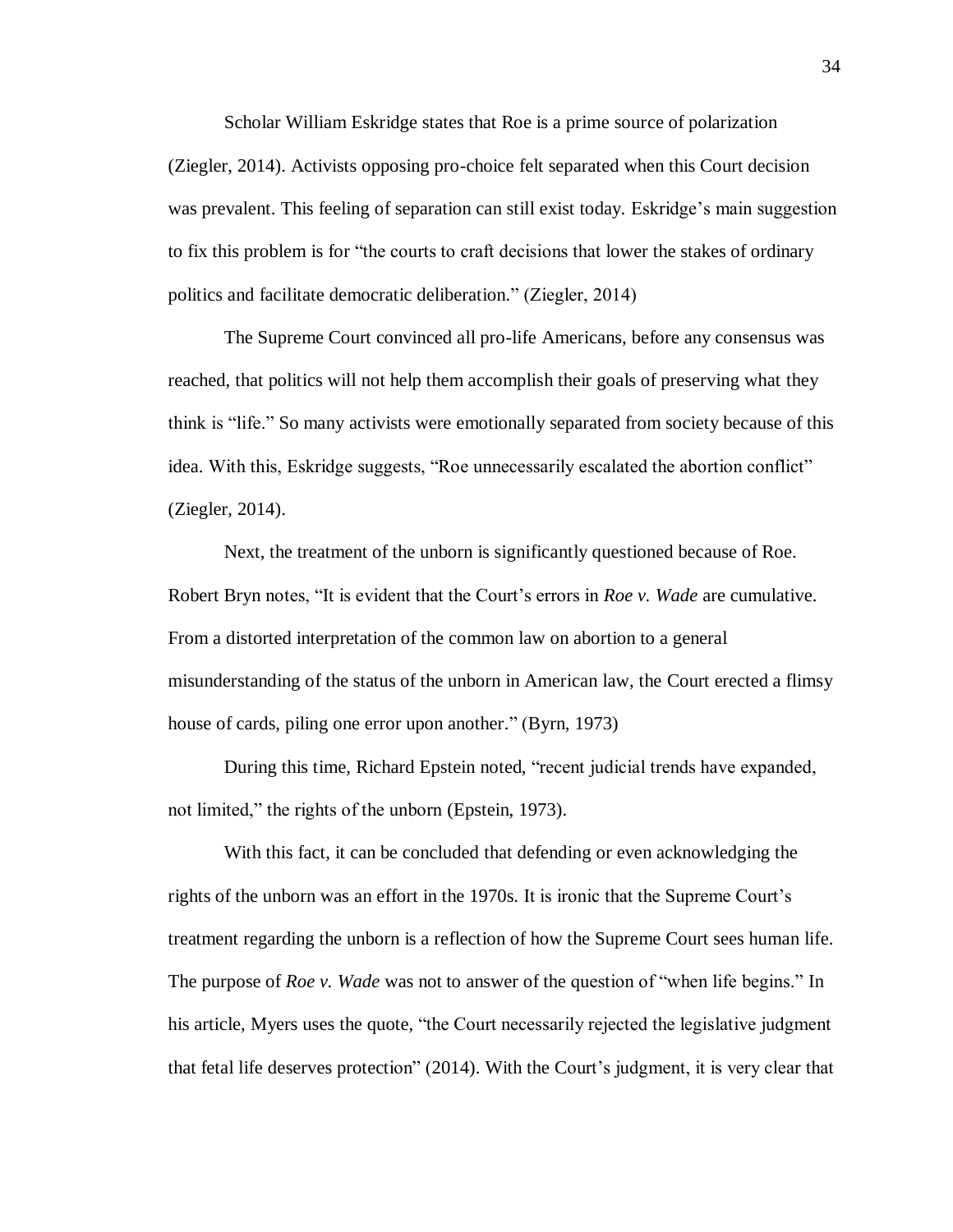the unborn had zero respect given or accounted for that the mother or any state was to respect.

Justice Blackmun believed that the holding of *Roe v. Wade* was consistent with the times of the 1970s. Blackmun noted that "population growth, pollution, poverty, and racial overtones tend to complicate and not to simplify this problem." Other Supreme Court Justices even thought that making abortion federally legal was due to population control. Justice Ginsburg stated: "frankly, I had thought that at the time Roe was decided, there was concern about population growth and particularly growth in populations that we do not want to have too many of" (Myers, 2014).

Even in the Courts, people believed abortion was intended for population control. Imagine what society thought about how the Justices ruled Roe. Society, in general, does not have the general knowledge of the law as much as the Justices in the Court did during Roe. People in society probably considered abortion as a gateway to controlling their own lives as well. If a pregnancy was unwanted, a person could now freely get an abortion and control the number of people in their household. There is no need to show that one's health is at stake because of a pregnancy. A woman could now simply go to a clinic and say that she did not want this baby because of financial impact or other reasons and get the child terminated.

Today, twenty-nine states have laws that allow a homicide charge to be brought for the unlawful killing of an "unborn child" or "fetus" in a state crime (NRLC, 2004). Of these, sixteen states provide this protection throughout the period of in utero development, while the other thirteen states provide protection during certain specified stages of development, which varies from state to state. Florida Statute 316.193, as of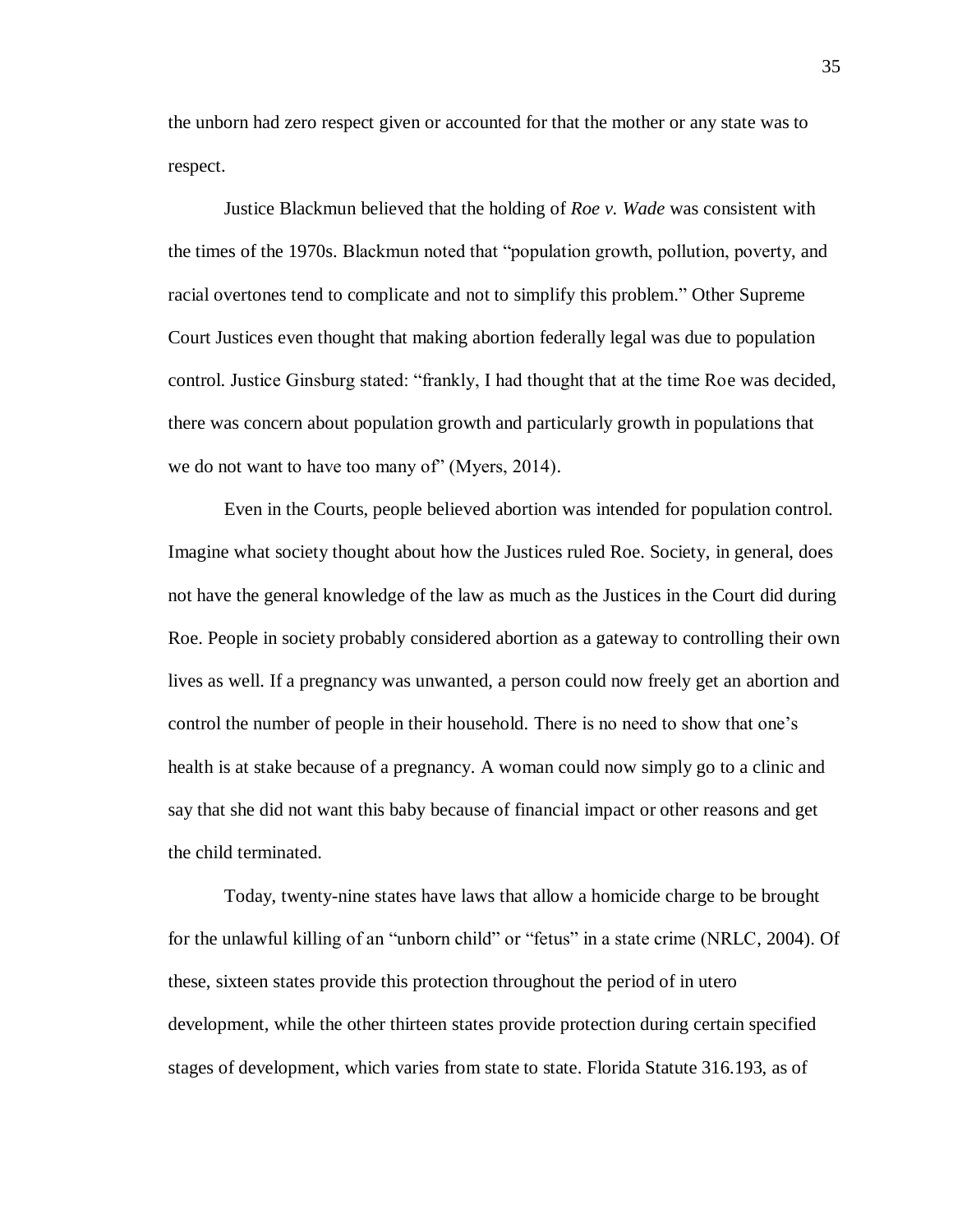2005, defines "driving under the influence" as manslaughter and this statute includes the death of an unborn child. Florida Statute 782.071 states that vehicular homicide as a killing of a human being or killing of a viable fetus by any injury to the mother caused by a motor vehicle by another in a reckless manner likely to cause death or harm to another.

This is a double standard. The law will charge a person with manslaughter even if the killing or harm of a woman and her child was intentional or not. In abortion, every single case is an intentional killing of the child in the womb. How come a woman is not charged with the intentional murder of a child when she is to obtain an abortion? In the cases that involve a woman choosing to obtain an abortion without a doctor stating she has a health risk, or without a police report of rape or incest, the standards of the law should be held to the same level.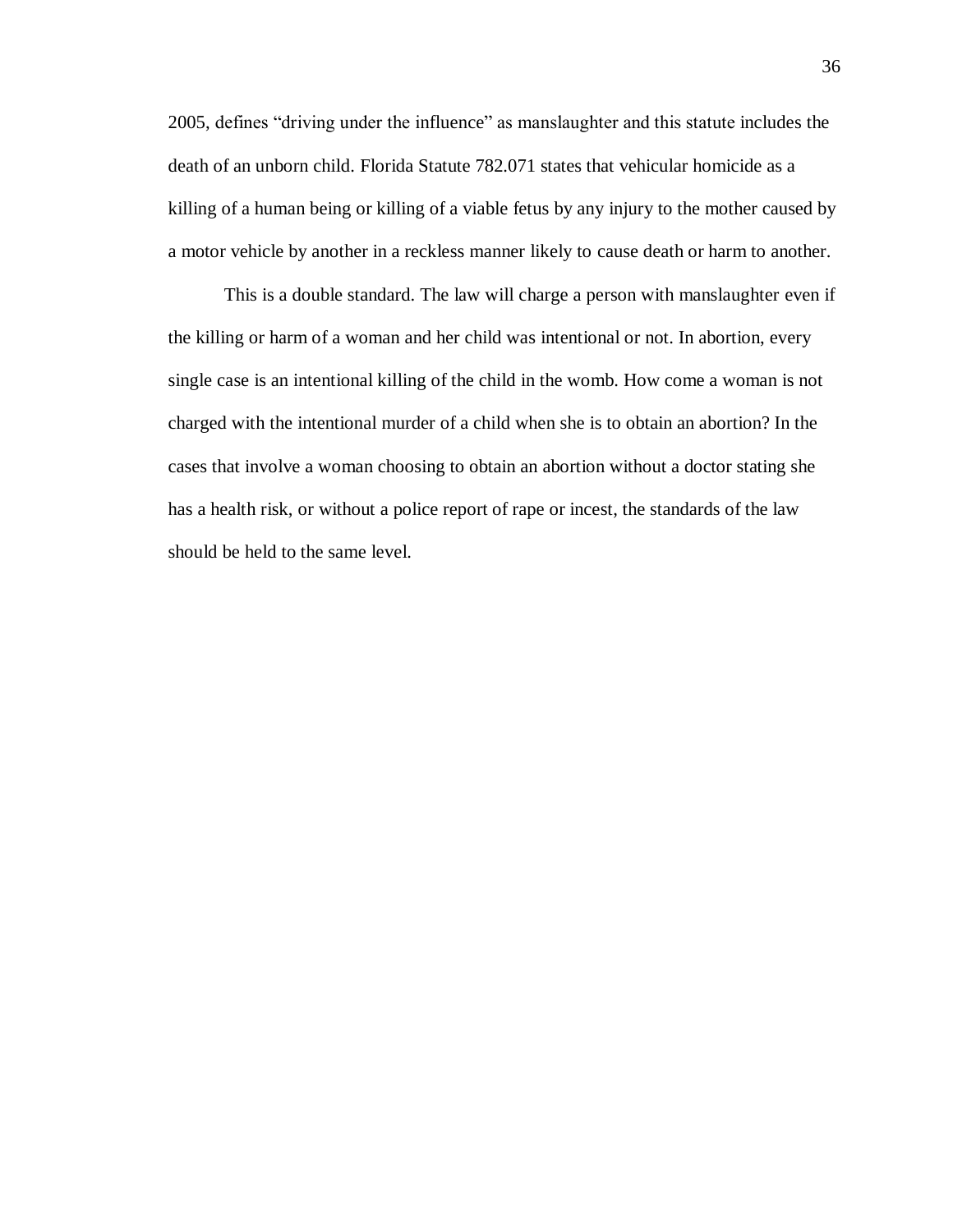#### **Chapter 6: The Stigma Associated with Abortion**

Having an understanding of the word "stigma" is important to the concept of this chapter. What is stigma? Most people associate stigma to words like: shame, disgrace, dishonor, or embarrassment. Merriam-Webster defines stigma as "a mark of shame or discredit" (2013). If one reads further, the plural version of stigma is "stigmata." The meaning of stigmata, a Greek word, is fascinating and ironic, "bodily marks or pains resembling the wounds of the crucified Jesus" (2013).

There are three primary classes of stigma: physical, defects of character, and tribal (Stigma, 2017). People can feel "stigmatized" due to physical deformities, things such as their weight, height, showing signs of aging or disfigurement. Tribal stigma is when a person is stigmatized due to their association with a particular group that they are a part of (Stigma, 2017). This could be gender, race, culture, or the church you belong to. The third group, which is character, is what applies primarily to this thesis. This class can include things perceived to be a moral flaw like divorce, addiction, mental illness, unemployment, or having an abortion (Stigma, 2017).

Abortion carries a stigma. Stigma can also be defined as an "attribute that is deeply discrediting" and changes the bearer "from a whole and usual person to a tainted, discounted one." (Robertson, 2015) When discussing abortion, although legalized on a federal level by the Supreme Court decision in *Roe v. Wade* a stigma hovers in the air. A tone is probably set – sad, concerned, or questioning.

Stigma is something set by society. For example, the idea of going out to eat with members of the Honors program at SEU carries a positive stigma. On the other hand, abortion has a lesser-than-positive stigma attached due to the traditional gender roles in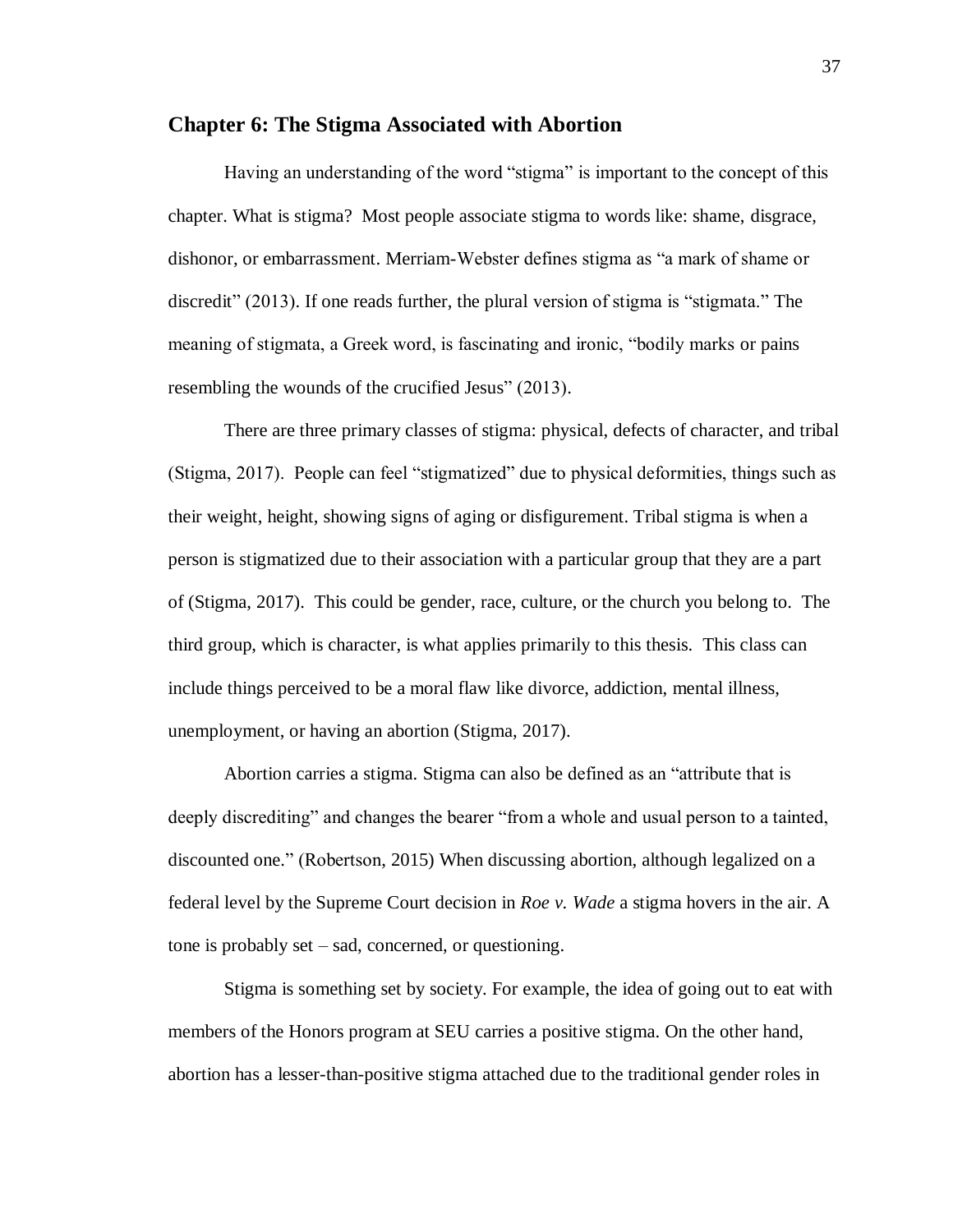society and the social expectations of pregnancy and being a mother (Robertson, 2015). Stigma affects the world more deeply than one may think.

Paula Abrams, a law professor, believes that the stigma associated with abortion and other sexual rights has reduced due to the passing of *Roe v. Wade*, *Griswold v. Connecticut*, and even the reaffirmation of *Planned Parenthood of Southern Pennsylvania v. Casey*. Abrams questions whether or not the patterns of gender stereotyping overtime have affected stigma and even the laws regarding abortion. "Evidence of stigma is probative of two significant issues, whether gender stereotypes influenced legislative purpose, and the degree of harm imposed by a regulation, for stigma may adversely impact reproductive decisions." (Abrams, 2015)

When stigma is associated with reproductive choices and abortion, a marginalization occurs. Marginalization leads to more and more stigma and isolation of these individuals and ideas. This isolation can make the individuals who have abortions feel unaccepted and judged. As new legal restrictions come into effect, a stigma will become normalized (Abrams, 2015).

According to Abrams, legal restrictions lead to common patterns of attitudes by the women (and men) who make reproductive choices or have an abortion. First, the different societal attitudes towards the actions of the individuals who make these choices lead to discriminations of societal and moral approval and disapproval. Also, the experiences and perceptions of stigma attached to abortion reveal what the stereotypical theme in relation to gender typing is (Abrams, 2015).

Abortion is associated with a stigma of premarital sex, promiscuity and prostitution. In her article, *The Bad Mother: Stigma, Abortion and Surrogacy*, Abrams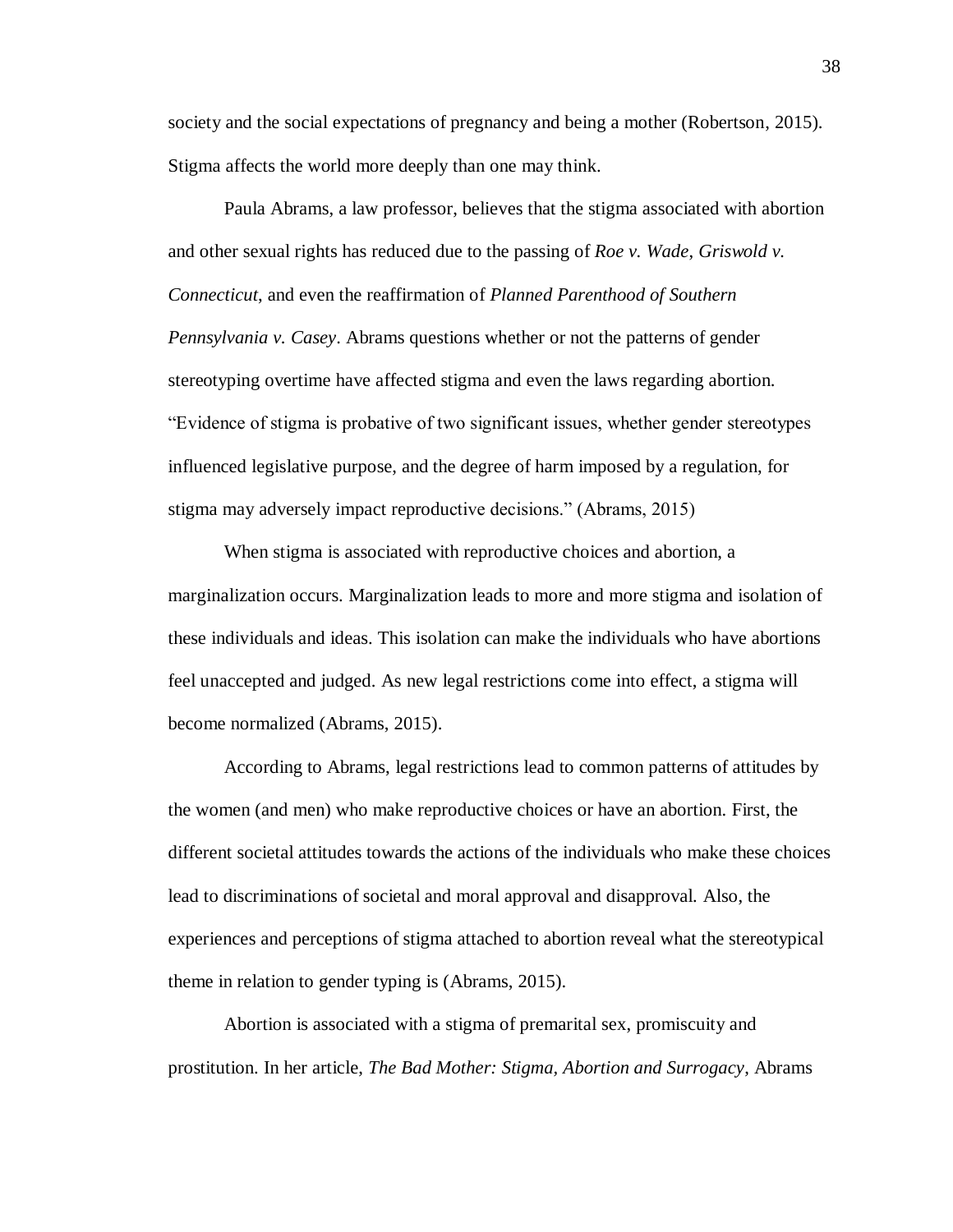describes the stigma associated with abortions: "Women who supported abortion were berated as frivolous and self-indulgent. Pre-Roe, the procedure was identified with the unsafe reality of "back alley" abortions. The post-Roe political backlash against abortion demonstrates how stigma can be used to discredit legally protected conduct." (Abrams, 2015)

As mentioned before, Justice White also concurred in *Roe* many things like "maternity, or additional offspring, may force upon the woman a distressful life and future. Psychological harm may be imminent. Mental and physical health may be taxed by childcare. There is also the distress, for all concerned, associated with the unwanted child, and there is the problem of bringing a child into a family already unable, psychologically and otherwise, to care for it. In other cases, as in this one, the additional difficulties and continuing stigma of unwed motherhood may be involved. All these are factors the woman and her responsible physician necessarily will consider in consultation." (Roe, 410 U.S. at 153)

There used to be a negative stigma revolving younger girls getting pregnant. Having self-respect and morals has been transformed in society so teen pregnancy is no longer discouraged, and at times glamorized. Social programs provide day care at high schools, and government funded monetary assistance like food stamps. There are numerous reality television shows like "16 and Pregnant" and "Teen Mom" that sensationalize their situation.

It is disturbing to think that something so innocent that a woman and a man created in private could cause the woman and man a distressful life and future. How dare the consequence of a sexual act be an inconvenience to the parents? How dare the parents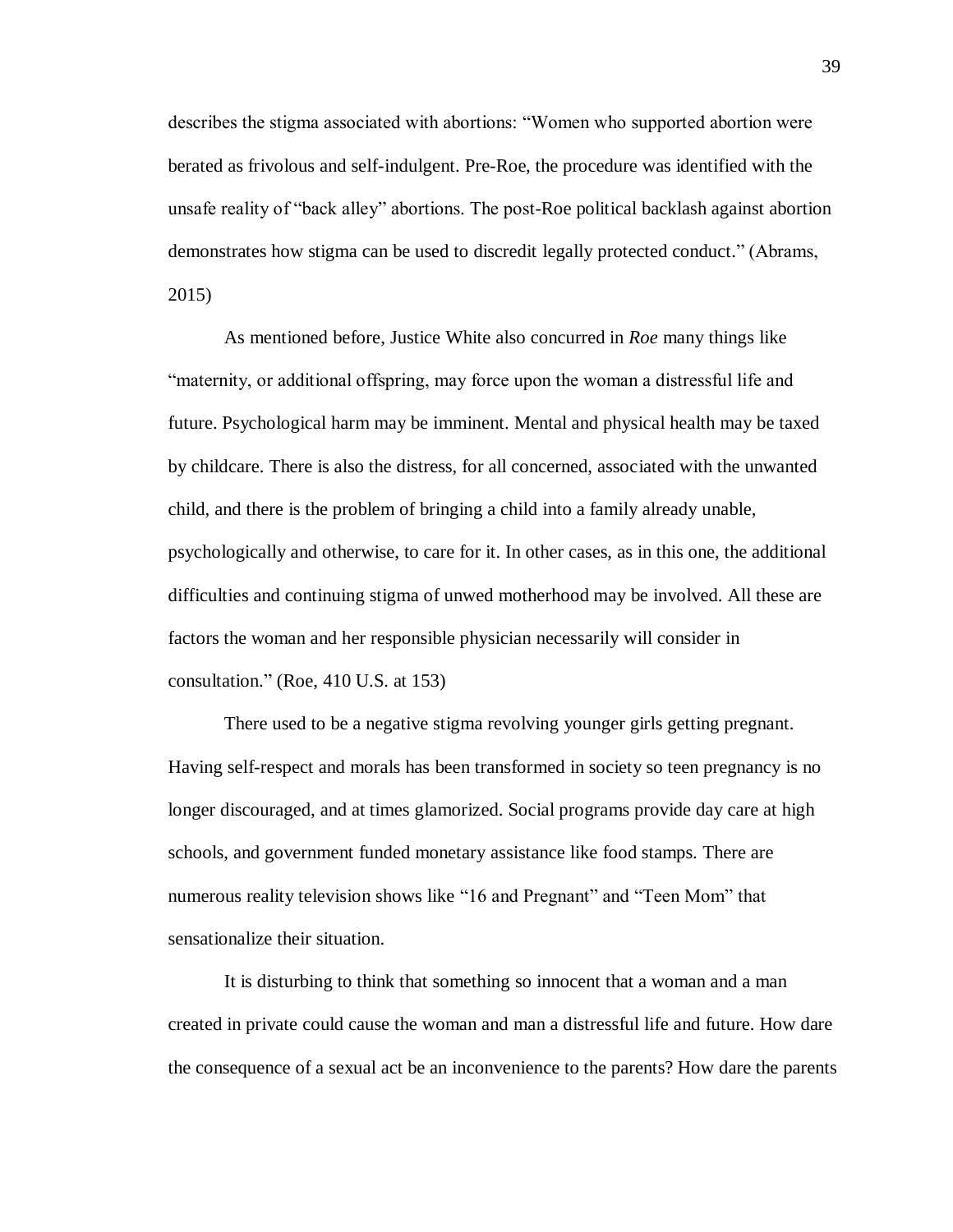of the potential life in the womb fail to take any responsibility? This is a selfish mindset because the quality of life is subjective. Abortion does not need to be the remedy to these questions if the answer is yes; there are alternatives like adoption.

Sadly, all of the points listed in Justice White's concurrence do not consider any life other than the woman's. It seems as though Justice White was more concerned with the reputation of the woman rather than the potential life of the fetus involved. This concurrence is what rooted the ideas of unwed motherhood always creating a negative stigma. Depriving a potential child of life is not worth any less than any "problem" listed in Justice White's concurrence.

Stigmata. Ironically, Jesus was a crucified innocent man, and fetuses are innocent victims who have their life literally sucked from them, yet it is the mother who feels the negative stigma for an act she initiated.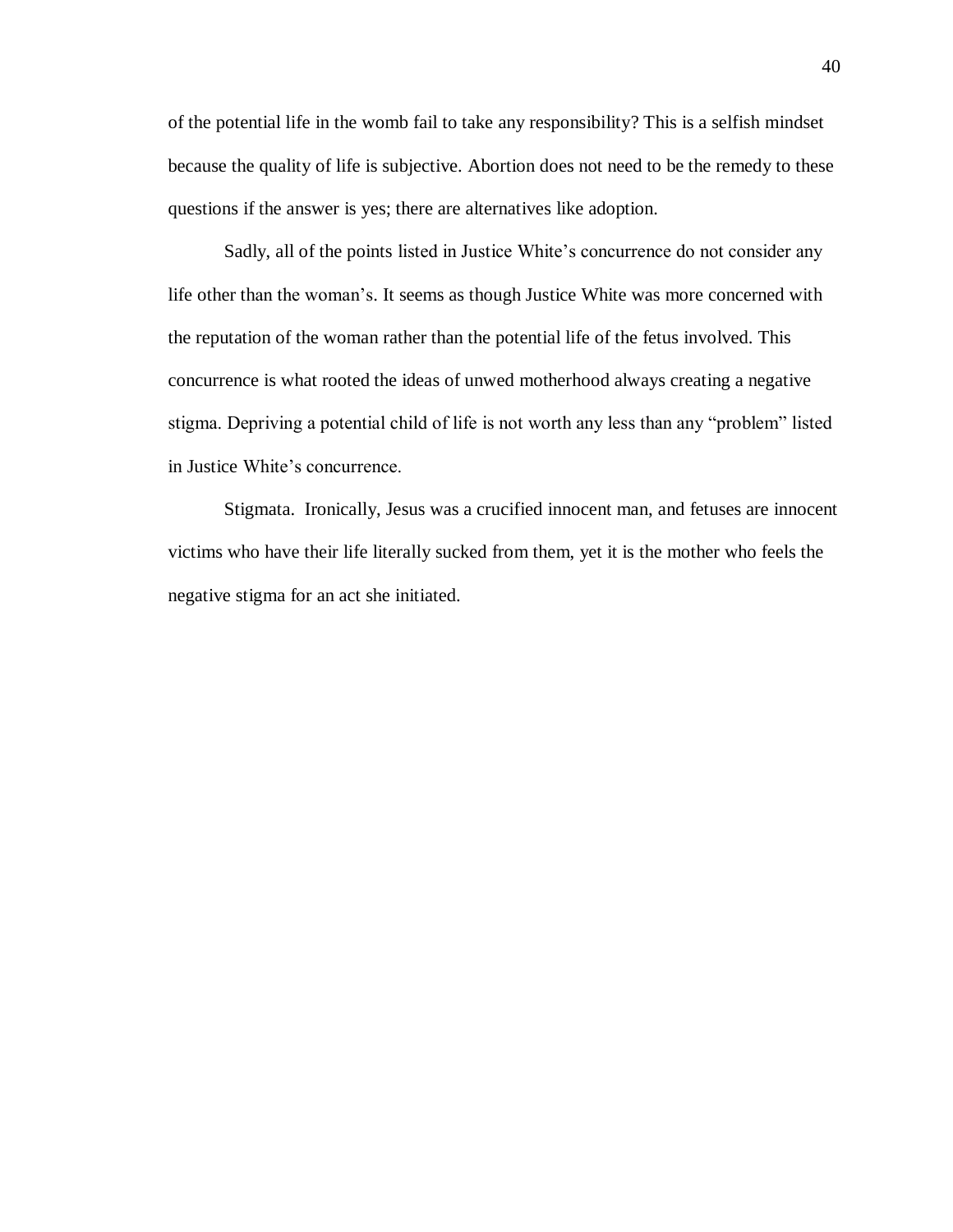#### **Chapter 7: Defunding Planned Parenthood**

There has been a lot of discussion and debate on whether or not the government should cease funding Planned Parenthood, especially since this topic was on the forefront during the 2016 presidential campaigns and debates featuring Donald Trump and Hillary Clinton.

This is not a new argument; there have been attempts to defund the organization for over 6 years. In 2011, the House voted to defund, but the Senate did not agree after Planned Parenthood went on the offensive with a \$200 million media blitz and a nationwide bus tour. In 2015, they had a very similar response, promoting all their nonabortion services and scaring the public to believe there are no alternative providers should funding be cut. Recently added to their arsenal of defenses is the value of using the remains of aborted fetuses for fetal tissue research (Earll, 2015).

Yes, Planned Parenthood offers several services, which are beneficial to women, however, they are not the only provider and the true argument is that taxpayers are giving money to an organization that performs abortions which is against some taxpayer beliefs.

Planned Parenthood received more than \$528 million dollars in taxpayer funding in 2014. Planned Parenthood claims that abortion makes up only 3% of its services (Terry, 2017). However, this figure is highly disputed. Planned Parenthood performs about 330,000 abortions per year, which equates to approximately 30% of the total number of abortions performed nationwide each year (Lowry, 2015).

Planned Parenthood's most recent report states that from October 1, 2011 to September 30, 2012, the organization performed 327,166 abortions and 2,197 adoption referrals (American Adoptions, 2017). That means that for every adoption referral, they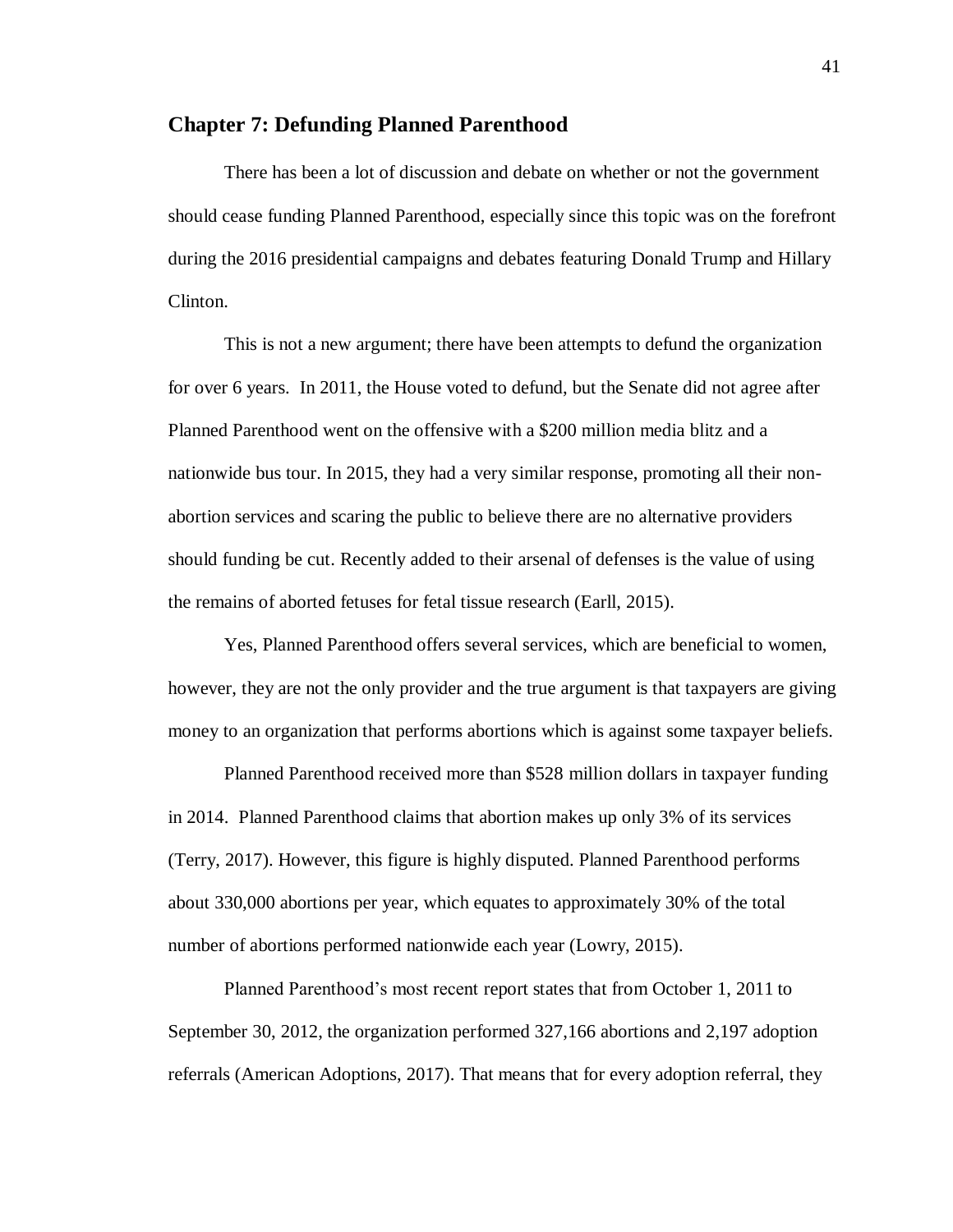perform roughly 150 abortions. Abortion is a revenue stream for Planned Parenthood, in 2013, the annual revenue for abortions performed could be well over \$200 million, which is two –thirds of their health center income and one sixth of its total budget for that year (Earll, 2015)! A former Texas facility director, Abby Johnson, stated that the "most lucrative" part of their business is abortions and they earn a lot of money from them (Earll, 2015). A fact that is often overlooked is that Planned Parenthood can use taxpayer funds for non-abortion related expenses like overhead and operational costs so nontaxpayer funds can be shifted to promote and provide abortions.

No matter what argument is made for the percent of abortions or how abortion ranges on the scale of importance or impact, no person should be forced to have their tax money taken away from them to support something that they do not agree with.

Planned Parenthood does offer other services besides abortions. However, there is no sensible or no credible defense for mass murder. David French, a journalist for *National Review*, states that Planned Parenthood has three general categories of defenses: the desperate, the immoral, and the nonsensical (2015).

Another horrific aspect regarding abortion and the aborted fetuses is the selling of the aborted fetus' body parts. Planned Parenthood claims that the use of the aborted body parts is a "good thing." The "good thing" that comes from selling and using the aborted body parts is the idea of Planned Parenthood helping advance medical research toward curing diseases like ALS (French, 2015).

Mark Joseph Stern, from *Slate*, had a friend that died of ALS. He is in full support of the act of selling aborted body parts. Stern states, "The graphic images of aborted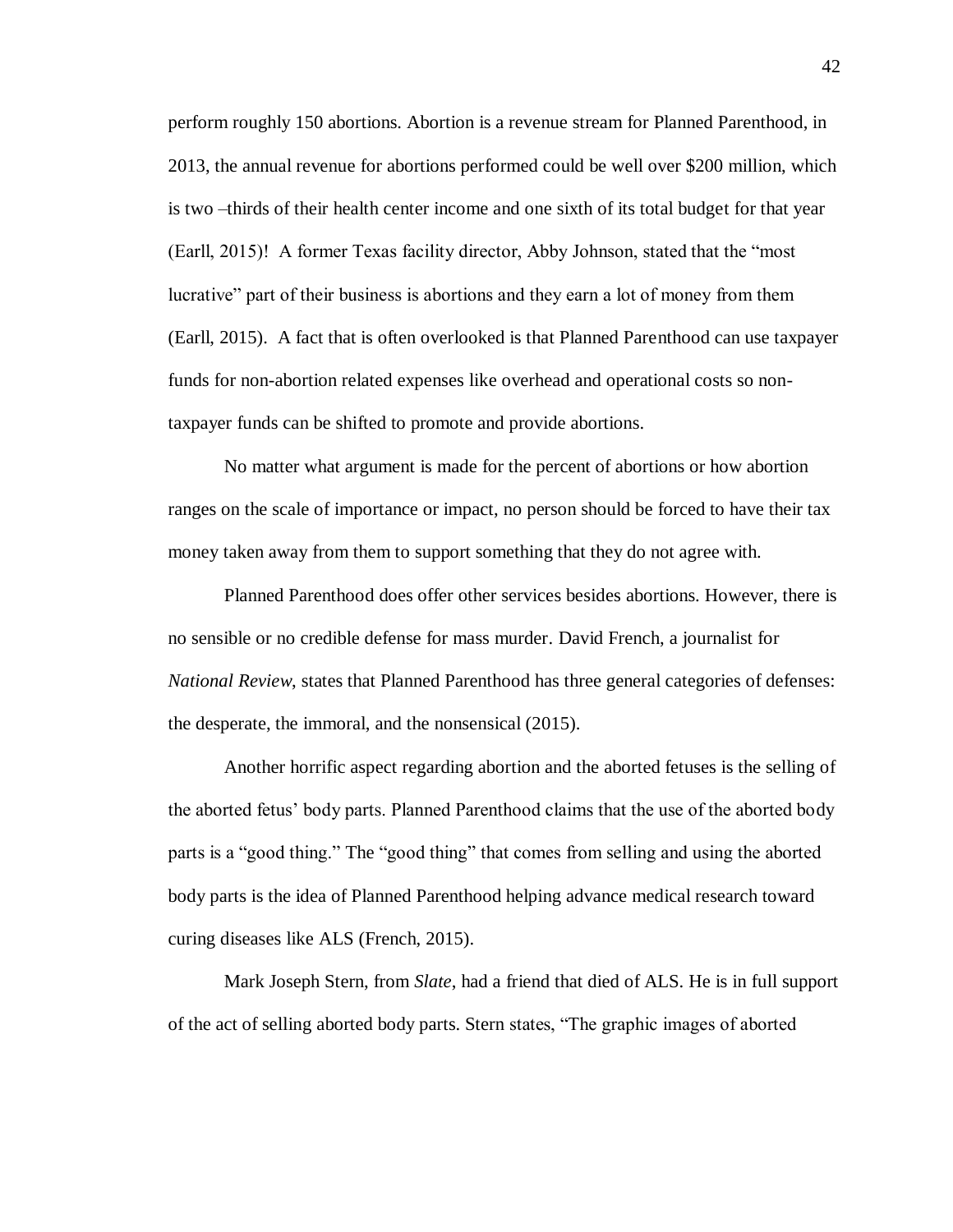fetuses are meant to disgust me, to convince me that abortion is a barbaric act of killing. But I don't see death in these videos. I see hope." (French, 2015)

I am uneasy about the idea of the term "hope" being used to comfort an act such as this. Where is the hope for the child in the womb? Where are the hopes and dreams of the child that was dismembered and had their body parts being sold around the world for "medical research"?

There seems to be a selfish motive that society has towards abortion. It is human nature to lean towards an idea for the benefit of oneself. Everyone does it every day with countless things. Nonetheless, there is a line to be drawn when the selfish decisions and selfish motives involve the life of others.

Another interesting story that can be compared to the debate on defunding Planned Parenthood is the Hobby Lobby health insurance controversy. Hobby Lobby, a private company, was being sued because it did not want to fund birth control for their employees since it was against the owner's belief system.

The Supreme Court case, *Burwell v. Hobby Lobby*, ruled that corporations controlled by religious families couldn't be required to pay for contraception coverage for their female workers. The decision was a "key characteristic" of the Court: an inclination toward nominally incremental rulings with vast potential for great change (Liptak, 2014).

Justice Ginsberg issued a very drawn dissent by stating, "The court's expansive notion of corporate personhood invites for-profit entities to seek religion-based exemptions from regulations they deem offensive to their faiths." She also added that the contraception coverage requirement was vital to women's health and reproductive freedom (Liptak, 2014).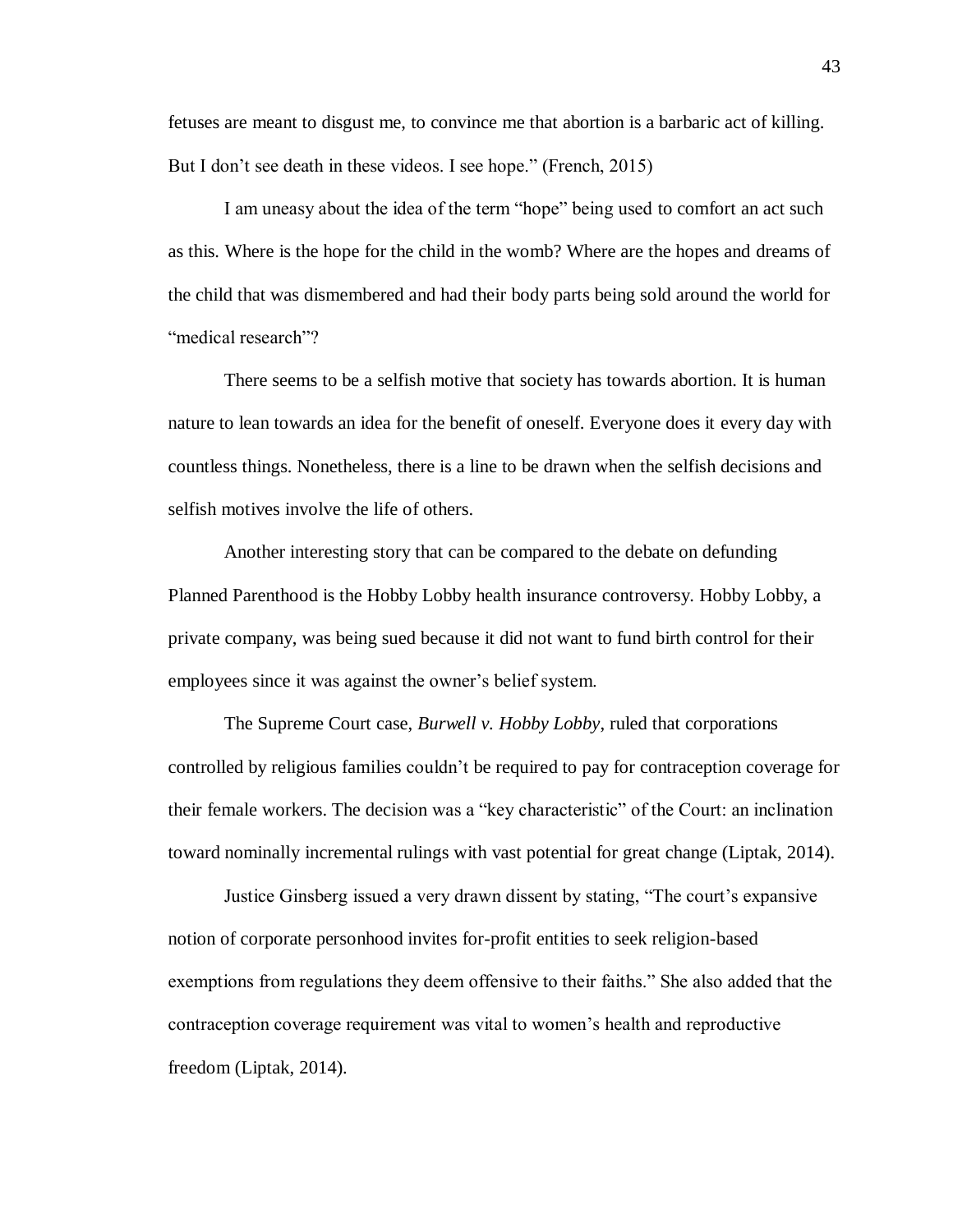Then White House Press Secretary, Josh Earnest, stated that the court's decision "jeopardizes the health of women employed by these companies" and added that "women should make personal health care decisions for themselves, rather than their bosses deciding for them." Liptak noted that Mr. Earnest urged Congress to find ways to make all contraceptives available to the companies affected (Liptak, 2014).

The simple solution to this "health risk for women" that work for the companies affected by the Supreme Court decision is for those women who disagree with the Court's ruling find another job that has belief's similar to the employee so they can get their contraceptive.

Expanding beyond this Supreme Court case, any religious citizen's tax dollars should not be forced to go to an organization that is not supported by said religious person. Planned Parenthood is automatically funded by taxpayers' money. Some taxpayers are okay with this, and some are not. Using the Hobby Lobby precedent, why is anyone required to have their tax money allocated for an organization that goes against their religious beliefs?

The taxpayers that are in full support of Planned Parenthood being government funded can easily fund Planned Parenthood with their own donations. There is nothing wrong with Planned Parenthood accepting donations for their services or to charge a higher amount of money for their services due to other services, not funded by taxpayers that are available around the nation.

The National Association of Free and Charitable Clinics define free or charitable clinics, as "safety-net health care organizations that utilize a volunteer/staff model to provide a range of medical, dental, pharmacy, vision and/or behavioral health services to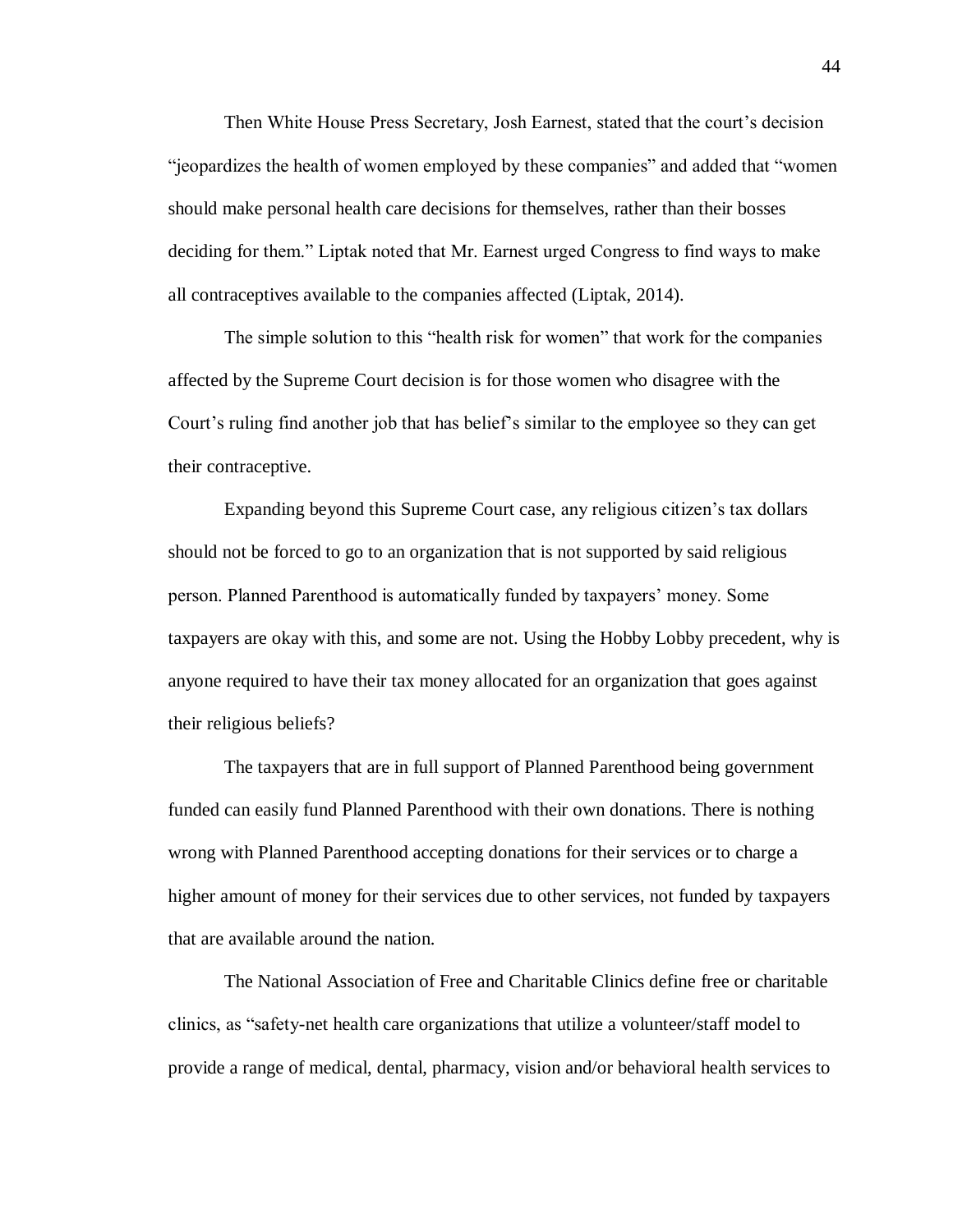economically disadvantaged individuals." Such clinics are  $501(c)(3)$  tax-exempt organizations, or operate as a program component or affiliate of a  $501(c)(3)$  organization (National Association of Free and Charitable Clinics, 2017).

NAFC also states that even entities that "charge a nominal/sliding fee to patients may still be considered Free or Charitable Clinics provided essential services are delivered regardless of the patient's ability to pay." Free or charitable clinics restrict eligibility for their services to individuals who are uninsured, underinsured and/or have limited or no access to primary, specialty or prescription health care.

Planned Parenthood's statement regarding healthcare is as follows: "Here for you, no matter what. For almost 100 years, Planned Parenthood has been providing confidential, expert women's health care. That's not changing. While the health care law means that millions of people will be getting insurance for the first time, Planned Parenthood will continue to provide quality health care to women and men— whether or not they have insurance. So you can still come to us for the care you need, when you need it." (Planned Parenthood, 2017)

The final point that Planned Parenthood likes to use is that if they are defunded, that women will lose their access to healthcare. This statement is not entirely true. Other tax dollars are already distributed and utilized by more than 1,200 health center organizations who have 8,000 locations that are available in all 50 states that currently serve 23 million people (Earll, 2015). Reallocating the Planned Parenthood funds to these organizations to close any gaps that the closure of any Planned Parenthood offices may create or even expand the funding for these centers.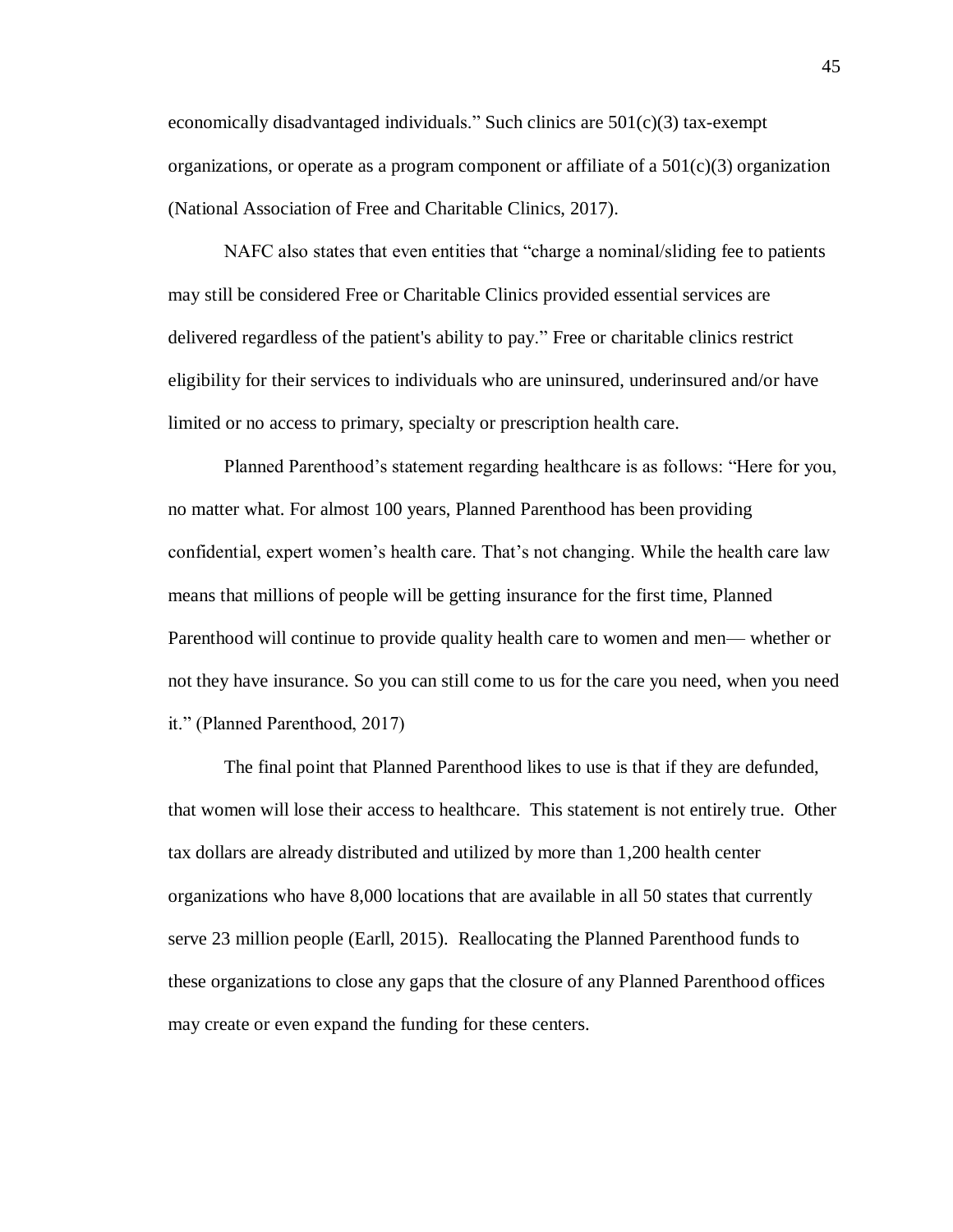#### **Chapter 8: Abortion from a Christian Perspective**

Would aborting a fetus be God's will for the mother's life? Would aborting a fetus be God's will for the father's life? Would being aborted be God's will for the child that He created?

It is true that the Bible cannot be used as legal source of secular law. Laws cannot be derived from the Bible in the United States, our foundation is the United States Constitution.

With this fact, this question arises: what was the foundation of thought, and what were the values of each Founding Father? What did these thoughts and values derive from?

Society has recently come to expect the Constitution to be a live, breathing document. This idea evolved from the fact that society and the norms of society are shifting very quickly. However, when the Constitution was being created, the Founding Fathers intended the Constitution to be a foundation for the people it would be governing, forever.

The named Founding Fathers include John Adams, Benjamin Franklin, Alexander Hamilton, John Jay, Thomas Jefferson, James Madison, and George Washington. The Founding Fathers all came from similar religious backgrounds – some form of Christianity. Most were Protestants; specifically Anglicanism, Presbyterian, and Congregationalism. However, Deism was in widespread existence during the times of the Founding Fathers. Deism focused more on the present human experience rather than religious experiences and mysteries. With this, Deism argued that the validity of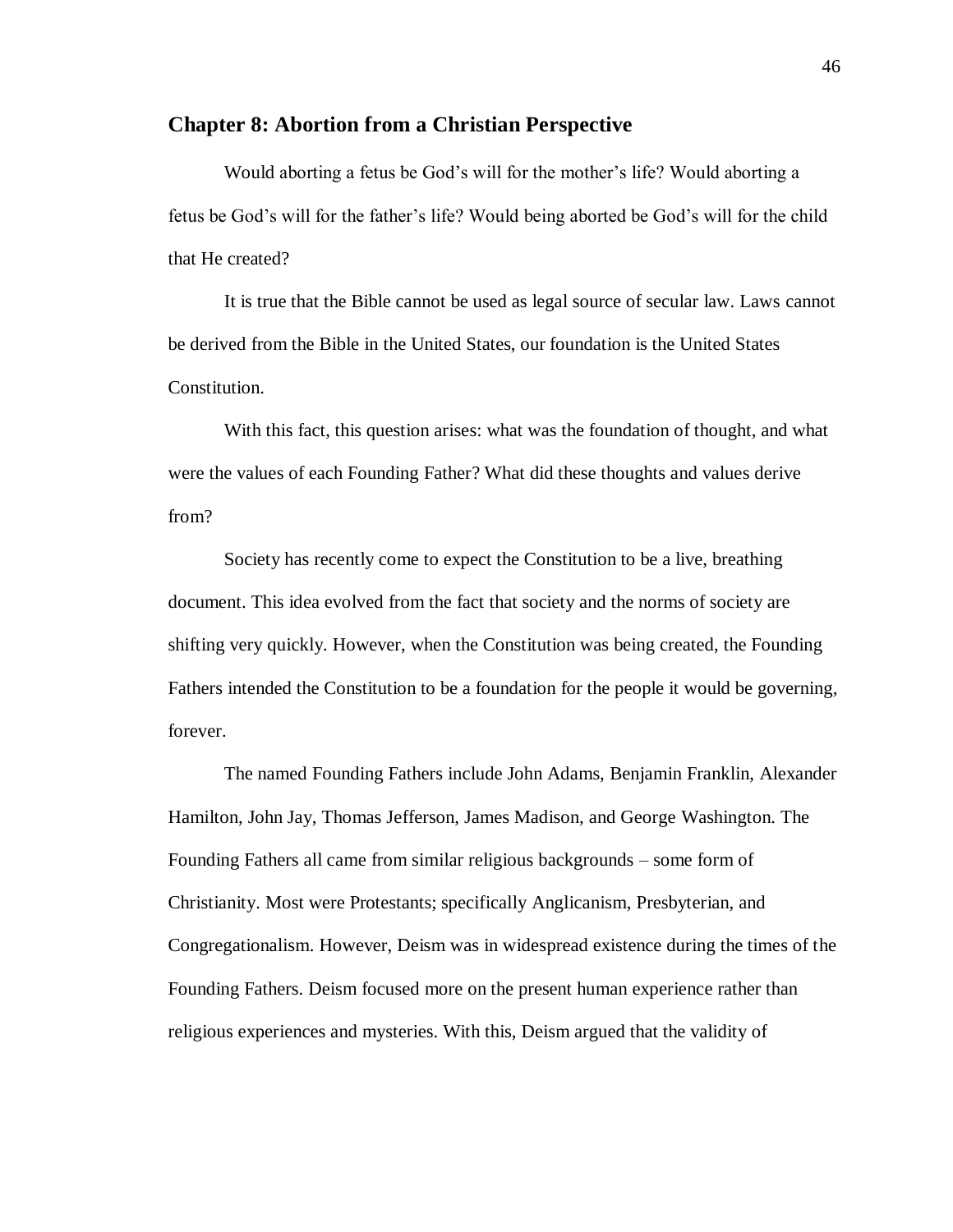humanity should be rational and in a way of only seeing things in the present and the "now" and in what is seen rather than any form of faith (Holmes 2006).

The reason some people may have these ideas mixed up was due to the Christian ideologies and the Deist ideologies being existent and relevant in the same time period.

The cases of rape and incest are still difficult and controversial to determine if an abortion is justified. As a Christian, I find it to be even more difficult considering the horrendous circumstances. Rape and incest both violate the bodies and rights of women. However, abortion violates the rights of the unborn child by taking the life of an innocent child.

Scripture is very clear when discussing life. In Genesis, man and woman are created in the image of God. God created every individual in their mother's womb and God ordained each being with a purpose and a plan for their life. The Bible teaches us that children are a blessing. In Psalm 127, children are referenced as a gift from the Lord, and the fruit of the womb is a reward. Again, in Genesis, God says to "be fertile and multiply." In Luke, there is a reference to God being a God of justice, and he expects us to do justice for one another.

Psalm 139:13-16 is a great example of this: For you created my inmost being; you knit me together in my mother's womb. I praise you because I am fearfully and wonderfully made; your works are wonderful, I know that full well. My frame was not hidden from you when I was made in the secret place, when I was woven together in the depths of the earth. Your eyes saw my unformed body; all the days ordained for me were written in your book before one of them came to be (New International Version).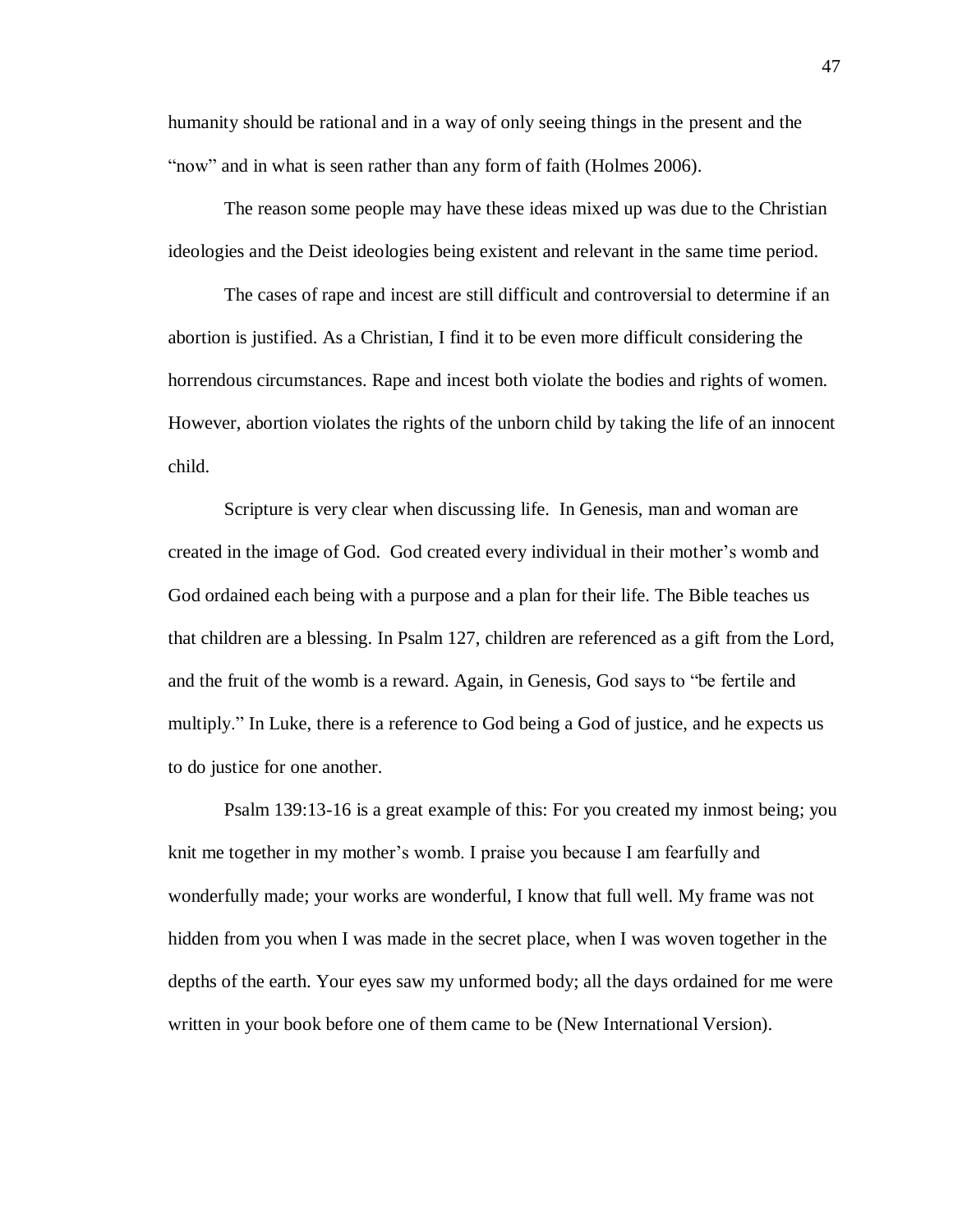As Christians, we are called to obey, listen to, and be open to the Word of God. God formed each being in the womb. Obviously before birth, God ordained purpose, a name, a calling, passions, and so much more into each person before they took their first breath. I am appalled when I hear Christians justify the murder and destruction of a being in the womb that God fearfully and wonderfully created. Jesus reminds us in Matthew 19:18 that we should not commit murder. Abortion is murder.

In Luke 1, the Bible references how the baby John in Elizabeth's womb "leaped" when it heard Mary's voice. This indicates that there was life in the womb.

The justifications I have heard from various individuals at my Christian university mostly involve how the adoption process is an unbearable environment for a child to be born in. However, in the past, there was a lack of control that the mother had with the adoption process. Sometimes, the mother would not even be able to meet the adoptive family. Adoption is portrayed in the media much differently than it really is in reality. Today, if a woman chooses to put her child through adoption, the mother is in control of the adoption process and gets to choose the adoptive family who would raise the child. The chance for a relationship to be maintained between the mother and the child is more possible today than it was 10 years ago (American Adoptions, 2017).

Jeremiah 1:5 states, "Before I formed you in the womb I knew you, before you were born I set you apart; I appointed you as a prophet to the nations." (*New International Version*) This verse is very similar to the Psalm 139 verse; however, the Word states that God set the specific child apart. God specifically selected for the child to do a work in the Kingdom.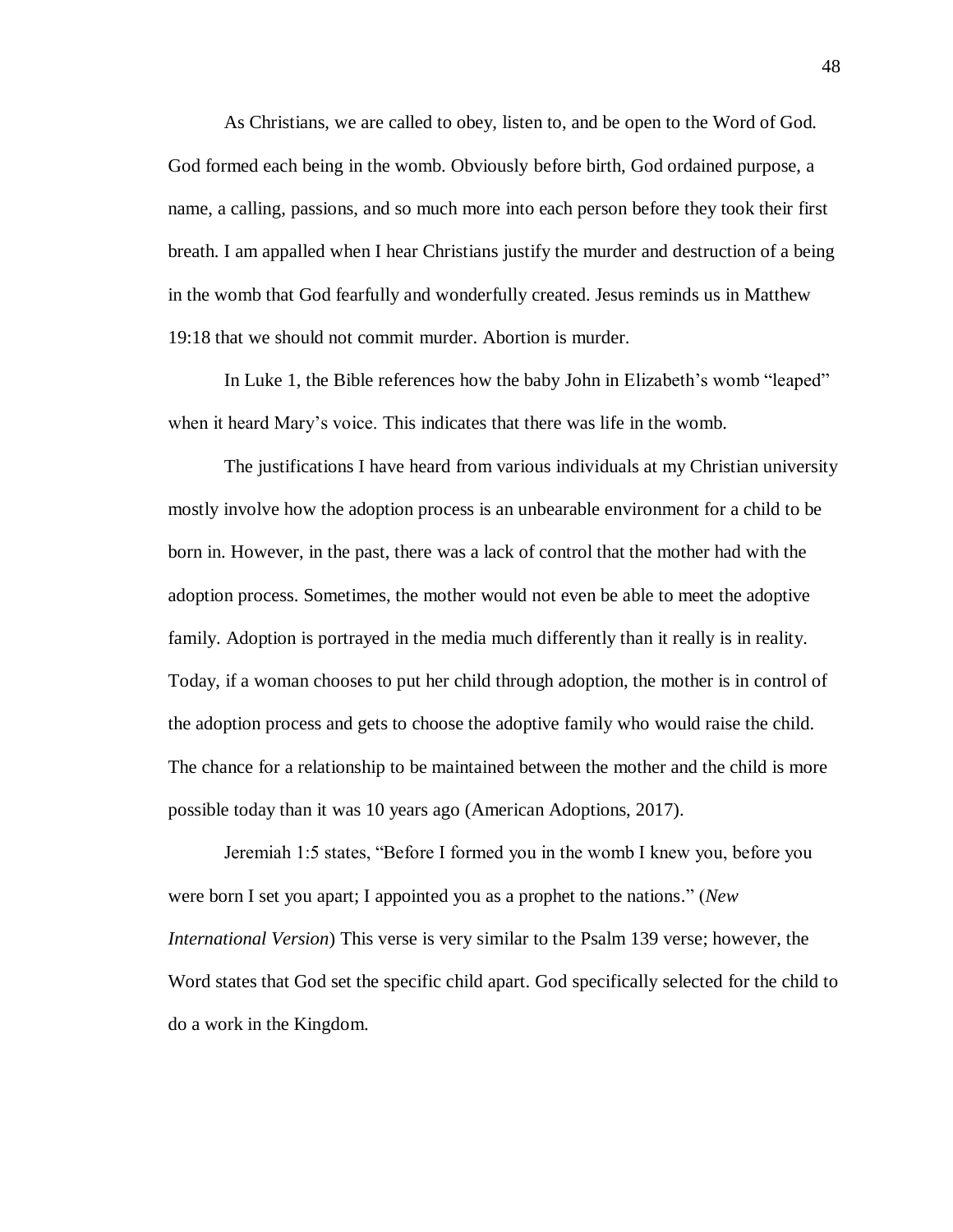Every single person God creates has a set work assigned to him or her to expand the Kingdom of God and to better the Kingdom of God. By aborting creation at any stage, the gifts given to said child, the talents, the wisdom, and everything given to the child by God are destroyed with no chance of the child accomplishing what they were called and gifted to be.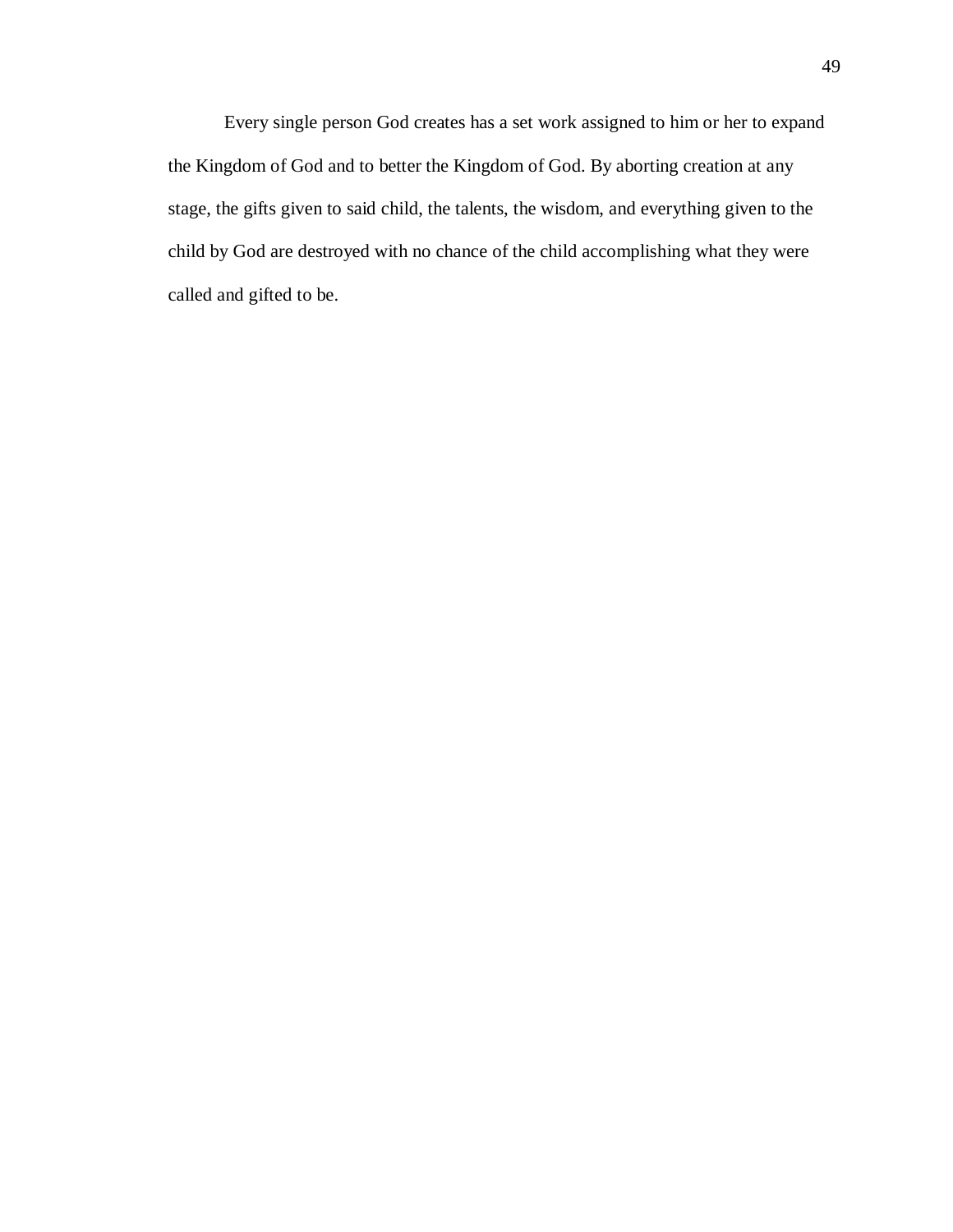#### **Chapter 9: Conclusion**

Today, abortion is still legal in America, however, there can be restrictions depending on the individual state. Most abortions occur as the result of unintended pregnancies (Jones, 2011). The Constitution does not define "person" nor do the United States lawmakers know what the authors of the Constitution intended when "person" was written as the ones who receive rights under the Constitution. Protecting the right of a pregnant woman shows immediate interest and priority because a pregnant woman is present and visible. If a pregnant woman's life was in danger and the abortion had to occur to save the woman's life, a moral decision is to be made. However, if abortion is illegal, the decision is already pre-determined by Federal law. On this note, if an abortion does not need to occur in order to save a woman's life, the rights of the unborn get put into question. This question indicated that the interest of the state would vary depending on individual state statutes, but even so, protecting the unborn is not "constitutional," especially when the health of the mother is at risk. In regards to the controversial question of when life begins, the most prominent evidence that life begins before birth is based on biological and scientific innovation. The Supreme Court avoided the discussion of scientific facts regarding when life begins, suggesting the court was able to recognize that there could be a possibility that life does begin before birth and even so, when viability began before birth. In *Roe v. Wade*, the Court used the term "potential life" to describe the "thing" that is destroyed in an abortion. By this, the Supreme Court justices assumed that the destruction of the "potential life" is not the same as destruction of an actual life  $$ demeaning the life before it was actually born.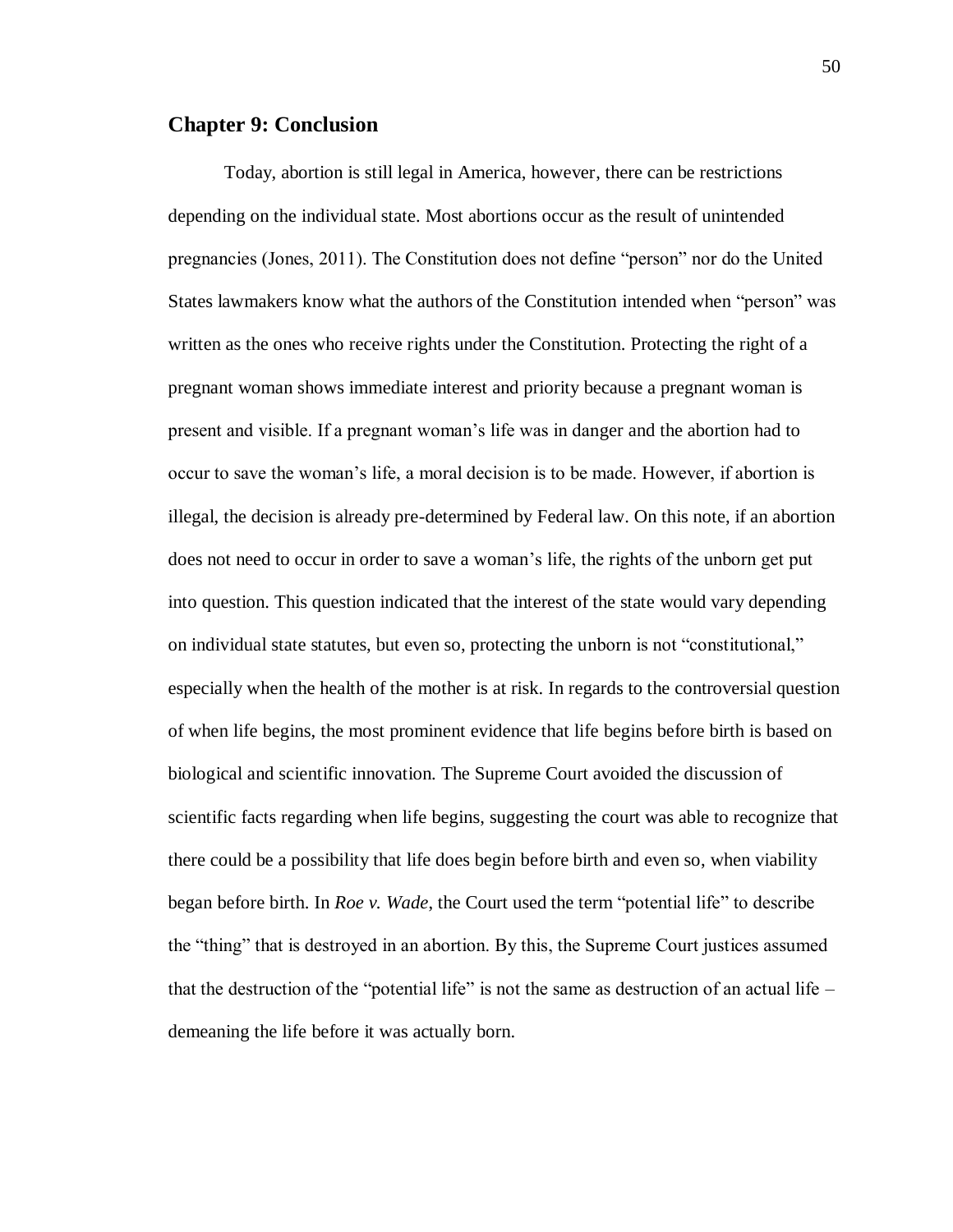Therefore, by the Court using the term "potential life" to recognize a fetus, the Court "defined" any unborn rights away by assuming that one's life must be "meaningful" before the life can be protected by the Constitution. One cannot say that "potential" is not "meaningful". With the Court's terms, they are saying that all life before birth is "potential" and all life after birth is "meaningful." The Court is implying that the life that was fulfilled, or not aborted, is always "meaningful," and the life that was not fulfilled was never going to be "meaningful." If all life is meaningful, then all potential to life is just as meaningful. A woman cannot deem a life "unmeaningful."

Although the Court felt that the unborn could not be protected by the Constitution, a State can only have compelling interest in protecting the unborn life when the unborn reaches viability. In the *State of Missouri v. Holcomb* case, the baby was over the age of viability and was also considered a person. The victim of every abortion is the unborn – something is being destroyed in every abortion, either a person to some or a "potential life" or a mass of cells to others. The Court ruled that the fetus' right to life would then be specifically stated in the Amendment. *Roe v. Wade* holds that the fetus is not a "person" under the Fourteenth Amendment; it does not mandate the conclusion that the fetus is nothing but a mass of dead cells. Gerald Bradley states that the definition of "person" in the Constitution relates to its context rather than just its usage. Bradley uses the example of the Fugitive Save and Extradition Clauses. These clauses have no application to postnatal beings that the Court so surely ruled are considered "persons" in the Constitution (Alexander, 2008).

The most obvious gap in the legal decisions was the failure to come to an agreement when life begins. Since the 1970's, there have been huge strides in medical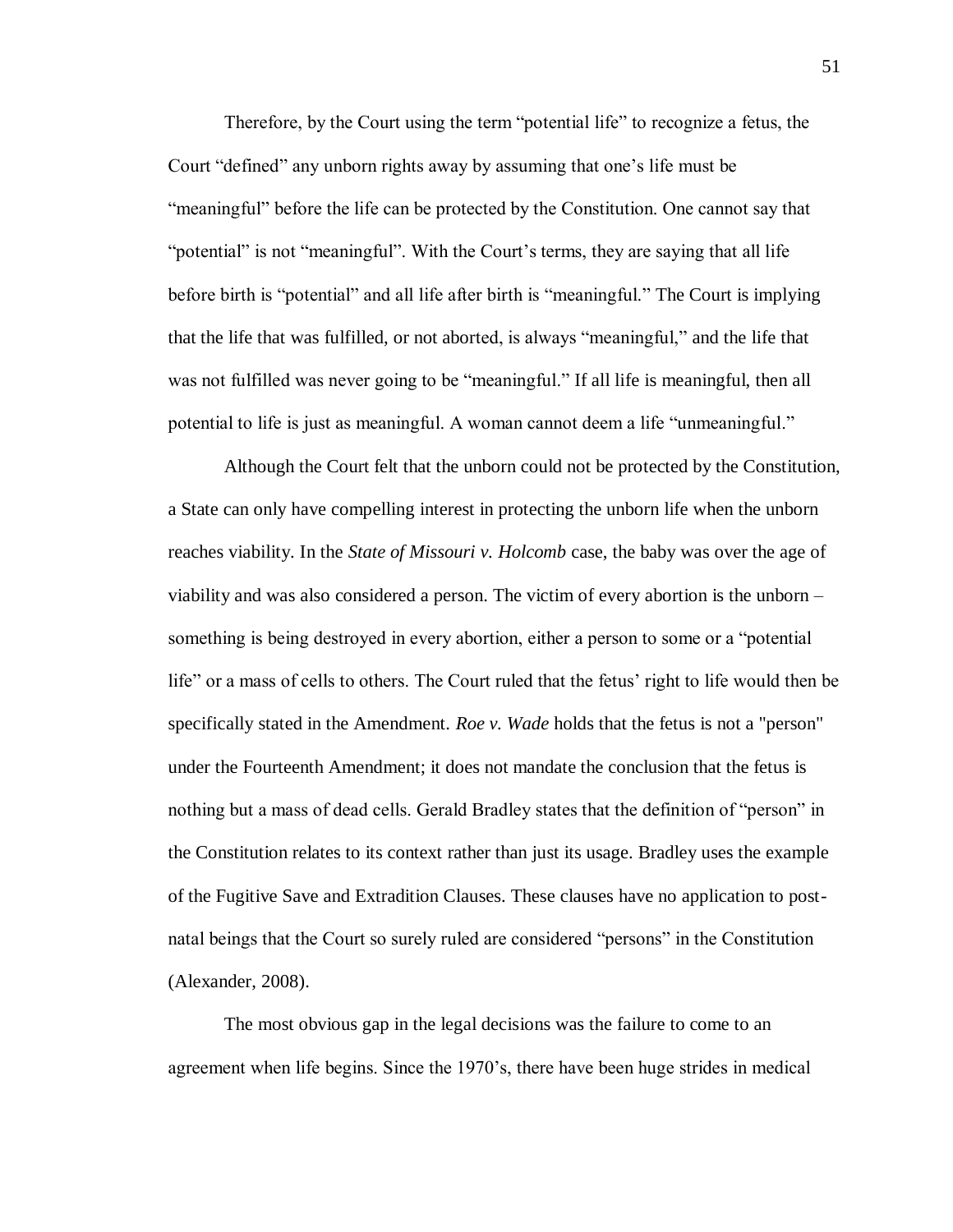advancement and technology that can demonstrate that a fetus is more than a cluster of cells and that it is viable. It is time that another challenge is made to see if this can get over turned on the basis that a fetus is a life, which should be afforded an opportunity at life.

Historically, people have taken different religions and molded them for what is convenient for the culture at the time. Anti-abortionists align closely to anti-slavery people.

The decision of *Roe v. Wade* has led to tremendous change over the past 40 years. People have become more open-minded as to what rights are present in the Constitution and what the Supreme Court needs to openly decide. The legalizing of abortion has led to more scholarly research on when life begins, trends during the time of the passing, and what is the value of an unborn "life." It is vital that one must stay objective when viewing abortion, and even with this, abortion is questionable when argued impartially. So many leaders in our government have been pro-life yet have failed to pass laws to uphold their political platform.

Scientific innovation, research, and methods of increasing the probability of life at an earlier time in the development process have evolved at a quick rate. Why is it that the laws governing society, especially regarding life, have not evolved as well? All of these facts demand a verdict.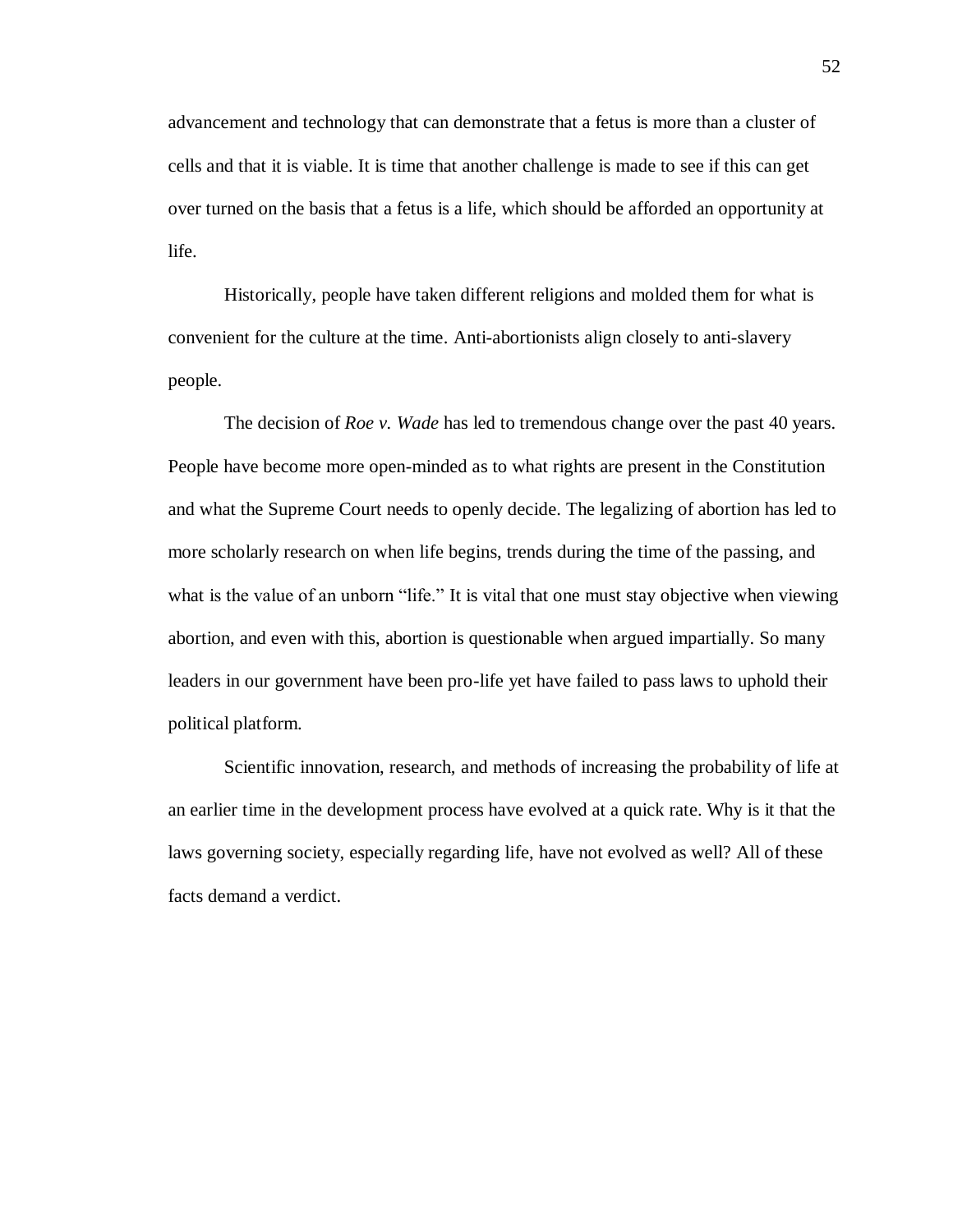#### **References**

- Abortion. (n.d.). Retrieved March 18, 2017, from [https://www.merriam](https://www.merriam-webster.com/dictionary/abortion)[webster.com/dictionary/abortion](https://www.merriam-webster.com/dictionary/abortion)
- AbortionFacts. (1995). *Partial Birth Abortion*. Retrieved March 22, 2017, from http://www.abortionfacts.com/literature/partial-birth-abortion
- Abrams, P. (2015, June 1). *The Bad Mother: Stigma, Abortion and Surrogacy*. The Journal of Law, Medicine & Ethics, 43(2). doi:10.1111/jlme.12231
- Alcott, D. (2012, August 22). *Do Men and Women View Abortion Differently*? Retrieved March 19, 2017, from https://spectator.org/30346\_do-men-and-women-viewabortion-differently/
- Alexander, K. S. (2008*). Federalism, Abortion, and the Original Meaning of the Fourteenth Amendment Enforcement Power: Can Congress Ban Partial-Birth Abortion after Carhart?* Texas Review of Law & Politics, 13(1). Retrieved November 2, 2016, from Academic Search Complete.
- American Adoptions (2017). *American Adoptions* -- America's Adoption Agency. Retrieved March 19, 2017, from http://www.americanadoptions.com/pregnant/deciding between abortion or ado

ption

- Blue, V., & Calo, R. (2015). *Florida Constitutional Right to Privacy*. Retrieved March 16, 2017, from<http://www.withoutmyconsent.org/50state/1874562079>
- Byrn, R. M. (1973). *An American Tragedy: The Supreme Court on Abortion*. Fordham Law Review, 41(4). Retrieved March 22, 2017.
- Copley, Bradford (2017). Assistant State Attorney in the 10<sup>th</sup> Judicial Circuit.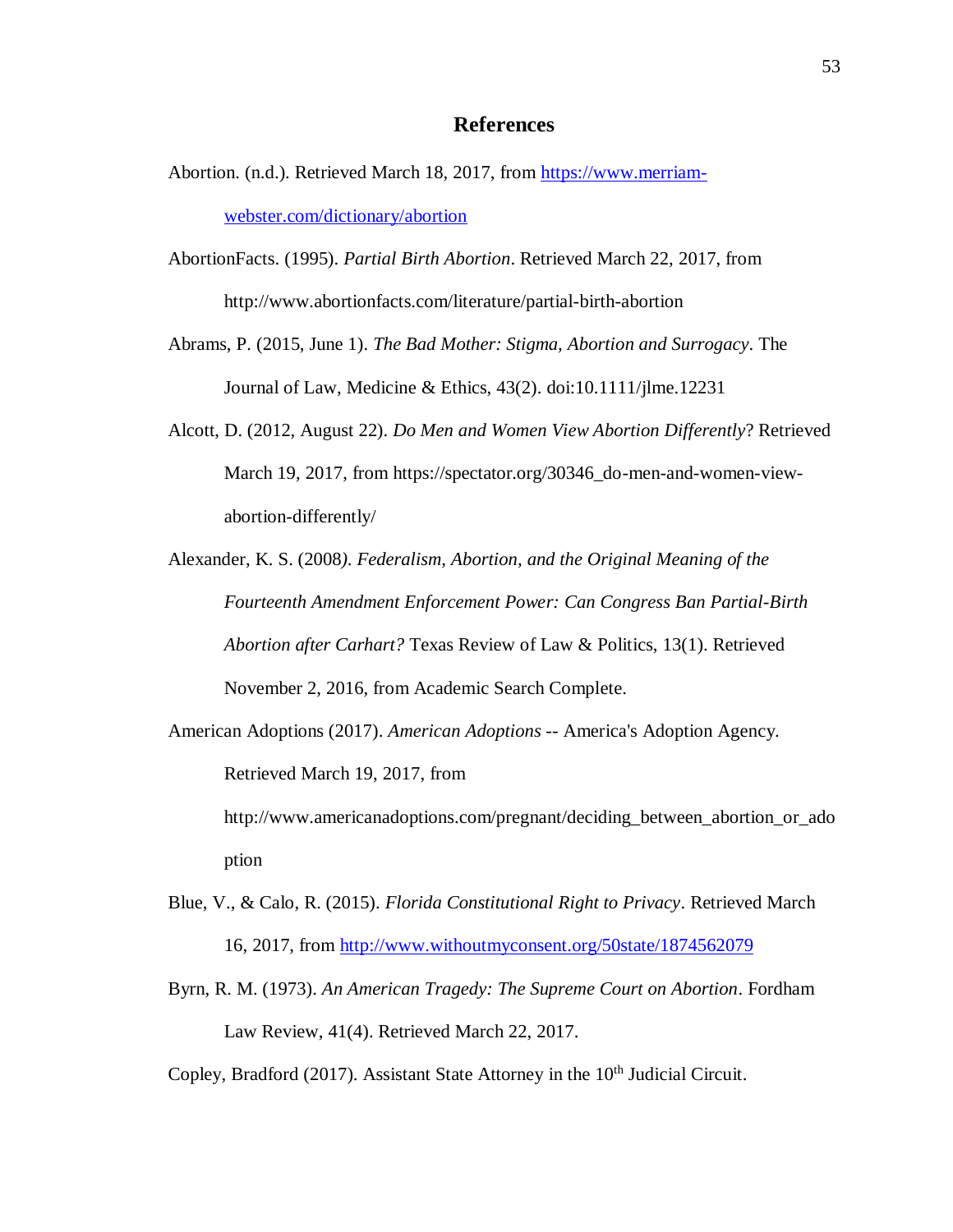- Coyle, C. T., Coleman, P. K., & Rue, V. M. (2010*). Inadequate Preabortion counseling and decision conflict as predictors of subsequent relationship difficulties and psychological stress in men and women*. Traumatology, 16(1), 16-30. doi:10.1177/1534765609347550
- Destro, R. A. (1975). *Abortion and the Constitution: The Need for a Life-Protective Amendment*. California Law Review, 63(5), 1250. doi:10.2307/3479846
- Earll, C. G. (2015, July 31). *A Case to Defund Planned Parenthood*. Retrieved March 22, 2017, from http://www.focusonthefamily.com/socialissues/life-issues/a-case-todefund-planned-parenthood

*The Encyclopedia Britannica* (15th ed.). (1974). Chicago: Encyclopedia Britanica Co.

- Epstein, R. A. (1973). *Substantive Due Process by Any Other Name: The Abortion Cases*. The Supreme Court Review, 1973, 159-185. doi:10.1086/scr.1973.3108804
- Farlex. (2008). *Partial birth abortion*. Retrieved March 29, 2017, from http://medicaldictionary.thefreedictionary.com/partial birth abortion
- French, D. (2015, August 03). *Planned Parenthood's Lame Defenses*. Retrieved March 19, 2017, fro[m http://www.nationalreview.com/article/421974/planned-parenthoods](http://www.nationalreview.com/article/421974/planned-parenthoods-lame-defenses-david-french?target=topic&tid=1743)[lame-defenses-david-french?target=topic&tid=1743](http://www.nationalreview.com/article/421974/planned-parenthoods-lame-defenses-david-french?target=topic&tid=1743)
- Gallup, I. (2015, May 29). *Americans Choose "Pro-Choice" for First Time in Seven Years*. Retrieved March 19, 2017, from http://www.gallup.com/poll/183434/americanschoose-pro-choice-first-time-seven-years.aspx
- *Gonzales v. Carhart*, 550 U.S. 124 (2007).
- Holmes, D. L. (2006, December 21). *The Founding Fathers, Deism, and Christianity*. Retrieved March 16, 2017, from [https://www.britannica.com/topic/The-Founding-](https://www.britannica.com/topic/The-Founding-Fathers-Deism-and-Christianity-1272214)[Fathers-Deism-and-Christianity-1272214](https://www.britannica.com/topic/The-Founding-Fathers-Deism-and-Christianity-1272214)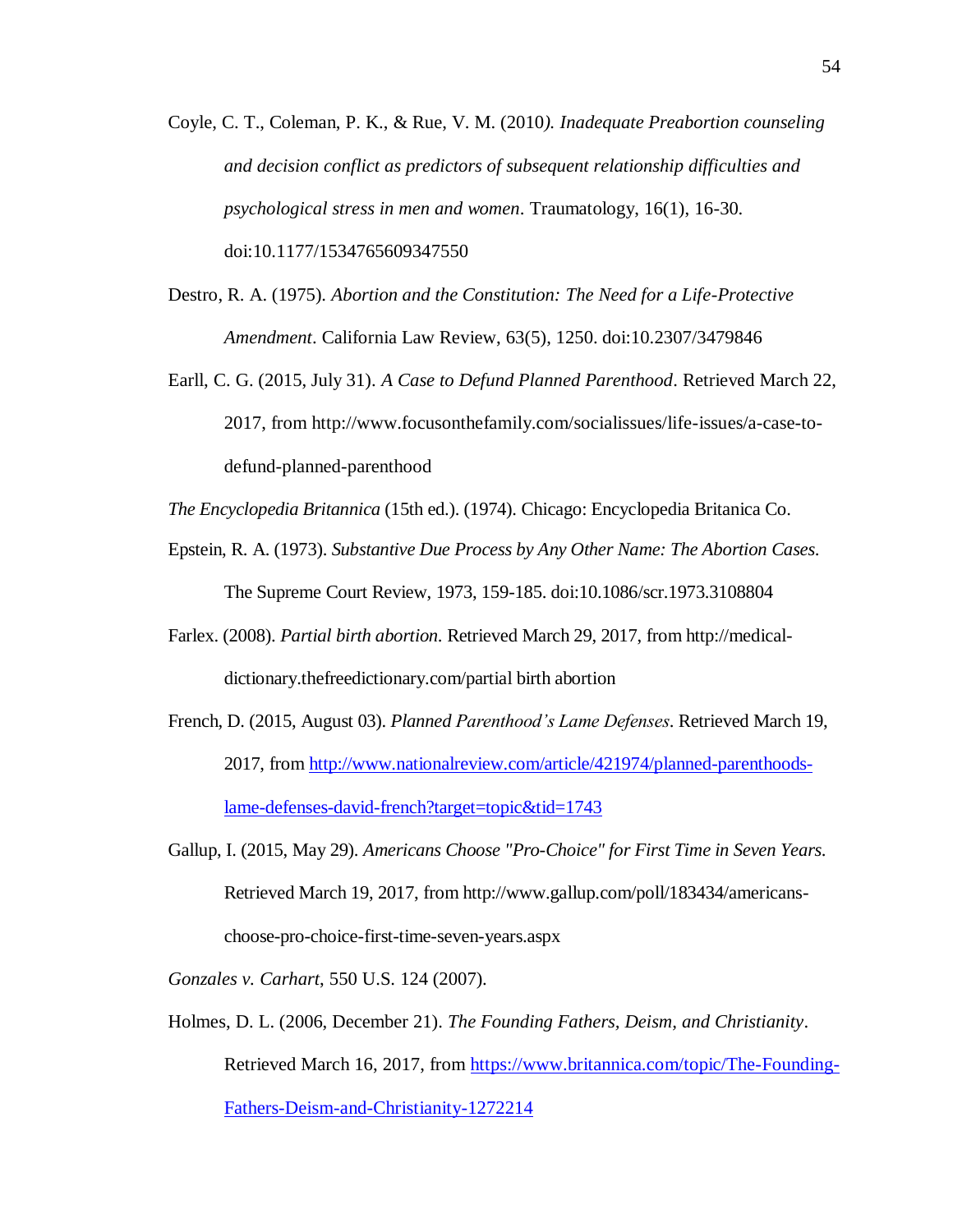- Jones, R., & Finer, L. (2011). *A demographic profile of second-trimester abortion patients. Contraception*, 84(3), 310. doi:10.1016/j.contraception.2011.05.033
- Kaluger, G., and Kaluger, M. (1974). *Human Development: The Span of Life*. The C.V. Mosby Co.
- Kemper, B. (2012). *What Would The Punishment Be If Abortion Were Illegal?* Retrieved March 16, 2017, from http://www.standtrue.com/what-would-the-punishment-beif-abortion-were-illegal/
- Kommers, D. P. (1977). *Abortion and Constitution: United States and West Germany*. The American Journal of Comparative Law, 25(2), 255. doi:10.2307/839841
- Larimore, W. L., M.D., & Stanford, J. B., M.D. (2000). *Post Fertilization Effects of Oral Contraceptives and Their Relationship to Informed Consent*. Archives of Family Medicine.
- Levatino, T. (2013). *A Medical Doctor describes the Dilation and Evacuation Procedure*. Retrieved November 10, 2016, from

<http://www.priestsforlife.org/resources/medical/delevatino.htm>

Liptak, A. (2014, June 30). *Justices Rule in Favor of Hobby Lobby*. Retrieved March 19, 2017, from [https://www.nytimes.com/2014/07/01/us/hobby-lobby-case-supreme-](https://www.nytimes.com/2014/07/01/us/hobby-lobby-case-supreme-court-contraception.html?_r=1) $\frac{\text{court-contraception.html}}{r=1}$ 

Litin, S. C. (2003). *Mayo Clinic Family Health Book*. New York: Harper Collins.

- Lowry, R. (2015, August 04). *The 3 Percent Dodge*. Retrieved March 16, 2017, from <http://www.nationalreview.com/article/421981/3-percent-dodge-rich-lowry>
- *Marbury v. Madison*, 5 U.S. 137 (1803).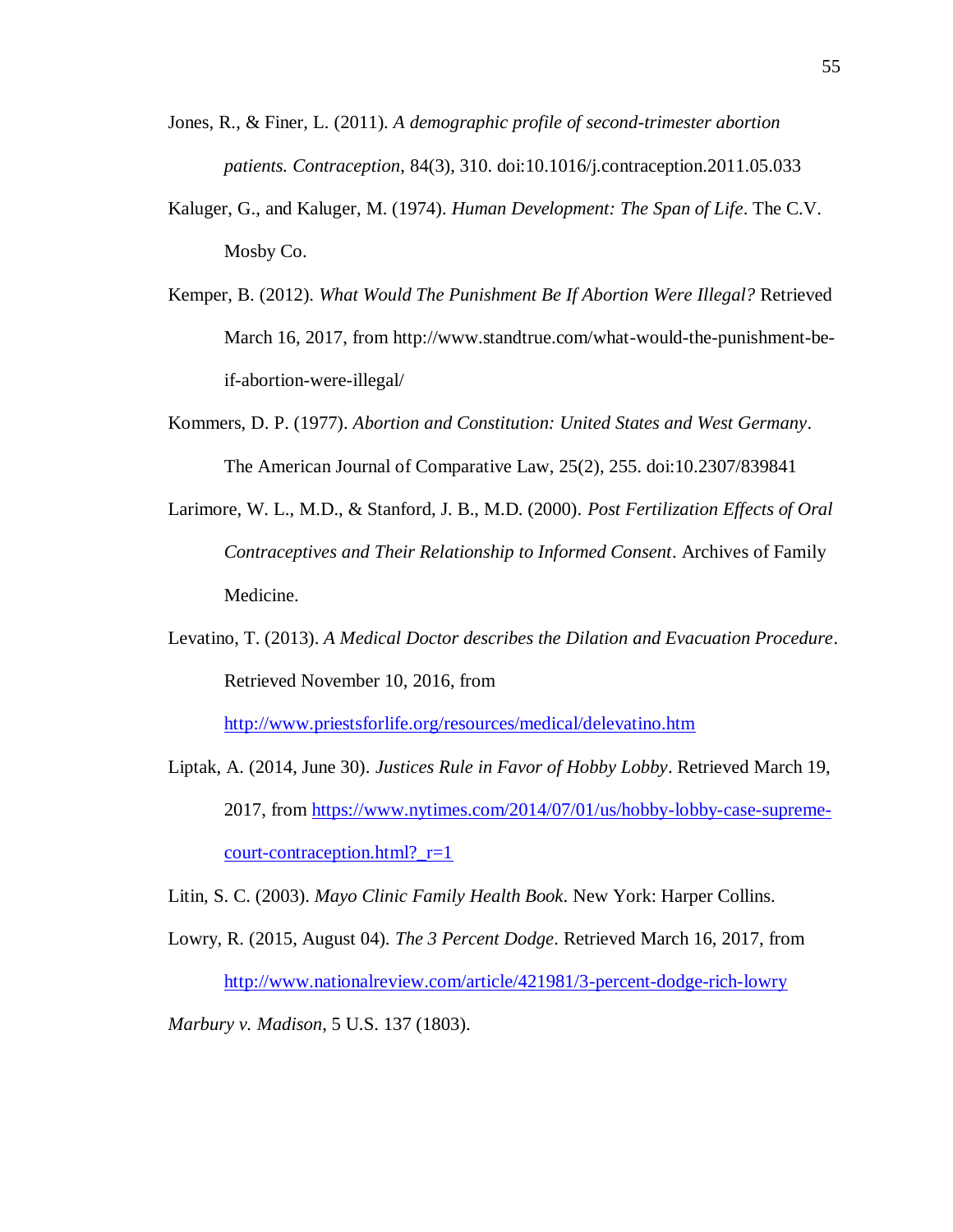- Moore, K. L., & Persaud, T. (2003). *The Developing Human: Clinically Oriented Embryology* (7th ed.). Philidelphia, PA: W.B. Saunders.
- Myers, R. S. (2014, April 1). *Re-reading Roe v. Wade*. Washington & Lee Law Review, 1025-1046. Retrieved November 10, 2016, from EBSCO.
- National Association of Free and Charitable Clinics. (2017). Retrieved March 19, 2017, from http://www.nafcclinics.org/content/clinics
- NCSL. (2015, March 4). *Fetal Homicide State Laws*. Retrieved November 10, 2016, from http://www.ncsl.org/research/health/fetal-homicide-state-laws.aspx0
- NRLC. (2004, April 1). *Key Facts on the Unborn Victims of Violence Act*. National Right to Life. Retrieved November 10, 2016, from <http://www.nrlc.org/federal/unbornvictims/keypointsuvva/>
- O'Rahilly, R., & Müller, F. (2001*). Human embryology & teratology* (3rd ed.). New York: Wiley-Liss.
- Partial Birth Abortion. (n.d.). Retrieved November 10, 2016, from http://www.priestsforlife.org/partialbirth.html
- Paulsen, M. S. (2012). *THE PLAUSIBILITY OF PERSONHOOD*. Ohio State Law Journal, 14-73. Retrieved November 9, 2016.
- Planned Parenthood. (2017). Retrieved March 19, 2017, from https://www.plannedparenthoodhealthinsurancefacts.org/

*Planned Parenthood of Southern Pennsylvania v. Casey*, 505 U.S. 833 (1992).

Pushaw, R. J., Jr. (2008, March 1). *PARTIAL-BIRTH ABORTION AND THE PERILS OF CONSTITUTIONAL COMMON LAW*. Harvard Journal of Law & Public Policy, 31(2), 519-591. Retrieved November 8, 2016, from EBSCO.